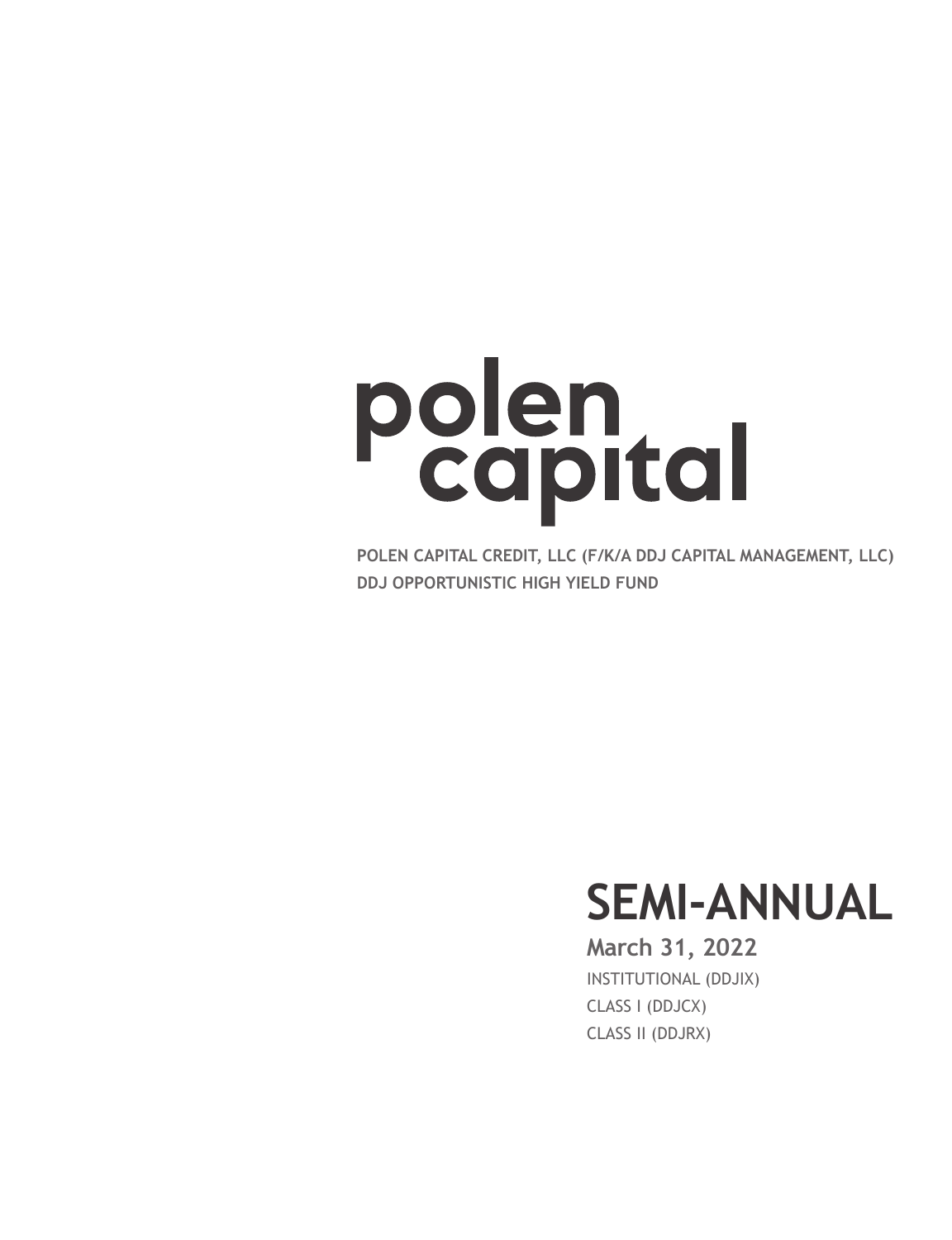# **Table of Contents**

| Shareholder Letter                                                   | 1  |
|----------------------------------------------------------------------|----|
| Portfolio Update                                                     | 4  |
| Disclosure of Fund Expenses                                          | 6  |
| Portfolio of Investments                                             | 7  |
| Statement of Assets and Liabilities                                  | 12 |
| <b>Statement of Operations</b>                                       | 13 |
| Statements of Changes in Net Assets                                  | 14 |
| <b>Financial Highlights</b>                                          | 15 |
| <b>Notes to Financial Statements</b>                                 | 18 |
| Disclosure Regarding Renewal and Approval of Fund Advisory Agreement | 27 |
| Additional Information                                               | 29 |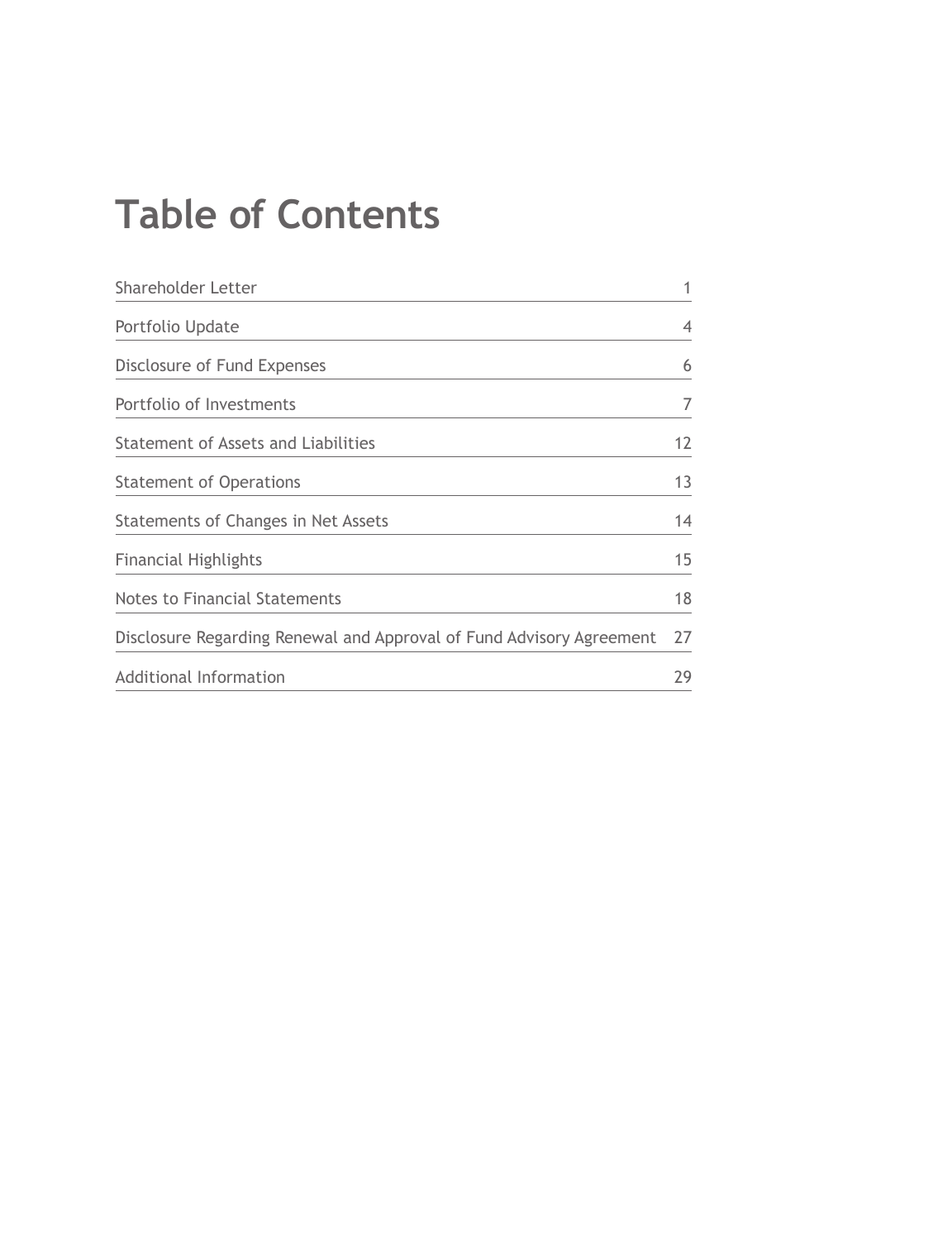#### **Message from the Head of Team, Portfolio Manager: Covering September 30, 2021 – March 31, 2022**

The tone of the high yield bond market became more cautious during the fourth quarter of 2021, resulting in a modest loss in October and the first negative monthly returns in a year. The selloff intensified in November, driven primarily by concerns around the new COVID‐19 Omicron variant; however, high yield bonds rallied in December as those fears receded and the high yield bond market managed to finish the quarter in positive territory. That said, it was the weakest quarterly performance since the pandemic‐induced selloff that occurred in the first quarter of 2020. Further, the quarter's volatile performance was also attributable to the shifting inflation narrative presented by the U.S. Federal Reserve ("the Fed") and the likelihood of a quicker‐than expected withdrawal of accommodative monetary policy, causing Treasury rates to increase during the quarter.

During the first quarter of 2022, high yield bonds sold off considerably, generating the worst quarterly performance in two years. More than half of this quarter's negative return occurred in January, as investors priced in more aggressive interest rate hikes by the Fed after the December 2021 inflation reading came in at a nearly 40‐year high. The sell‐off continued at a moderated pace throughout the rest of the quarter, as investors assessed the impact of Russia's invasion of Ukraine, and the associated sanctions, on economic growth, oil prices (which increased over 30% during the first quarter and by approximately 70% year‐over‐year), and already stubbornly high inflation. In addition, the Fed became increasingly more hawkish as the quarter wore on, largely as a result of the deteriorating outlook for inflation, resulting in significantly higher Treasury yields.

The impact that significantly higher inflation has had on monetary policy, and in particular, the Fed's expectations for future interest rate hikes warrants further discussion given the degree such expectations have changed over the past six months and the implications such changes have on the outlook for economic growth. For example, after its September 2021 meeting, the Fed signaled a 50% chance of one interest rate hike occurring in all of calendar year 2022, with GDP growth of 3.8% expected. In addition, the Fed projected its preferred inflation gauge, the Core Personal Consumption Expenditures Index ("Core PCE"), which excludes volatile food and energy prices, to increase by 2.3% in 2022.

Such forecasts quickly became obsolete as inflation rose sharply during the fourth quarter of 2021, and continued to increase throughout the first quarter of 2022, with inflation reaching the highest levels in 40 years. Such an acceleration in inflation caused growing concerns amongst investors that the Fed had waited too long to act to combat inflation, which by now could be out of its control. In addition, initial hopes that heightened inflation would be "transitory" and would pass as the global economy normalized in a post-pandemic world were replaced with the realization that elevated inflation was structural and a real threat to economic growth. There are many factors that contributed to the sudden increase in inflation, including persistent supply chain disruptions, rising oil prices, and the war in Ukraine. However, we believe the primary culprit was the unprecedented fiscal stimulus enacted to combat the economic consequences wrought by the COVID-19 pandemic. More specifically, over \$5 trillion dollars of fiscal stimulus has flooded the economy, much of which has benefited the consumer directly, through multiple fiscal stimulus measures implemented since the onset of the pandemic. A basic tenant of economics states that significantly increasing consumer spending power through an unprecedented expansion of the money supply is likely to increase inflation, which has held true in the current environment; it just took some time to materialize.

This acceleration in inflation resulted in significant changes to the Fed's outlook for interest rates and economic growth. More specifically, after the Fed's meeting in March 2022, the number of interest rate hikes expected by the Fed during calendar year 2022 had risen to a total of seven, equating to hikes of approximately 175 basis points. In addition, forecasts for GDP growth this year were cut to 2.8%, down from the 4% GDP growth expected in 2022 by the Fed just three months earlier. Not surprisingly, Treasury rates have risen sharply over the past six months, almost in unison with the increasing number of future interest rate hikes the Fed expects to implement. The Fed finds itself in the precarious position of trying to rein in inflation without causing structural damage to the economy, and the market is closely watching for signs that the Fed is not achieving this objective.

With this backdrop in mind, during the six-month period ending March 31, 2022, high yield bonds generated negative returns and materially underperformed the modestly positive performance produced by leveraged loans, which are largely insulated from rising rates given the floating rate nature of their coupons. Further, higher quality bonds, which typically have longer durations and thus more sensitivity to rising rates, underperformed their lower rated peers. Conversely, the opposite occurred in the loan market, as the lowest rated credits lagged given growing concerns around the path of economic activity. Notably, while lower rated loans underperformed their higher quality peers in the aggregate, second lien loans, which are typically lower rated, outperformed first lien loans over the previous six months. Lastly, despite the heightened volatility in leveraged credit markets along with increased uncertainty regarding the future outlook, the default environment remained almost non existent. More specifically, the 12‐month trailing par‐weighted high yield bond and leveraged loan default rates ended the period at 0.23% and 0.39%, respectively, well below their long-term average default rates of 3.50% and 3.04%, respectively.

Turning our attention to the Fund's performance, during the six-months ending March 31, 2022, the Fund outperformed its benchmark, the ICE BofA U.S. High Yield Index. The Fund's structurally shorter duration relative to the benchmark, due in large part to the Fund's strategic allocation to bank loans, was a significant contributor to relative performance, given the sharp increase in U.S. Treasury yields during the period. In addition, the Fund's income advantage relative to the benchmark, a characteristic that the Fund will typically exhibit as a result of its higher-than-average coupon, also meaningfully contributed to relative performance.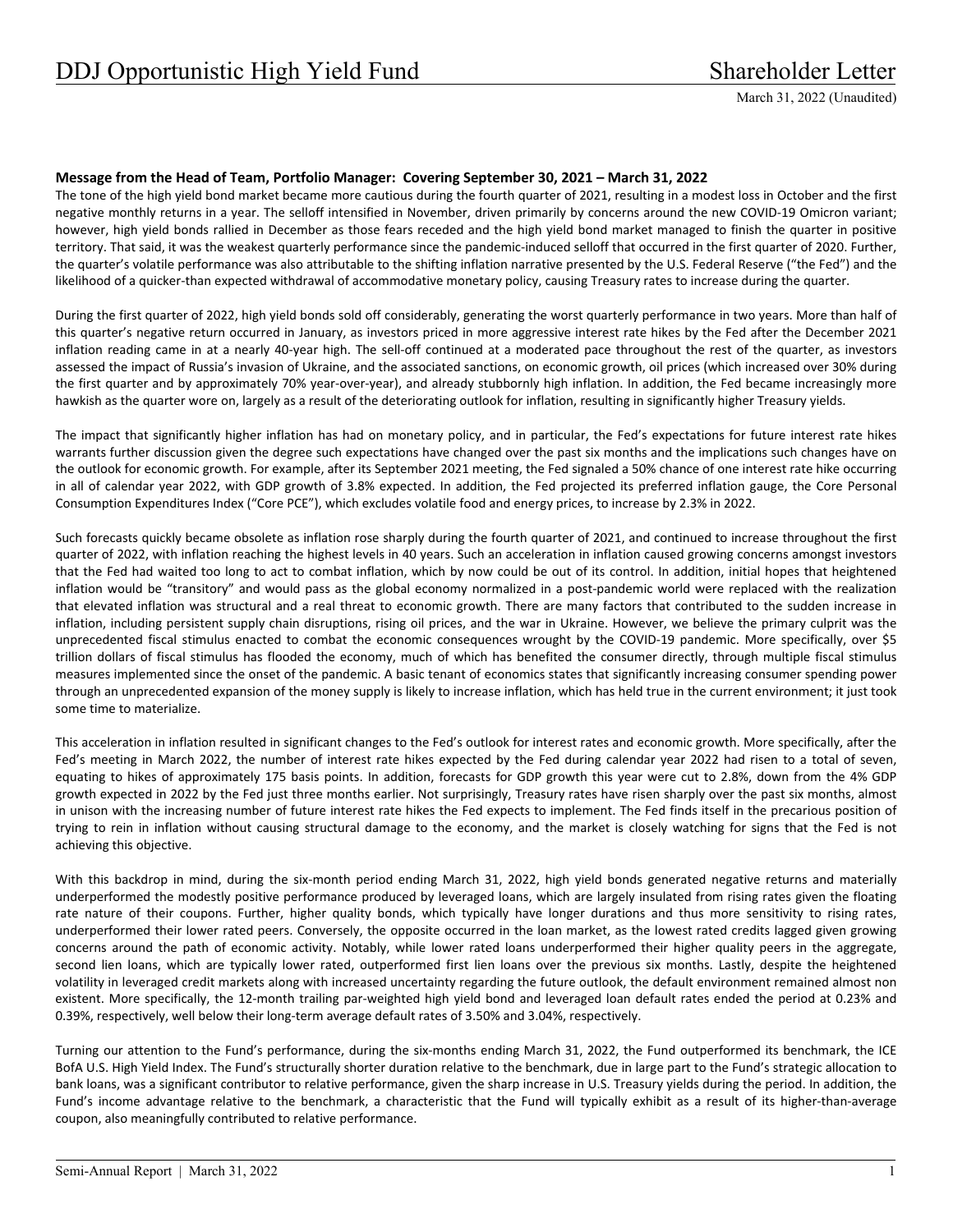Furthermore, the Fund's security selection by credit quality had a materially positive impact on returns relative to the benchmark. Specifically, the investment strategy pursued by Polen Capital Credit ("Polen Credit") on behalf of the Fund seeks to construct a relatively concentrated portfolio using superior security selection to exploit inefficiencies in the lower tier (i.e., B/CCC-rated) segment of the leveraged credit market. Consistent with such strategy, the Fund's holdings in the aggregate rated B3 and below contributed meaningfully to relative returns. In addition, the Fund's aggregate second lien loan holdings, which are typically lower rated, outperformed the broader benchmark, benefiting relative returns.

From a sector perspective, the Fund's underweight to the Energy sector, which was the top performing sector in the benchmark over the period, detracted from relative performance. The Fund has historically maintained a structural underweight to the Energy sector as the performance of such sector is largely driven by a single macro variable, the price of oil, and does not lend itself well to Polen Credit's bottom-up fundamental research process. In addition, sector security selection detracted from relative returns, driven primarily by negative security selection in the Healthcare and Leisure sectors. Such negative effects were partially offset by positive security selection in the Basic Industry and Media sectors.

Importantly, the previously communicated significant change in the organizational structure of Polen Credit has resulted in no shift in focus for Polen Credit, as our investment team has maintained its focus on managing high yield credit portfolios. Polen Capital's operating model is designed to support independent, autonomous investment teams, which we believe will provide an optimal environment for entrepreneurial investment talent like those employed at Polen Credit by offering the autonomy and empowerment of a boutique and the support and resources of a larger firm. As such, we believe this acquisition will contribute to greater business stability, resilience, and continuity for client across both organizations. Furthermore, Polen Credit's investment philosophy and process, which has been in place for 25+ years, has remained unchanged under the leadership of David Breazzano (co-founder, head of investment team and portfolio manager) alongside the other members of the firm's senior portfolio management team. Meanwhile, the chief executive officer of Polen Capital Management, Stan Moss, has been named the chief executive officer of Polen Credit.

Given the Fund's tendency to "buy-and-hold" positions with long investment horizons and relatively low issuer turnover, changes to positioning during the period occurred at the margin. First lien loan exposure declined as a result of either refinancing activity or active selling of select first lien loan positions that had outperformed in the volatile market environment. Proceeds from these transactions were used to fund relative value purchases in the high yield bonds of stable, defensible businesses that had traded lower along with the market. Given the uncertain macro climate, we are approaching changes to the Fund's positioning cautiously, and overall have a constructive view on the fundamental health of the businesses in which the Fund is invested.

That said, among high yield and leveraged loan issuers, excluding the Energy sector, we are seeing the first signs that fundamentals are weakening. This weakness is not manifesting on the top-line (i.e., revenue growth), of these issuers but rather the current inflationary environment has increased input costs, which has correspondingly begun to pressure margins. Further exacerbating the issue is last year's fundamental strength, which makes year‐over‐year comparable performance less favorable for many businesses. Should the current macroeconomic uncertainty persist, it could begin to negatively impact top-line growth as well, a risk that Polen Credit is closely monitoring.

Looking forward, Polen Credit believes persistent inflationary pressures as well as the potential for a monetary policy mistake by the Fed remain the primary risks in the market environment. Although the Fed has provided more clarity on its intentions, it is about to embark on the most aggressive policy normalization that markets have seen in years. Stubbornly high inflation, continued supply chain issues and the war in Ukraine are adding to market angst and are leading to heightened fears among market participants of recession, or worse stagflation. Here at Polen Credit, we cannot control how these exogenous factors will affect leveraged credit markets or the underlying businesses in which the Fund has invested. What we can control, is the depth and breadth of our fundamental research. During the previous six months, we have re-underwritten the Fund's holdings and believe that these investments are well positioned to weather the current environment and produce strong absolute and relative performance over the long-term. Moreover, the lower tier of the high yield market, which is a primary focus of the Fund, generally is more insulated from a rise in interest rates than the upper tier segment, given bonds in the latter segment typically have both longer durations and lower coupons. In addition, bank loans, which are a meaningful component of the Fund, could benefit in a rising rate environment given the floating rate nature of their coupon, thereby reducing the Fund's overall interest rate exposure.

Sincerely,

David J. Breazzano Head of Team, Portfolio Manager Polen Capital Credit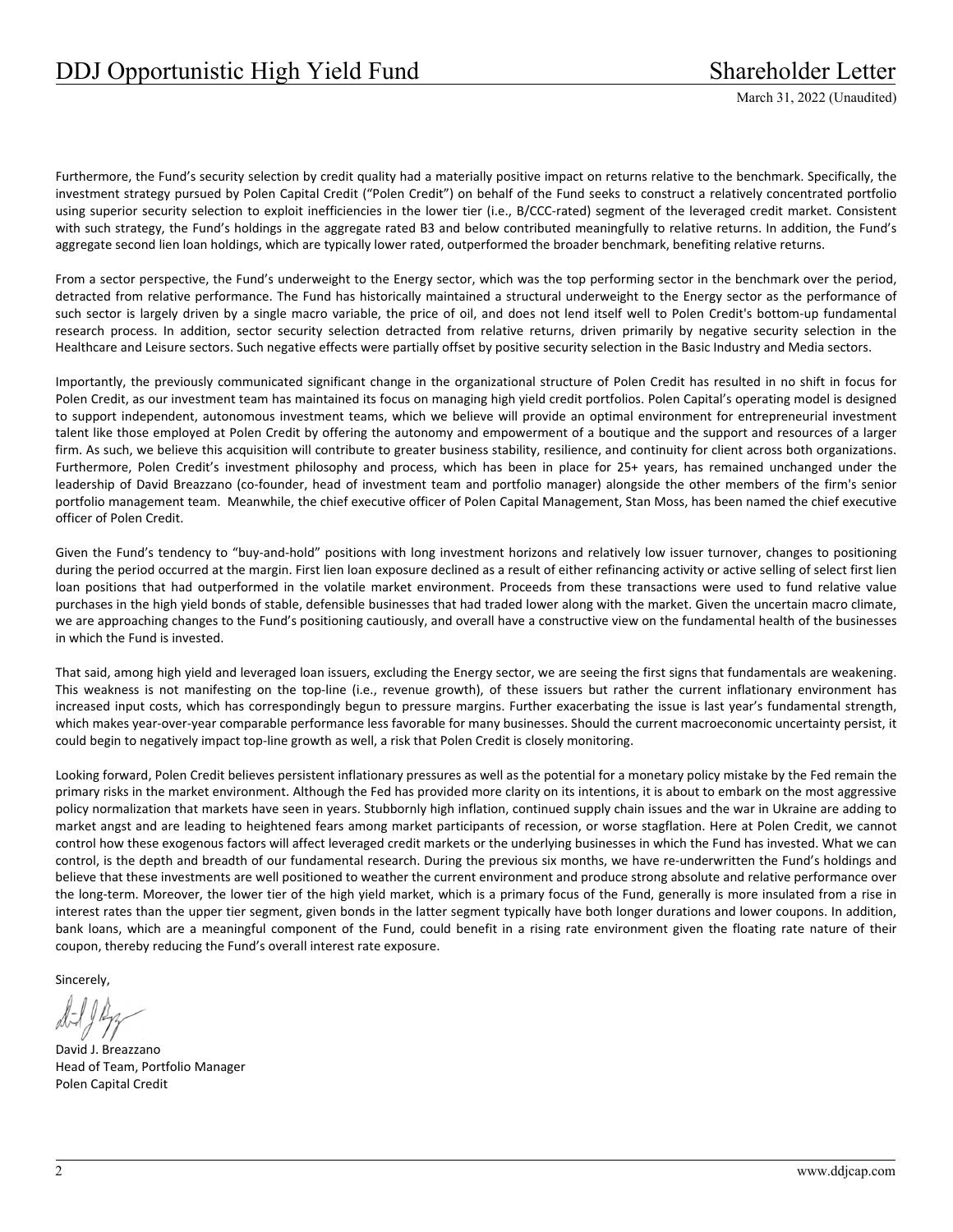*The ICE BofA Merrill Lynch U.S. High Yield Index is maintained by ICE BofA Merrill Lynch and comprises U.S. dollar denominated below investment grade corporate debt publicly issued in the U.S. domestic market. One cannot invest directly into an index.* 

*Basis Points: A basis point is one one-hundredth of one percent (0.0001).* 

*Coupon: The stated interest rate paid on a bond. Coupon payments for high yield bonds are typically made semi-annually.* 

*Yield: The yield is the income return on an investment, such as interest or dividends received from holding a particular security.* 

*The views and information discussed in this commentary are as of the date of publication, are subject to change, and may not reflect the writer's current views. The views expressed are those of the Adviser only and represent an assessment of market conditions at a specific point in time, are opinions only and should not be relied upon as investment advice regarding a particular investment or markets in general. Such information does not constitute a recommendation to buy or sell specific securities or investment vehicles. It should not be assumed that any investment will be profitable or will equal the performance of the fund(s) or any securities or any sectors mentioned in this letter. The subject matter contained in this letter has been derived from several sources believed to be reliable and accurate at the time of compilation. Neither the Fund nor the Adviser accepts any liability for losses either direct or consequential caused by the use of this information.* 

*Credit ratings are measured on a scale that generally ranges from AAA (highest) to D (lowest). All Fund securities except for those labeled "Not Rated" and "Other" have been rated by Moody's, S&P or Fitch, which are each a Nationally Recognized Statistical Rating Organization ("NRSRO"). All Index securities except for those labeled "Not Rated" have been rated by Moody's or S&P. Credit ratings are subject to change.* 

*Not FDIC Insured – No Bank Guarantee – May Lose Value* 

*Past performance does not guarantee future results.* 

*ALPS Distributors, Inc. is not affiliated with Polen Capital Credit, LLC, the investment adviser to the Fund.* 

*Please consider the DDJ Opportunistic High Yield Fund's investment objectives, risks, and charges and expenses carefully before investing. This and other important information is contained in the Fund's prospectus, which can be obtained by calling 844-363-4898. Please read before investing.*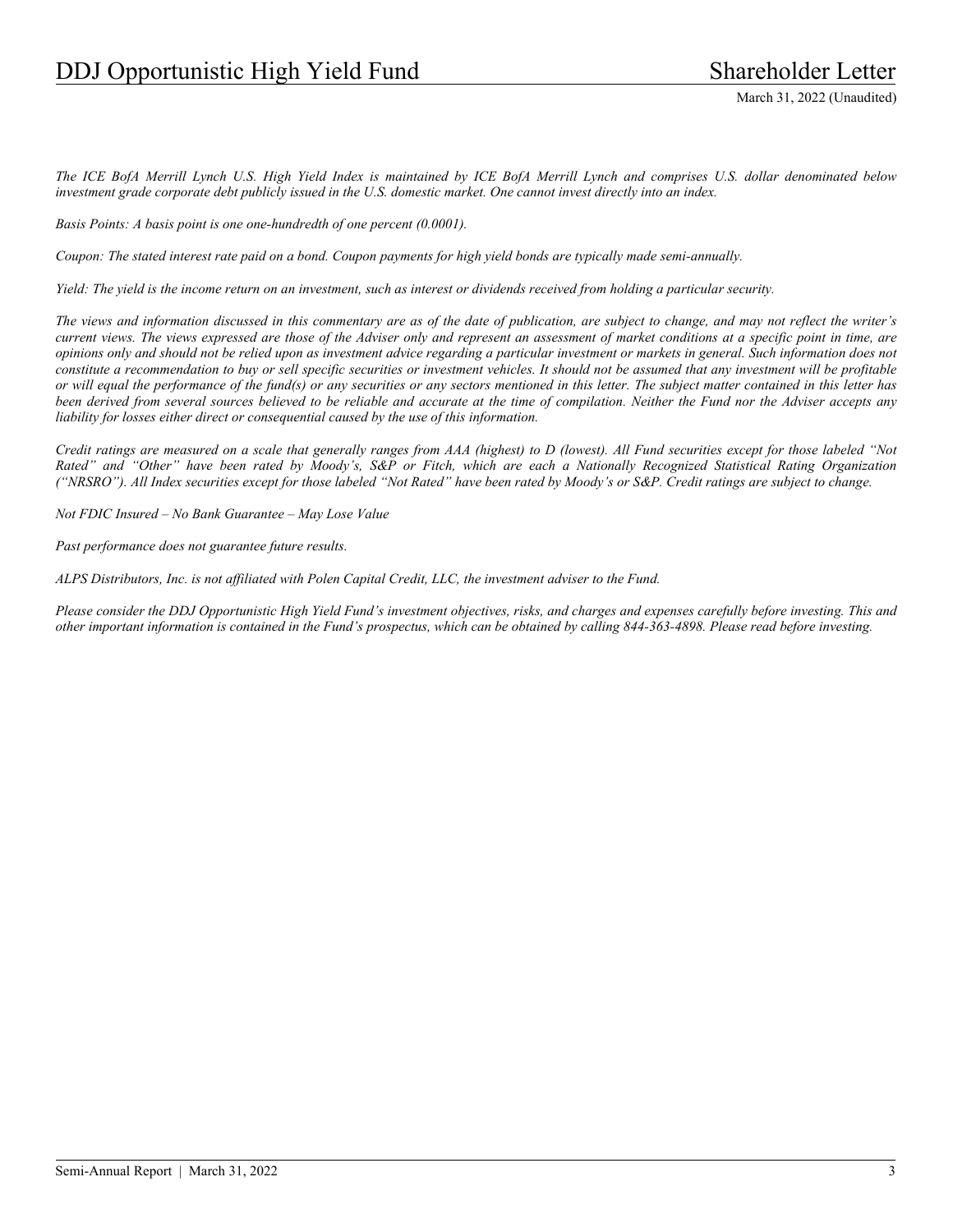#### **Average Annual Total Returns** *(as of March 31, 2022)*

|                                                             | 6 Month     | Year     | 3 Year | 5 Year | Since Inception* |
|-------------------------------------------------------------|-------------|----------|--------|--------|------------------|
| DDJ Opportunistic High Yield Fund - Institutional Class     | $-2.07%$ ** | 1.65%    | 2.97%  | 3.97%  | 4.95%            |
| DDJ Opportunistic High Yield Fund - Class I                 | $-2.02%$ ** | 1.58%    | 2.98%  | 4.01%  | 4.97%            |
| DDJ Opportunistic High Yield Fund – Class II                | $-2.23%$ ** | 1.17%    | 2.66%  | 3.65%  | 4.62%            |
| ICE BofA Merrill Lynch U.S. High Yield Index <sup>(a)</sup> | $-3.89%$    | $-0.29%$ | 4.40%  | 4.56%  | 5.15%            |

*The performance data quoted above represents past performance. Past performance is not a guarantee of future results. Investment return and value of the Fund shares will fluctuate so that an investor's shares, when sold or redeemed, may be worth more or less than their original cost. Performance may be lower or higher than performance data quoted. Fund performance current to the most recent month-end is available by calling (844) 363-4898 or by visiting www.ddjfunds.com.* 

*\* Fund's inception date is July 16, 2015.* 

- *\*\* Excludes adjustments in accordance with accounting principles generally accepted in the United States of America and as such, the net asset value and total return for shareholder transactions reported to the market may differ from the net asset value for financial reporting purposes.*
- *(a) The benchmark of the Fund is the ICE BofAML US High Yield Index, maintained by ICE BofA Merrill Lynch and comprised of U.S. dollar denominated below investment grade corporate debt publicly issued in the U.S. domestic market.*

*Returns of less than 1 year are cumulative.* 

*Indices are not actively managed and do not reflect deduction for fees, expenses or taxes. An investor cannot invest directly in an index.* 

*The returns shown above do not reflect the deduction of taxes a shareholder would pay on Fund distributions or redemption of Fund shares.* 

*The total annual operating expenses and net annual operating expenses after fee waivers and/or reimbursement for the Fund's Institutional Class, Class I and Class II shares (as reported in the January 28, 2022 Prospectus) are 0.99% and 0.79%, 1.08% and 0.89% and 1.33% and 1.14% respectively. The Fund's investment adviser has contractually agreed to limit expenses through January 31, 2023.* 

#### **Performance of \$5,000,000 Initial Investment** *(as of March 31, 2022)*



*The graph shown above represents historical performance of a hypothetical investment of \$5,000,000 in the Fund since inception. Past performance*  does not guarantee future results. All returns reflect reinvested dividends, but do not reflect the deduction of taxes that a shareholder would pay on *Fund distributions or the redemption of Fund shares.*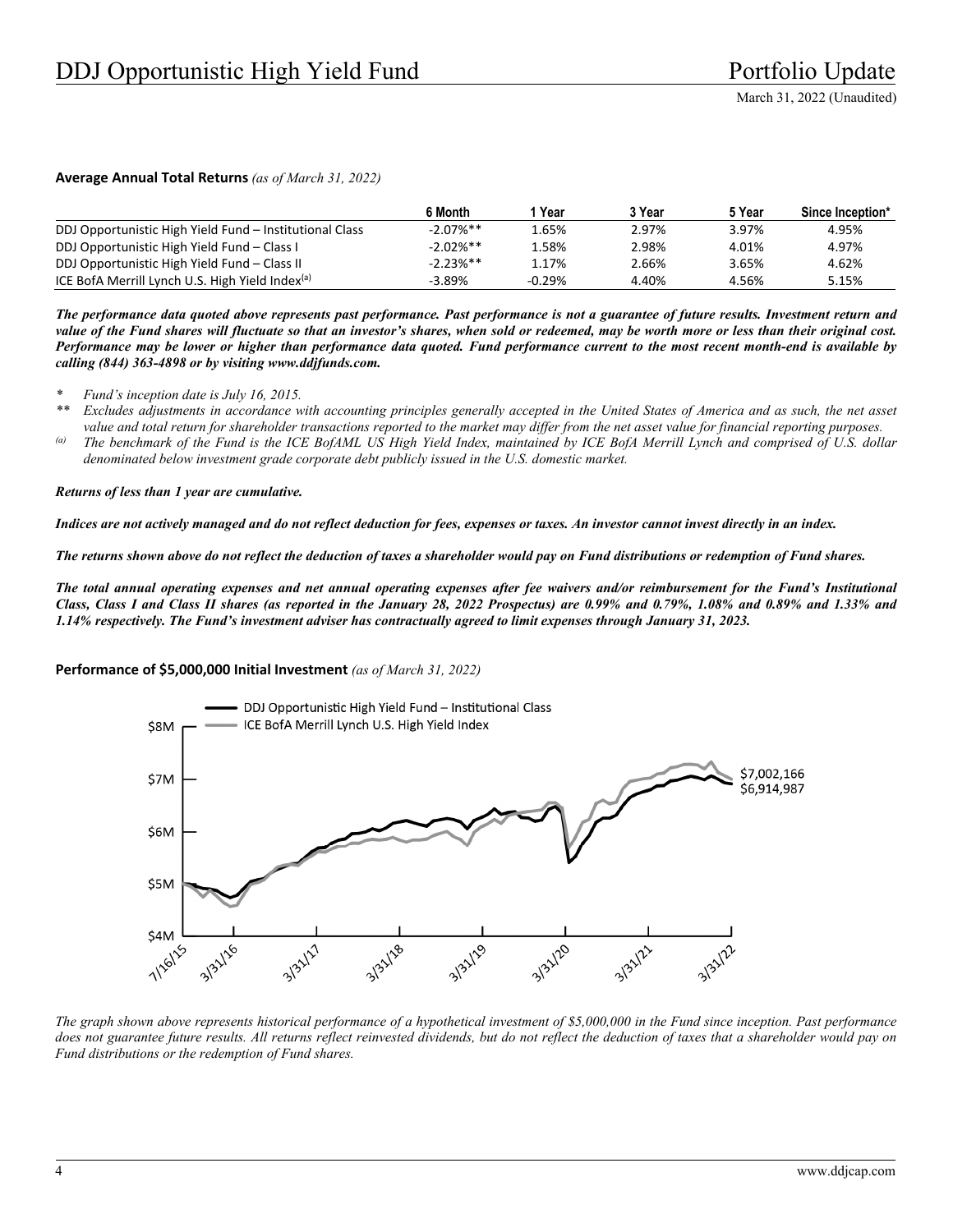| Century Aluminum Co.                                   | 3.57%  |
|--------------------------------------------------------|--------|
| Baffinland Iron Mines Corp. / Baffinland Iron Mines LP | 3.07%  |
| NFP Corp.                                              | 2.92%  |
| Titan Acquisition, Ltd. / Titan Co.-Borrower LLC       | 2.65%  |
| Ford Motor Co.                                         | 2.60%  |
| Cano Health LLC                                        | 2.42%  |
| Tenet Healthcare Corp.                                 | 2.41%  |
| AssuredPartners, Inc.                                  | 2.17%  |
| Occidental Petroleum Corp.                             | 2.14%  |
| Dornoch Debt Merger Sub, Inc.                          | 2.03%  |
| <b>Top Ten Holdings</b>                                | 25.98% |

*\* Holdings are subject to change, and may not reflect the current or future position of the portfolio. Tables present indicative values only.* 

#### **Top Ten Holdings** *(as a % of Net Assets)\** **Portfolio Composition** *(as a % of Net Assets)\**

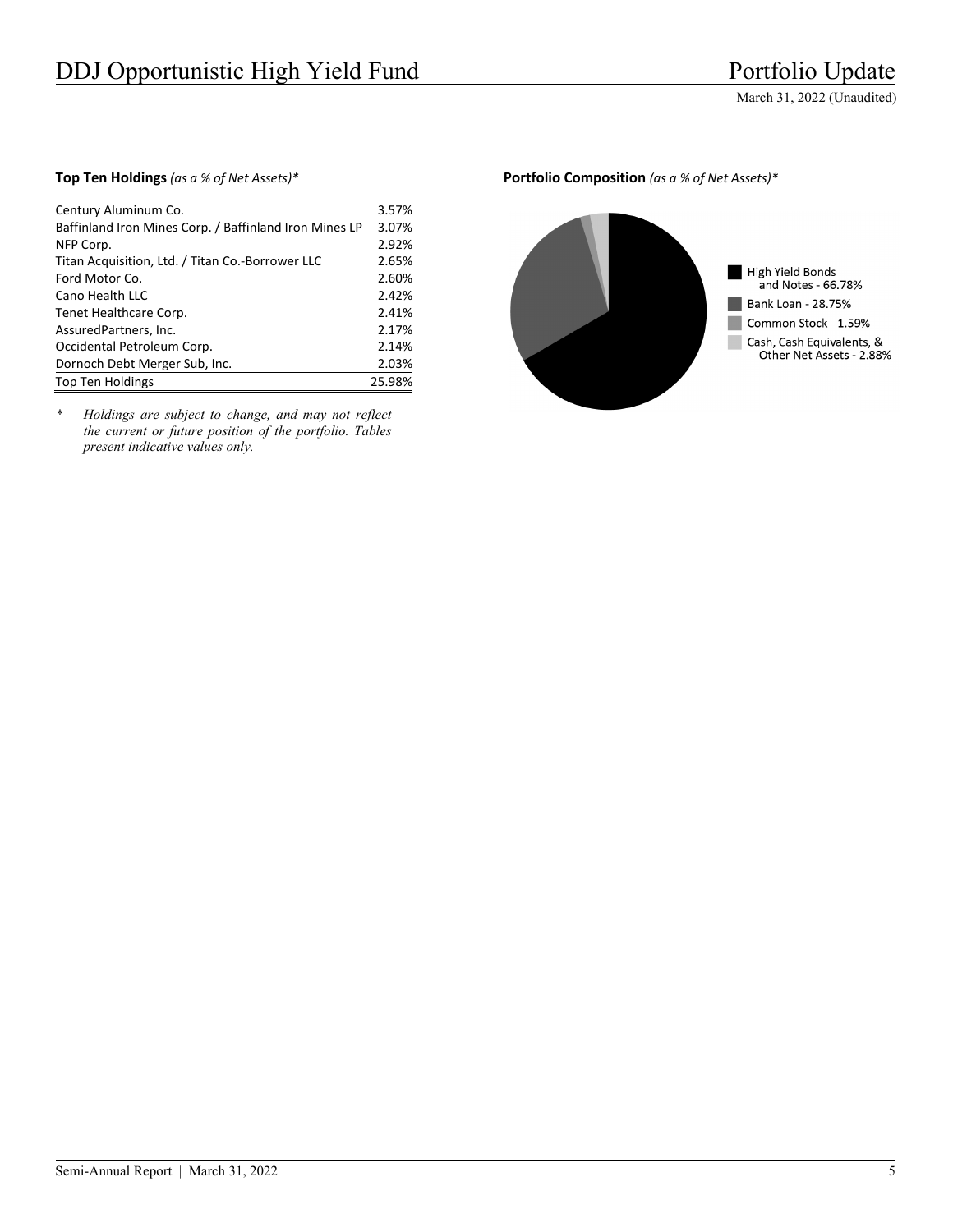**Examples.** As a shareholder of the DDJ Opportunistic High Yield Fund (the "Fund"), you incur two types of costs: (1) transaction costs, including applicable redemption fees; and (2) ongoing costs, including management fees, distribution and service (12b-1) fees and other Fund expenses. The following examples are intended to help you understand your ongoing costs (in dollars) of investing in the Fund and to compare these costs with the ongoing costs of investing in other mutual funds. The examples are based on an investment of \$1,000 invested on October 1, 2021 and held through March 31, 2022.

**Actual Expenses.** The first line under each class in the table below provides information about actual account values and actual expenses. You may use the information in this line, together with the amount you invested, to estimate the expenses that you paid over the period. Simply divide your account value by \$1,000 (for example, an \$8,600 account value divided by \$1,000 = 8.6), then multiply the result by the number in the first line under the heading "Expenses Paid During Period October 1, 2021 ‐ March 31, 2022" to estimate the expenses you paid on your account during this period.

**Hypothetical Example for Comparison Purposes.** The second line under each class in the table below provides information about hypothetical account values and hypothetical expenses based on the Fund's actual expense ratio and an assumed rate of return of 5% per year before expenses, which is not the Fund's actual return. The hypothetical account values and expenses may not be used to estimate the actual ending account balance or expenses you paid for the period. You may use this information to compare the ongoing costs of investing in the Fund and other mutual funds. To do so, compare this 5% hypothetical example with the 5% hypothetical examples that appear in the shareholder reports of the other funds.

Please note that the expenses shown in the table are meant to highlight your ongoing Fund costs only and do not reflect any transactional costs, such as sales charges (loads), redemption fees or exchange fees. Therefore, the second line under each class in the table below is useful in comparing ongoing costs only and will not help you determine the relative total costs of owning different funds. In addition, if these transactional costs were included, your costs would have been higher.

|                                          |   | <b>Beginning Account Value</b><br>October 1, 2021 |    | <b>Ending Account Value</b><br>March 31, 2022 | <b>Expense</b><br>Ratio <sup>(a)</sup> | <b>Expense Paid</b><br><b>During Period</b><br>October 1, 2021 -<br>March 31, 2022(b) |
|------------------------------------------|---|---------------------------------------------------|----|-----------------------------------------------|----------------------------------------|---------------------------------------------------------------------------------------|
| <b>DDJ Opportunistic High Yield Fund</b> |   |                                                   |    |                                               |                                        |                                                                                       |
| <b>Institutional Class</b>               |   |                                                   |    |                                               |                                        |                                                                                       |
| Actual                                   |   | 1.000.00                                          | \$ | 980.50                                        | 0.79%                                  | 3.90                                                                                  |
| Hypothetical (5% return before expenses) |   | 1.000.00                                          | \$ | 1.020.99                                      | 0.79%                                  | 3.98                                                                                  |
| Class I                                  |   |                                                   |    |                                               |                                        |                                                                                       |
| Actual                                   |   | 1.000.00                                          | \$ | 981.00                                        | 0.79%                                  | 3.90                                                                                  |
| Hypothetical (5% return before expenses) |   | 1.000.00                                          |    | 1.020.99                                      | 0.79%                                  | 3.98                                                                                  |
| Class II                                 |   |                                                   |    |                                               |                                        |                                                                                       |
| Actual                                   | Ś | 1.000.00                                          | \$ | 978.80                                        | 1.14%                                  | 5.62                                                                                  |
| Hypothetical (5% return before expenses) |   | 1.000.00                                          | Ś  | 1.019.25                                      | 1.14%                                  | 5.74                                                                                  |

*(a) The Fund's expense ratios have been annualized based on the Fund's most recent fiscal half-year expenses after any applicable waivers and reimbursements.* 

*(b) Expenses are equal to the annualized expense ratio shown above for the applicable class, multiplied by the average account value over the period, multiplied by the number of days in the most recent fiscal half year (182), divided by 365.*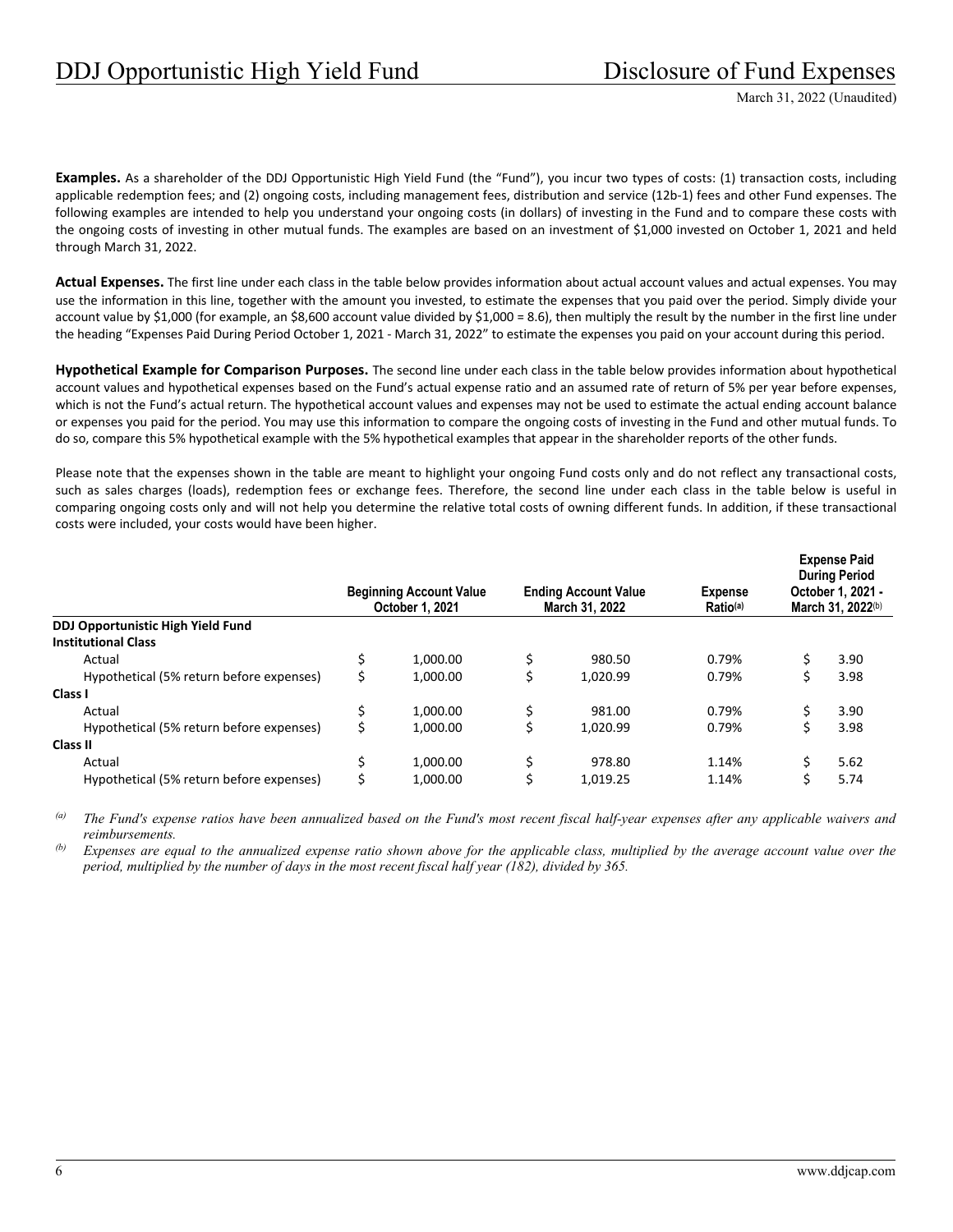|                                                                                 |                                                              |                         | <b>Shares</b>           | Value<br>(Note 2)      |
|---------------------------------------------------------------------------------|--------------------------------------------------------------|-------------------------|-------------------------|------------------------|
| <b>COMMON STOCKS (1.59%)</b>                                                    |                                                              |                         |                         |                        |
| Consumer, Cyclical (0.99%)                                                      |                                                              |                         |                         |                        |
| CWT Travel Holdings Inc(b)(d)                                                   |                                                              |                         | 89,755                  | 2,777,917<br>Ş         |
| Consumer, Non-Cyclical (0.11%)                                                  |                                                              |                         |                         |                        |
| American Tire Distributors, Inc. (a)(b)(c)(d)(e)                                |                                                              |                         | 2,940                   | 297,557                |
| Materials (0.12%)                                                               |                                                              |                         |                         |                        |
| Real Alloy Holding, Inc. (a)(b)(c)(d)(e)                                        |                                                              |                         | 3                       | 189,055                |
| Specialty Steel Holdco, Inc. (a)(b)(c)(d)(e)                                    |                                                              |                         | $\mathbf{1}$            | 150,863                |
| <b>Total Materials</b>                                                          |                                                              |                         |                         | 339,918                |
| <b>Mineral and Precious Stone Mining (0.04%)</b>                                |                                                              |                         |                         |                        |
| Arctic Canadian Diamond Co LTD. (a) (b)(d) (e)                                  |                                                              |                         | 541                     | 104,413                |
| Oil & Gas (0.26%)                                                               |                                                              |                         |                         |                        |
| Utex Industries, Inc. (a)(b)(c)(d)(e)                                           |                                                              |                         | 7,506                   | 720,426                |
| Technology (0.07%)                                                              |                                                              |                         |                         |                        |
| Skillsoft Corp. <sup>(d)</sup>                                                  |                                                              |                         | 32,763                  | 197,886                |
| <b>TOTAL COMMON STOCKS</b>                                                      |                                                              |                         |                         |                        |
| (Cost \$2,411,499)                                                              |                                                              |                         |                         | 4,438,117              |
|                                                                                 |                                                              |                         |                         | Value                  |
|                                                                                 | Rate                                                         | <b>Maturity Date</b>    | <b>Principal Amount</b> | (Note 2)               |
| <b>BANK LOANS (28.75%)</b>                                                      |                                                              |                         |                         |                        |
| <b>Basic Materials (0.91%)</b><br>Aruba Investments, Inc., Series Initial(f)    | 3M US L + 7.75%, 0.75% Floor                                 | 11/24/2028              | \$.<br>2,540,000        | -\$<br>2,527,300       |
|                                                                                 |                                                              |                         |                         |                        |
| Communications (2.05%)                                                          |                                                              |                         |                         |                        |
| ABG Intermediate Holdings 2 LLC(a)(f)<br>Auction.com LLC fka Ten-X LLC(b)(c)(f) | 3M US L + 6.00%, 0.50% Floor<br>1M US L + 4.00%, 1.00% Floor | 12/20/2029<br>9/27/2024 | 810,000<br>5,082,234    | 804,938                |
| <b>Total Communications</b>                                                     |                                                              |                         |                         | 4,929,767<br>5,734,705 |
|                                                                                 |                                                              |                         |                         |                        |
| <b>Consumer Discretionary (1.99%)</b>                                           |                                                              |                         |                         |                        |
| CNT Holdings I Corp, Series Initial(f)                                          | 3M US L + 6.75%, 0.75% Floor                                 | 11/6/2028               | 5,554,188               | 5,565,769              |
| Consumer, Cyclical (1.31%)                                                      |                                                              |                         |                         |                        |
| Brooks Automation 11/21 2nd Lien TL(f)                                          | 1M US L + 5.60%, 0.50% Floor                                 | 11/16/2029              | 2,040,000               | 2,019,600              |
| Mitchell International, Inc. TL <sup>(f)</sup>                                  | 3M US L + 6.50%                                              | 10/1/2029               | 1,650,000               | 1,638,145              |
| <b>Total Consumer, Cyclical</b>                                                 |                                                              |                         |                         | 3,657,745              |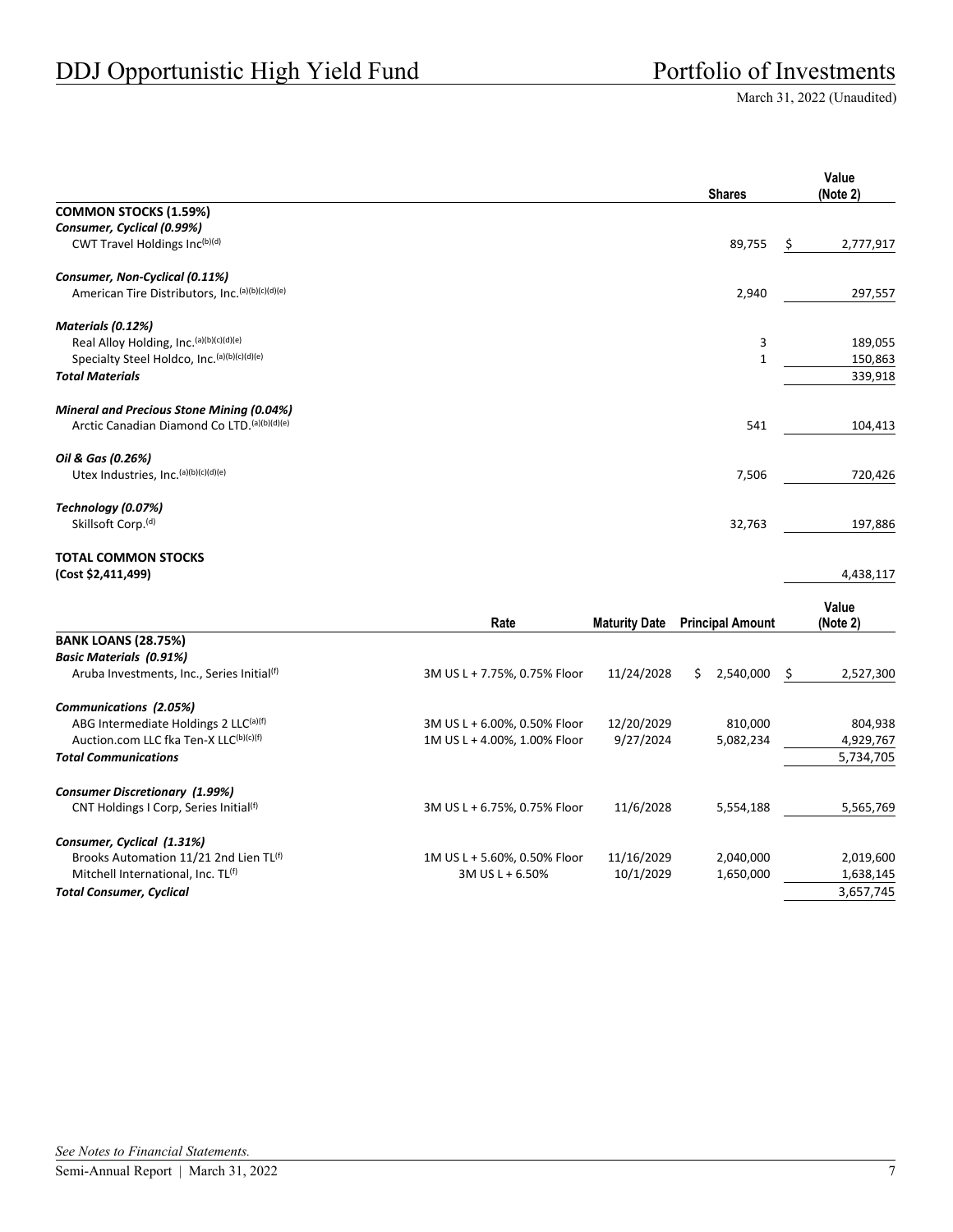# DDJ Opportunistic High Yield Fund<br>
Portfolio of Investments

March 31, 2022 (Unaudited)

| Consumer, Non-Cyclical (17.18%)<br>Ankura Consulting Group LLC, Series Closing Date <sup>(f)</sup><br>3M US L + 8.00%, 0.75% Floor<br>3/19/2029<br>\$<br>650,000<br>\$<br>645,125<br>Asurion LLC, Series New B-4 <sup>(f)</sup><br>1/20/2029<br>1M US L + 5.25%<br>3,100,000<br>3,035,102<br>Aveanna Healthcare LLC(a)(f)<br>1M US L+ 7.00%, 0.50% Floor<br>12/10/2029<br>4,000,000<br>3,830,000<br>Cloudera, Inc. (a)(f)<br>1M US L + 6.00%, 0.50% Floor<br>8/10/2029<br>860,000<br>849,250<br>CP Iris Holdco I, Inc. (b)(f)<br>9/15/2029<br>1,695,628<br>3M US L + 7.00%, 0.50% Floor<br>1,720,000<br>Envision Healthcare Corp., Series Initial <sup>(f)</sup><br>1M US L + 3.75%<br>10/10/2025<br>3,341,876<br>2,233,493<br>Eyecare Partners LLC <sup>(f)</sup><br>3M US L + 6.75%, 0.50% Floor<br>11/15/2029<br>3,385,586<br>3,388,398<br>Infinite Bidco LLC, Series Initial(f)<br>3/2/2029<br>3M US L + 7.00%, 0.50% Floor<br>4,245,740<br>4,203,283<br>KKR Apple Bidco LLC, Series Initial(f)(h)<br>1M US L + 5.75%, 0.50% Floor<br>8/6/2026<br>3,565,781<br>3,578,629<br>KUEHG Corp, Series Tranche B(f)(h)<br>8/22/2025<br>3M US L + 8.25%, 1.00% Floor<br>1,410,000<br>1,408,830<br>KUEHG Corp, Series B-3(f)<br>2/21/2025<br>3M US L + 3.75%, 1.00% Floor<br>5,688,175<br>5,612,636<br>LaserShip, Inc., Series Initial(a)(f)<br>3M US L + 7.50%, 0.75% Floor<br>5/7/2029<br>3,280,000<br>3,271,800<br>Learning Care Group No. 2, Inc., Series Initial <sup>(f)</sup><br>3/13/2026<br>3M US L + 7.50%, 1.00% Floor<br>2,475,012<br>2,454,915<br>Learning Care Group No. 2, Inc., Series Initial(f)<br>3/13/2025<br>3M US L + 3.25%, 1.00% Floor<br>1,493,747<br>1,473,985<br>Medical Solutions LLC <sup>(f)</sup><br>3M US L + 7.00%, 0.50% Floor<br>9/24/2028<br>1,716,900<br>1,770,000<br>MH Sub I LLC, Series 2021 Replacement <sup>(f)</sup><br>1M US L + 6.25%<br>2/23/2029<br>4,310,162<br>4,340,000<br>SM Wellness Holdings, Inc., Series Initial(a)(f)<br>4/16/2029<br>3M US L + 8.75%, 0.75% Floor<br>1,035,150<br>1,030,000<br>VC GB Holdings I Corp, Series Initial <sup>(f)</sup><br>3M US L + 6.75%, 0.50% Floor<br>7/23/2029<br>1,290,652<br>1,330,000<br>Xplornet Communications Inc. TL(a)(f)<br>9/30/2029<br>1M US L + 7.00%, 0.50% Floor<br>1,930,000<br>1,930,000<br>47,948,278<br><b>Total Consumer, Non-Cyclical</b><br>Financials (0.22%)<br>Arctic Canadian Diamond Corp, 2L TL(a)(b)(e)(g)<br>12/31/2027<br>Cash 5.00% + PIK 12.50%<br>531,261<br>531,261<br>Zest Acquisition Corp., Series Initial <sup>(a)(f)</sup><br>3M US L + 7.50%, 1.00% Floor<br>3/13/2026<br>90,000<br>89,550<br><b>Total Financials</b><br>620,811<br>Industrials (5.09%)<br>Brand Energy & Infrastructure Services, Inc., Series Initial(f)<br>6/21/2024<br>3M US L + 4.25%, 1.00% Floor<br>2,010,189<br>1,925,178<br>Deliver Buyer, Inc., Series Senior Secured <sup>(f)</sup><br>3M US L + 5.00%, 1.00% Floor<br>5/1/2024<br>5,180,827<br>5,180,827<br>Engineered Machinery Holdings, Inc., Series Incremental<br>Amendment No. 2 <sup>(f)</sup><br>3M US L + 6.50%, 0.75% Floor<br>5/21/2029<br>2,760,000<br>2,747,925<br>Engineered Machinery Holdings, Inc., Series Incremental<br>Amendment No. 3 <sup>(f)</sup><br>3M US L + 6.00%, 0.75% Floor<br>5/21/2029<br>2,295,812<br>2,292,942<br>GI Consilio Parent LLC(a)(f)<br>1M US L + 7.50%, 0.50% Floor<br>5/14/2029<br>2,060,250<br>2,050,000<br><b>Total Industrials</b><br>14,207,122<br><b>TOTAL BANK LOANS</b><br>(Cost \$81,125,294)<br>80,261,730<br>HIGH YIELD BONDS AND NOTES (66.78%)<br><b>Basic Materials (6.64%)</b><br>Baffinland Iron Mines Corp. / Baffinland Iron Mines LP(i)<br>7/15/2026<br>8.750%<br>8,190,000<br>8,557,567<br>Century Aluminum Co.(i)<br>4/1/2028<br>7.500%<br>9,545,000<br>9,972,330<br>Northwest Acquisitions ULC / Dominion Finco, Inc. (b)(d)(i)(j)<br>7.125%<br>11/1/2022<br>1,650,000<br>99<br>18,529,996<br><b>Total Basic Materials</b> | Rate | <b>Maturity Date</b> | <b>Principal Amount</b> | Value<br>(Note 2) |
|--------------------------------------------------------------------------------------------------------------------------------------------------------------------------------------------------------------------------------------------------------------------------------------------------------------------------------------------------------------------------------------------------------------------------------------------------------------------------------------------------------------------------------------------------------------------------------------------------------------------------------------------------------------------------------------------------------------------------------------------------------------------------------------------------------------------------------------------------------------------------------------------------------------------------------------------------------------------------------------------------------------------------------------------------------------------------------------------------------------------------------------------------------------------------------------------------------------------------------------------------------------------------------------------------------------------------------------------------------------------------------------------------------------------------------------------------------------------------------------------------------------------------------------------------------------------------------------------------------------------------------------------------------------------------------------------------------------------------------------------------------------------------------------------------------------------------------------------------------------------------------------------------------------------------------------------------------------------------------------------------------------------------------------------------------------------------------------------------------------------------------------------------------------------------------------------------------------------------------------------------------------------------------------------------------------------------------------------------------------------------------------------------------------------------------------------------------------------------------------------------------------------------------------------------------------------------------------------------------------------------------------------------------------------------------------------------------------------------------------------------------------------------------------------------------------------------------------------------------------------------------------------------------------------------------------------------------------------------------------------------------------------------------------------------------------------------------------------------------------------------------------------------------------------------------------------------------------------------------------------------------------------------------------------------------------------------------------------------------------------------------------------------------------------------------------------------------------------------------------------------------------------------------------------------------------------------------------------------------------------------------------------------------------------------------------------------------------------------------------------------------------------------------------------------------------------------------------------------------------------------------------------------------------------------------------------------------|------|----------------------|-------------------------|-------------------|
|                                                                                                                                                                                                                                                                                                                                                                                                                                                                                                                                                                                                                                                                                                                                                                                                                                                                                                                                                                                                                                                                                                                                                                                                                                                                                                                                                                                                                                                                                                                                                                                                                                                                                                                                                                                                                                                                                                                                                                                                                                                                                                                                                                                                                                                                                                                                                                                                                                                                                                                                                                                                                                                                                                                                                                                                                                                                                                                                                                                                                                                                                                                                                                                                                                                                                                                                                                                                                                                                                                                                                                                                                                                                                                                                                                                                                                                                                                                                                        |      |                      |                         |                   |
|                                                                                                                                                                                                                                                                                                                                                                                                                                                                                                                                                                                                                                                                                                                                                                                                                                                                                                                                                                                                                                                                                                                                                                                                                                                                                                                                                                                                                                                                                                                                                                                                                                                                                                                                                                                                                                                                                                                                                                                                                                                                                                                                                                                                                                                                                                                                                                                                                                                                                                                                                                                                                                                                                                                                                                                                                                                                                                                                                                                                                                                                                                                                                                                                                                                                                                                                                                                                                                                                                                                                                                                                                                                                                                                                                                                                                                                                                                                                                        |      |                      |                         |                   |
|                                                                                                                                                                                                                                                                                                                                                                                                                                                                                                                                                                                                                                                                                                                                                                                                                                                                                                                                                                                                                                                                                                                                                                                                                                                                                                                                                                                                                                                                                                                                                                                                                                                                                                                                                                                                                                                                                                                                                                                                                                                                                                                                                                                                                                                                                                                                                                                                                                                                                                                                                                                                                                                                                                                                                                                                                                                                                                                                                                                                                                                                                                                                                                                                                                                                                                                                                                                                                                                                                                                                                                                                                                                                                                                                                                                                                                                                                                                                                        |      |                      |                         |                   |
|                                                                                                                                                                                                                                                                                                                                                                                                                                                                                                                                                                                                                                                                                                                                                                                                                                                                                                                                                                                                                                                                                                                                                                                                                                                                                                                                                                                                                                                                                                                                                                                                                                                                                                                                                                                                                                                                                                                                                                                                                                                                                                                                                                                                                                                                                                                                                                                                                                                                                                                                                                                                                                                                                                                                                                                                                                                                                                                                                                                                                                                                                                                                                                                                                                                                                                                                                                                                                                                                                                                                                                                                                                                                                                                                                                                                                                                                                                                                                        |      |                      |                         |                   |
|                                                                                                                                                                                                                                                                                                                                                                                                                                                                                                                                                                                                                                                                                                                                                                                                                                                                                                                                                                                                                                                                                                                                                                                                                                                                                                                                                                                                                                                                                                                                                                                                                                                                                                                                                                                                                                                                                                                                                                                                                                                                                                                                                                                                                                                                                                                                                                                                                                                                                                                                                                                                                                                                                                                                                                                                                                                                                                                                                                                                                                                                                                                                                                                                                                                                                                                                                                                                                                                                                                                                                                                                                                                                                                                                                                                                                                                                                                                                                        |      |                      |                         |                   |
|                                                                                                                                                                                                                                                                                                                                                                                                                                                                                                                                                                                                                                                                                                                                                                                                                                                                                                                                                                                                                                                                                                                                                                                                                                                                                                                                                                                                                                                                                                                                                                                                                                                                                                                                                                                                                                                                                                                                                                                                                                                                                                                                                                                                                                                                                                                                                                                                                                                                                                                                                                                                                                                                                                                                                                                                                                                                                                                                                                                                                                                                                                                                                                                                                                                                                                                                                                                                                                                                                                                                                                                                                                                                                                                                                                                                                                                                                                                                                        |      |                      |                         |                   |
|                                                                                                                                                                                                                                                                                                                                                                                                                                                                                                                                                                                                                                                                                                                                                                                                                                                                                                                                                                                                                                                                                                                                                                                                                                                                                                                                                                                                                                                                                                                                                                                                                                                                                                                                                                                                                                                                                                                                                                                                                                                                                                                                                                                                                                                                                                                                                                                                                                                                                                                                                                                                                                                                                                                                                                                                                                                                                                                                                                                                                                                                                                                                                                                                                                                                                                                                                                                                                                                                                                                                                                                                                                                                                                                                                                                                                                                                                                                                                        |      |                      |                         |                   |
|                                                                                                                                                                                                                                                                                                                                                                                                                                                                                                                                                                                                                                                                                                                                                                                                                                                                                                                                                                                                                                                                                                                                                                                                                                                                                                                                                                                                                                                                                                                                                                                                                                                                                                                                                                                                                                                                                                                                                                                                                                                                                                                                                                                                                                                                                                                                                                                                                                                                                                                                                                                                                                                                                                                                                                                                                                                                                                                                                                                                                                                                                                                                                                                                                                                                                                                                                                                                                                                                                                                                                                                                                                                                                                                                                                                                                                                                                                                                                        |      |                      |                         |                   |
|                                                                                                                                                                                                                                                                                                                                                                                                                                                                                                                                                                                                                                                                                                                                                                                                                                                                                                                                                                                                                                                                                                                                                                                                                                                                                                                                                                                                                                                                                                                                                                                                                                                                                                                                                                                                                                                                                                                                                                                                                                                                                                                                                                                                                                                                                                                                                                                                                                                                                                                                                                                                                                                                                                                                                                                                                                                                                                                                                                                                                                                                                                                                                                                                                                                                                                                                                                                                                                                                                                                                                                                                                                                                                                                                                                                                                                                                                                                                                        |      |                      |                         |                   |
|                                                                                                                                                                                                                                                                                                                                                                                                                                                                                                                                                                                                                                                                                                                                                                                                                                                                                                                                                                                                                                                                                                                                                                                                                                                                                                                                                                                                                                                                                                                                                                                                                                                                                                                                                                                                                                                                                                                                                                                                                                                                                                                                                                                                                                                                                                                                                                                                                                                                                                                                                                                                                                                                                                                                                                                                                                                                                                                                                                                                                                                                                                                                                                                                                                                                                                                                                                                                                                                                                                                                                                                                                                                                                                                                                                                                                                                                                                                                                        |      |                      |                         |                   |
|                                                                                                                                                                                                                                                                                                                                                                                                                                                                                                                                                                                                                                                                                                                                                                                                                                                                                                                                                                                                                                                                                                                                                                                                                                                                                                                                                                                                                                                                                                                                                                                                                                                                                                                                                                                                                                                                                                                                                                                                                                                                                                                                                                                                                                                                                                                                                                                                                                                                                                                                                                                                                                                                                                                                                                                                                                                                                                                                                                                                                                                                                                                                                                                                                                                                                                                                                                                                                                                                                                                                                                                                                                                                                                                                                                                                                                                                                                                                                        |      |                      |                         |                   |
|                                                                                                                                                                                                                                                                                                                                                                                                                                                                                                                                                                                                                                                                                                                                                                                                                                                                                                                                                                                                                                                                                                                                                                                                                                                                                                                                                                                                                                                                                                                                                                                                                                                                                                                                                                                                                                                                                                                                                                                                                                                                                                                                                                                                                                                                                                                                                                                                                                                                                                                                                                                                                                                                                                                                                                                                                                                                                                                                                                                                                                                                                                                                                                                                                                                                                                                                                                                                                                                                                                                                                                                                                                                                                                                                                                                                                                                                                                                                                        |      |                      |                         |                   |
|                                                                                                                                                                                                                                                                                                                                                                                                                                                                                                                                                                                                                                                                                                                                                                                                                                                                                                                                                                                                                                                                                                                                                                                                                                                                                                                                                                                                                                                                                                                                                                                                                                                                                                                                                                                                                                                                                                                                                                                                                                                                                                                                                                                                                                                                                                                                                                                                                                                                                                                                                                                                                                                                                                                                                                                                                                                                                                                                                                                                                                                                                                                                                                                                                                                                                                                                                                                                                                                                                                                                                                                                                                                                                                                                                                                                                                                                                                                                                        |      |                      |                         |                   |
|                                                                                                                                                                                                                                                                                                                                                                                                                                                                                                                                                                                                                                                                                                                                                                                                                                                                                                                                                                                                                                                                                                                                                                                                                                                                                                                                                                                                                                                                                                                                                                                                                                                                                                                                                                                                                                                                                                                                                                                                                                                                                                                                                                                                                                                                                                                                                                                                                                                                                                                                                                                                                                                                                                                                                                                                                                                                                                                                                                                                                                                                                                                                                                                                                                                                                                                                                                                                                                                                                                                                                                                                                                                                                                                                                                                                                                                                                                                                                        |      |                      |                         |                   |
|                                                                                                                                                                                                                                                                                                                                                                                                                                                                                                                                                                                                                                                                                                                                                                                                                                                                                                                                                                                                                                                                                                                                                                                                                                                                                                                                                                                                                                                                                                                                                                                                                                                                                                                                                                                                                                                                                                                                                                                                                                                                                                                                                                                                                                                                                                                                                                                                                                                                                                                                                                                                                                                                                                                                                                                                                                                                                                                                                                                                                                                                                                                                                                                                                                                                                                                                                                                                                                                                                                                                                                                                                                                                                                                                                                                                                                                                                                                                                        |      |                      |                         |                   |
|                                                                                                                                                                                                                                                                                                                                                                                                                                                                                                                                                                                                                                                                                                                                                                                                                                                                                                                                                                                                                                                                                                                                                                                                                                                                                                                                                                                                                                                                                                                                                                                                                                                                                                                                                                                                                                                                                                                                                                                                                                                                                                                                                                                                                                                                                                                                                                                                                                                                                                                                                                                                                                                                                                                                                                                                                                                                                                                                                                                                                                                                                                                                                                                                                                                                                                                                                                                                                                                                                                                                                                                                                                                                                                                                                                                                                                                                                                                                                        |      |                      |                         |                   |
|                                                                                                                                                                                                                                                                                                                                                                                                                                                                                                                                                                                                                                                                                                                                                                                                                                                                                                                                                                                                                                                                                                                                                                                                                                                                                                                                                                                                                                                                                                                                                                                                                                                                                                                                                                                                                                                                                                                                                                                                                                                                                                                                                                                                                                                                                                                                                                                                                                                                                                                                                                                                                                                                                                                                                                                                                                                                                                                                                                                                                                                                                                                                                                                                                                                                                                                                                                                                                                                                                                                                                                                                                                                                                                                                                                                                                                                                                                                                                        |      |                      |                         |                   |
|                                                                                                                                                                                                                                                                                                                                                                                                                                                                                                                                                                                                                                                                                                                                                                                                                                                                                                                                                                                                                                                                                                                                                                                                                                                                                                                                                                                                                                                                                                                                                                                                                                                                                                                                                                                                                                                                                                                                                                                                                                                                                                                                                                                                                                                                                                                                                                                                                                                                                                                                                                                                                                                                                                                                                                                                                                                                                                                                                                                                                                                                                                                                                                                                                                                                                                                                                                                                                                                                                                                                                                                                                                                                                                                                                                                                                                                                                                                                                        |      |                      |                         |                   |
|                                                                                                                                                                                                                                                                                                                                                                                                                                                                                                                                                                                                                                                                                                                                                                                                                                                                                                                                                                                                                                                                                                                                                                                                                                                                                                                                                                                                                                                                                                                                                                                                                                                                                                                                                                                                                                                                                                                                                                                                                                                                                                                                                                                                                                                                                                                                                                                                                                                                                                                                                                                                                                                                                                                                                                                                                                                                                                                                                                                                                                                                                                                                                                                                                                                                                                                                                                                                                                                                                                                                                                                                                                                                                                                                                                                                                                                                                                                                                        |      |                      |                         |                   |
|                                                                                                                                                                                                                                                                                                                                                                                                                                                                                                                                                                                                                                                                                                                                                                                                                                                                                                                                                                                                                                                                                                                                                                                                                                                                                                                                                                                                                                                                                                                                                                                                                                                                                                                                                                                                                                                                                                                                                                                                                                                                                                                                                                                                                                                                                                                                                                                                                                                                                                                                                                                                                                                                                                                                                                                                                                                                                                                                                                                                                                                                                                                                                                                                                                                                                                                                                                                                                                                                                                                                                                                                                                                                                                                                                                                                                                                                                                                                                        |      |                      |                         |                   |
|                                                                                                                                                                                                                                                                                                                                                                                                                                                                                                                                                                                                                                                                                                                                                                                                                                                                                                                                                                                                                                                                                                                                                                                                                                                                                                                                                                                                                                                                                                                                                                                                                                                                                                                                                                                                                                                                                                                                                                                                                                                                                                                                                                                                                                                                                                                                                                                                                                                                                                                                                                                                                                                                                                                                                                                                                                                                                                                                                                                                                                                                                                                                                                                                                                                                                                                                                                                                                                                                                                                                                                                                                                                                                                                                                                                                                                                                                                                                                        |      |                      |                         |                   |
|                                                                                                                                                                                                                                                                                                                                                                                                                                                                                                                                                                                                                                                                                                                                                                                                                                                                                                                                                                                                                                                                                                                                                                                                                                                                                                                                                                                                                                                                                                                                                                                                                                                                                                                                                                                                                                                                                                                                                                                                                                                                                                                                                                                                                                                                                                                                                                                                                                                                                                                                                                                                                                                                                                                                                                                                                                                                                                                                                                                                                                                                                                                                                                                                                                                                                                                                                                                                                                                                                                                                                                                                                                                                                                                                                                                                                                                                                                                                                        |      |                      |                         |                   |
|                                                                                                                                                                                                                                                                                                                                                                                                                                                                                                                                                                                                                                                                                                                                                                                                                                                                                                                                                                                                                                                                                                                                                                                                                                                                                                                                                                                                                                                                                                                                                                                                                                                                                                                                                                                                                                                                                                                                                                                                                                                                                                                                                                                                                                                                                                                                                                                                                                                                                                                                                                                                                                                                                                                                                                                                                                                                                                                                                                                                                                                                                                                                                                                                                                                                                                                                                                                                                                                                                                                                                                                                                                                                                                                                                                                                                                                                                                                                                        |      |                      |                         |                   |
|                                                                                                                                                                                                                                                                                                                                                                                                                                                                                                                                                                                                                                                                                                                                                                                                                                                                                                                                                                                                                                                                                                                                                                                                                                                                                                                                                                                                                                                                                                                                                                                                                                                                                                                                                                                                                                                                                                                                                                                                                                                                                                                                                                                                                                                                                                                                                                                                                                                                                                                                                                                                                                                                                                                                                                                                                                                                                                                                                                                                                                                                                                                                                                                                                                                                                                                                                                                                                                                                                                                                                                                                                                                                                                                                                                                                                                                                                                                                                        |      |                      |                         |                   |
|                                                                                                                                                                                                                                                                                                                                                                                                                                                                                                                                                                                                                                                                                                                                                                                                                                                                                                                                                                                                                                                                                                                                                                                                                                                                                                                                                                                                                                                                                                                                                                                                                                                                                                                                                                                                                                                                                                                                                                                                                                                                                                                                                                                                                                                                                                                                                                                                                                                                                                                                                                                                                                                                                                                                                                                                                                                                                                                                                                                                                                                                                                                                                                                                                                                                                                                                                                                                                                                                                                                                                                                                                                                                                                                                                                                                                                                                                                                                                        |      |                      |                         |                   |
|                                                                                                                                                                                                                                                                                                                                                                                                                                                                                                                                                                                                                                                                                                                                                                                                                                                                                                                                                                                                                                                                                                                                                                                                                                                                                                                                                                                                                                                                                                                                                                                                                                                                                                                                                                                                                                                                                                                                                                                                                                                                                                                                                                                                                                                                                                                                                                                                                                                                                                                                                                                                                                                                                                                                                                                                                                                                                                                                                                                                                                                                                                                                                                                                                                                                                                                                                                                                                                                                                                                                                                                                                                                                                                                                                                                                                                                                                                                                                        |      |                      |                         |                   |
|                                                                                                                                                                                                                                                                                                                                                                                                                                                                                                                                                                                                                                                                                                                                                                                                                                                                                                                                                                                                                                                                                                                                                                                                                                                                                                                                                                                                                                                                                                                                                                                                                                                                                                                                                                                                                                                                                                                                                                                                                                                                                                                                                                                                                                                                                                                                                                                                                                                                                                                                                                                                                                                                                                                                                                                                                                                                                                                                                                                                                                                                                                                                                                                                                                                                                                                                                                                                                                                                                                                                                                                                                                                                                                                                                                                                                                                                                                                                                        |      |                      |                         |                   |
|                                                                                                                                                                                                                                                                                                                                                                                                                                                                                                                                                                                                                                                                                                                                                                                                                                                                                                                                                                                                                                                                                                                                                                                                                                                                                                                                                                                                                                                                                                                                                                                                                                                                                                                                                                                                                                                                                                                                                                                                                                                                                                                                                                                                                                                                                                                                                                                                                                                                                                                                                                                                                                                                                                                                                                                                                                                                                                                                                                                                                                                                                                                                                                                                                                                                                                                                                                                                                                                                                                                                                                                                                                                                                                                                                                                                                                                                                                                                                        |      |                      |                         |                   |
|                                                                                                                                                                                                                                                                                                                                                                                                                                                                                                                                                                                                                                                                                                                                                                                                                                                                                                                                                                                                                                                                                                                                                                                                                                                                                                                                                                                                                                                                                                                                                                                                                                                                                                                                                                                                                                                                                                                                                                                                                                                                                                                                                                                                                                                                                                                                                                                                                                                                                                                                                                                                                                                                                                                                                                                                                                                                                                                                                                                                                                                                                                                                                                                                                                                                                                                                                                                                                                                                                                                                                                                                                                                                                                                                                                                                                                                                                                                                                        |      |                      |                         |                   |
|                                                                                                                                                                                                                                                                                                                                                                                                                                                                                                                                                                                                                                                                                                                                                                                                                                                                                                                                                                                                                                                                                                                                                                                                                                                                                                                                                                                                                                                                                                                                                                                                                                                                                                                                                                                                                                                                                                                                                                                                                                                                                                                                                                                                                                                                                                                                                                                                                                                                                                                                                                                                                                                                                                                                                                                                                                                                                                                                                                                                                                                                                                                                                                                                                                                                                                                                                                                                                                                                                                                                                                                                                                                                                                                                                                                                                                                                                                                                                        |      |                      |                         |                   |
|                                                                                                                                                                                                                                                                                                                                                                                                                                                                                                                                                                                                                                                                                                                                                                                                                                                                                                                                                                                                                                                                                                                                                                                                                                                                                                                                                                                                                                                                                                                                                                                                                                                                                                                                                                                                                                                                                                                                                                                                                                                                                                                                                                                                                                                                                                                                                                                                                                                                                                                                                                                                                                                                                                                                                                                                                                                                                                                                                                                                                                                                                                                                                                                                                                                                                                                                                                                                                                                                                                                                                                                                                                                                                                                                                                                                                                                                                                                                                        |      |                      |                         |                   |
|                                                                                                                                                                                                                                                                                                                                                                                                                                                                                                                                                                                                                                                                                                                                                                                                                                                                                                                                                                                                                                                                                                                                                                                                                                                                                                                                                                                                                                                                                                                                                                                                                                                                                                                                                                                                                                                                                                                                                                                                                                                                                                                                                                                                                                                                                                                                                                                                                                                                                                                                                                                                                                                                                                                                                                                                                                                                                                                                                                                                                                                                                                                                                                                                                                                                                                                                                                                                                                                                                                                                                                                                                                                                                                                                                                                                                                                                                                                                                        |      |                      |                         |                   |
|                                                                                                                                                                                                                                                                                                                                                                                                                                                                                                                                                                                                                                                                                                                                                                                                                                                                                                                                                                                                                                                                                                                                                                                                                                                                                                                                                                                                                                                                                                                                                                                                                                                                                                                                                                                                                                                                                                                                                                                                                                                                                                                                                                                                                                                                                                                                                                                                                                                                                                                                                                                                                                                                                                                                                                                                                                                                                                                                                                                                                                                                                                                                                                                                                                                                                                                                                                                                                                                                                                                                                                                                                                                                                                                                                                                                                                                                                                                                                        |      |                      |                         |                   |
|                                                                                                                                                                                                                                                                                                                                                                                                                                                                                                                                                                                                                                                                                                                                                                                                                                                                                                                                                                                                                                                                                                                                                                                                                                                                                                                                                                                                                                                                                                                                                                                                                                                                                                                                                                                                                                                                                                                                                                                                                                                                                                                                                                                                                                                                                                                                                                                                                                                                                                                                                                                                                                                                                                                                                                                                                                                                                                                                                                                                                                                                                                                                                                                                                                                                                                                                                                                                                                                                                                                                                                                                                                                                                                                                                                                                                                                                                                                                                        |      |                      |                         |                   |
|                                                                                                                                                                                                                                                                                                                                                                                                                                                                                                                                                                                                                                                                                                                                                                                                                                                                                                                                                                                                                                                                                                                                                                                                                                                                                                                                                                                                                                                                                                                                                                                                                                                                                                                                                                                                                                                                                                                                                                                                                                                                                                                                                                                                                                                                                                                                                                                                                                                                                                                                                                                                                                                                                                                                                                                                                                                                                                                                                                                                                                                                                                                                                                                                                                                                                                                                                                                                                                                                                                                                                                                                                                                                                                                                                                                                                                                                                                                                                        |      |                      |                         |                   |
|                                                                                                                                                                                                                                                                                                                                                                                                                                                                                                                                                                                                                                                                                                                                                                                                                                                                                                                                                                                                                                                                                                                                                                                                                                                                                                                                                                                                                                                                                                                                                                                                                                                                                                                                                                                                                                                                                                                                                                                                                                                                                                                                                                                                                                                                                                                                                                                                                                                                                                                                                                                                                                                                                                                                                                                                                                                                                                                                                                                                                                                                                                                                                                                                                                                                                                                                                                                                                                                                                                                                                                                                                                                                                                                                                                                                                                                                                                                                                        |      |                      |                         |                   |
|                                                                                                                                                                                                                                                                                                                                                                                                                                                                                                                                                                                                                                                                                                                                                                                                                                                                                                                                                                                                                                                                                                                                                                                                                                                                                                                                                                                                                                                                                                                                                                                                                                                                                                                                                                                                                                                                                                                                                                                                                                                                                                                                                                                                                                                                                                                                                                                                                                                                                                                                                                                                                                                                                                                                                                                                                                                                                                                                                                                                                                                                                                                                                                                                                                                                                                                                                                                                                                                                                                                                                                                                                                                                                                                                                                                                                                                                                                                                                        |      |                      |                         |                   |
|                                                                                                                                                                                                                                                                                                                                                                                                                                                                                                                                                                                                                                                                                                                                                                                                                                                                                                                                                                                                                                                                                                                                                                                                                                                                                                                                                                                                                                                                                                                                                                                                                                                                                                                                                                                                                                                                                                                                                                                                                                                                                                                                                                                                                                                                                                                                                                                                                                                                                                                                                                                                                                                                                                                                                                                                                                                                                                                                                                                                                                                                                                                                                                                                                                                                                                                                                                                                                                                                                                                                                                                                                                                                                                                                                                                                                                                                                                                                                        |      |                      |                         |                   |
|                                                                                                                                                                                                                                                                                                                                                                                                                                                                                                                                                                                                                                                                                                                                                                                                                                                                                                                                                                                                                                                                                                                                                                                                                                                                                                                                                                                                                                                                                                                                                                                                                                                                                                                                                                                                                                                                                                                                                                                                                                                                                                                                                                                                                                                                                                                                                                                                                                                                                                                                                                                                                                                                                                                                                                                                                                                                                                                                                                                                                                                                                                                                                                                                                                                                                                                                                                                                                                                                                                                                                                                                                                                                                                                                                                                                                                                                                                                                                        |      |                      |                         |                   |
|                                                                                                                                                                                                                                                                                                                                                                                                                                                                                                                                                                                                                                                                                                                                                                                                                                                                                                                                                                                                                                                                                                                                                                                                                                                                                                                                                                                                                                                                                                                                                                                                                                                                                                                                                                                                                                                                                                                                                                                                                                                                                                                                                                                                                                                                                                                                                                                                                                                                                                                                                                                                                                                                                                                                                                                                                                                                                                                                                                                                                                                                                                                                                                                                                                                                                                                                                                                                                                                                                                                                                                                                                                                                                                                                                                                                                                                                                                                                                        |      |                      |                         |                   |
|                                                                                                                                                                                                                                                                                                                                                                                                                                                                                                                                                                                                                                                                                                                                                                                                                                                                                                                                                                                                                                                                                                                                                                                                                                                                                                                                                                                                                                                                                                                                                                                                                                                                                                                                                                                                                                                                                                                                                                                                                                                                                                                                                                                                                                                                                                                                                                                                                                                                                                                                                                                                                                                                                                                                                                                                                                                                                                                                                                                                                                                                                                                                                                                                                                                                                                                                                                                                                                                                                                                                                                                                                                                                                                                                                                                                                                                                                                                                                        |      |                      |                         |                   |
|                                                                                                                                                                                                                                                                                                                                                                                                                                                                                                                                                                                                                                                                                                                                                                                                                                                                                                                                                                                                                                                                                                                                                                                                                                                                                                                                                                                                                                                                                                                                                                                                                                                                                                                                                                                                                                                                                                                                                                                                                                                                                                                                                                                                                                                                                                                                                                                                                                                                                                                                                                                                                                                                                                                                                                                                                                                                                                                                                                                                                                                                                                                                                                                                                                                                                                                                                                                                                                                                                                                                                                                                                                                                                                                                                                                                                                                                                                                                                        |      |                      |                         |                   |
|                                                                                                                                                                                                                                                                                                                                                                                                                                                                                                                                                                                                                                                                                                                                                                                                                                                                                                                                                                                                                                                                                                                                                                                                                                                                                                                                                                                                                                                                                                                                                                                                                                                                                                                                                                                                                                                                                                                                                                                                                                                                                                                                                                                                                                                                                                                                                                                                                                                                                                                                                                                                                                                                                                                                                                                                                                                                                                                                                                                                                                                                                                                                                                                                                                                                                                                                                                                                                                                                                                                                                                                                                                                                                                                                                                                                                                                                                                                                                        |      |                      |                         |                   |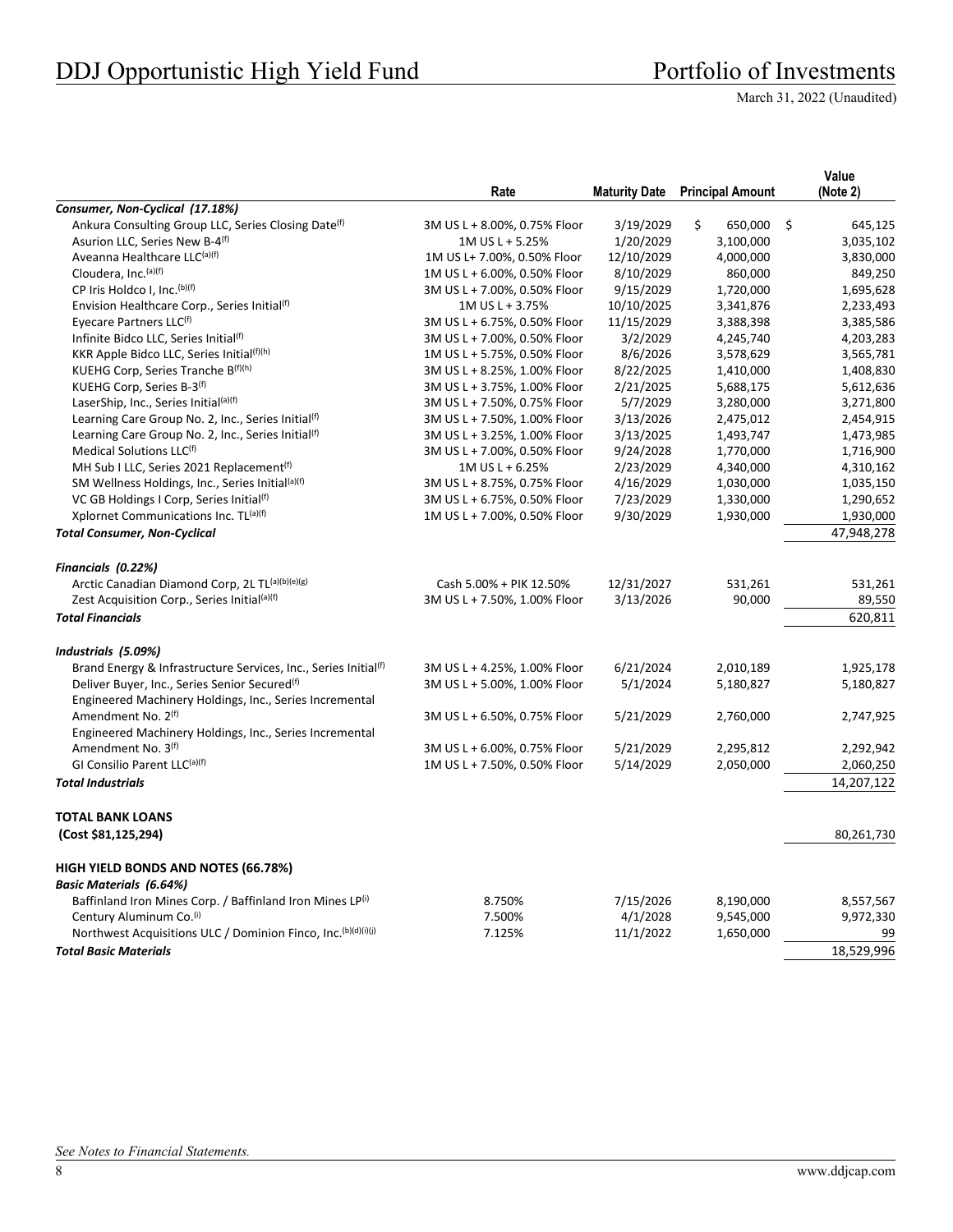|                                                                               |                           |                       |                               | Value                        |
|-------------------------------------------------------------------------------|---------------------------|-----------------------|-------------------------------|------------------------------|
|                                                                               | Rate                      | <b>Maturity Date</b>  | <b>Principal Amount</b>       | (Note 2)                     |
| Communications (5.52%)<br>Clear Channel Outdoor Holdings, Inc. <sup>(i)</sup> |                           |                       |                               |                              |
| Clear Channel Outdoor Holdings, Inc. <sup>(i)</sup>                           | 7.750%<br>7.500%          | 4/15/2028<br>6/1/2029 | \$.<br>2,170,000<br>1,930,000 | \$<br>2,183,812<br>1,928,128 |
| GTT Communications, Inc. <sup>(b)(c)(d)(i)(j)</sup>                           | 7.875%                    | 12/31/2024            | 1,970,000                     | 201,925                      |
| Scripps Escrow II, Inc.(i)                                                    | 5.375%                    | 1/15/2031             | 1,490,000                     | 1,428,731                    |
| Scripps Escrow, Inc.(i)                                                       | 5.875%                    | 7/15/2027             | 660,000                       | 661,452                      |
| Uber Technologies, Inc. <sup>(i)</sup>                                        | 4.500%                    | 8/15/2029             | 3,680,000                     | 3,456,900                    |
| Viasat, Inc.(i)                                                               | 5.625%                    | 9/15/2025             | 1,450,000                     | 1,418,586                    |
| Viasat, Inc.(i)                                                               | 6.500%                    | 7/15/2028             | 4,300,000                     | 4,133,440                    |
| <b>Total Communications</b>                                                   |                           |                       |                               | 15,412,974                   |
|                                                                               |                           |                       |                               |                              |
| Consumer, Cyclical (14.85%)                                                   |                           |                       |                               |                              |
| Boyd Gaming Corp. <sup>(i)</sup>                                              | 4.750%                    | 6/15/2031             | 1,480,000                     | 1,428,844                    |
| CWT Travel Group, Inc. <sup>(i)</sup>                                         | 8.500%                    | 11/19/2026            | 5,128,594                     | 5,077,308                    |
| Dornoch Debt Merger Sub, Inc.(i)                                              | 6.625%                    | 10/15/2029            | 6,520,000                     | 5,677,094                    |
| Ford Motor Co.                                                                | 7.450%                    | 7/16/2031             | 2,970,000                     | 3,510,198                    |
| Ford Motor Co.                                                                | 9.625%                    | 4/22/2030             | 5,570,000                     | 7,265,397                    |
| Lions Gate Capital Holdings LLC(i)                                            | 5.500%                    | 4/15/2029             | 3,690,000                     | 3,560,961                    |
| Real Hero Merger Sub 2, Inc. <sup>(i)</sup>                                   | 6.250%                    | 2/1/2029              | 4,450,000                     | 4,063,339                    |
| Scientific Games Holdings LP/Scientific Games US FinCo, Inc. <sup>(i)</sup>   | 6.625%                    | 3/1/2030              | 2,790,000                     | 2,753,730                    |
| Sportsnet <sup>(a)(b)(c)(e)</sup>                                             | 10.250%                   | 1/15/2025             | 100,000                       | 101,375                      |
| SRS Distribution, Inc.(i)                                                     | 6.000%                    | 12/1/2029             | 3,570,000                     | 3,309,301                    |
| Wheel Pros, Inc.(i)                                                           | 6.500%                    | 5/15/2029             | 3,800,000                     | 3,337,084                    |
| White Cap Buyer LLC <sup>(i)</sup>                                            | 6.875%                    | 10/15/2028            | 1,444,000                     | 1,370,060                    |
| <b>Total Consumer, Cyclical</b>                                               |                           |                       |                               | 41,454,691                   |
| Consumer, Non-Cyclical (13.98%)                                               |                           |                       |                               |                              |
| Bausch Health Cos., Inc. <sup>(i)</sup>                                       | 5.250%                    | 1/30/2030             | 4,060,000                     | 3,195,809                    |
| Cano Health LLC(i)                                                            | 6.250%                    | 10/1/2028             | 7,030,000                     | 6,762,192                    |
| Catalent Pharma Solutions, Inc. <sup>(i)</sup>                                | 3.500%                    | 4/1/2030              | 3,430,000                     | 3,136,855                    |
| Envision Healthcare Corp. (h)(i)                                              | 8.750%                    | 10/15/2026            | 2,340,000                     | 1,131,542                    |
| High Ridge Brands Escrow(a)(b)(c)(e)                                          |                           | 3/15/2025             | 125,000                       | 1,537                        |
| Simmons Foods, Inc./Simmons Prepared Foods Inc/Simmons Pet                    |                           |                       |                               |                              |
| Food Inc/Simmons Feed <sup>(i)</sup>                                          | 4.625%                    | 3/1/2029              | 2,510,000                     | 2,356,388                    |
|                                                                               | 11.9222% or PIK L+11.00%, |                       |                               |                              |
| Specialty Steel(a)(b)(c)(e)(f)(g)                                             | 1.00% Floor               | 11/15/2026            | 210,000                       | 210,000                      |
| Surgery Center Holdings, Inc. <sup>(i)</sup>                                  | 6.750%                    | 7/1/2025              | 2,045,000                     | 2,039,755                    |
| Surgery Center Holdings, Inc.(i)                                              | 10.000%                   | 4/15/2027             | 3,530,000                     | 3,712,148                    |
| Team Health Holdings, Inc. <sup>(i)</sup>                                     | 6.375%                    | 2/1/2025              | 6,235,000                     | 5,606,231                    |
| Tenet Healthcare Corp. <sup>(i)</sup>                                         | 5.125%                    | 11/1/2027             | 6,690,000                     | 6,730,140                    |
| Tenet Healthcare Corp. <sup>(i)</sup>                                         | 6.125%                    | 10/1/2028             | 4,070,000                     | 4,140,635                    |
| <b>Total Consumer, Non-Cyclical</b>                                           |                           |                       |                               | 39,023,232                   |
| Energy (5.11%)                                                                |                           |                       |                               |                              |
| Harvest Midstream I LP(i)                                                     | 7.500%                    | 9/1/2028              | 2,975,000                     | 3,043,038                    |
| Occidental Petroleum Corp.                                                    | 6.450%                    | 9/15/2036             | 5,080,000                     | 5,977,128                    |
| Occidental Petroleum Corp.                                                    | 8.875%                    | 7/15/2030             | 3,190,000                     | 4,094,987                    |
| Teine Energy, Ltd. <sup>(i)</sup>                                             | 6.875%                    | 4/15/2029             | 1,150,000                     | 1,168,636                    |
|                                                                               |                           |                       |                               |                              |
| <b>Total Energy</b>                                                           |                           |                       |                               | 14,283,789                   |
| Financials (7.54%)                                                            |                           |                       |                               |                              |
| AssuredPartners, Inc. <sup>(i)</sup>                                          | 7.000%                    | 8/15/2025             | 6,100,000                     | 6,069,226                    |
| GTCR AP Finance, Inc.(i)                                                      | 8.000%                    | 5/15/2027             | 1,530,000                     | 1,549,645                    |
| HUB International, Ltd.(i)                                                    | 7.000%                    | 5/1/2026              | 5,210,000                     | 5,276,792                    |
| NFP Corp. <sup>(i)</sup>                                                      | 6.875%                    | 8/15/2028             | 8,520,000                     | 8,147,420                    |
| <b>Total Financials</b>                                                       |                           |                       |                               | 21,043,083                   |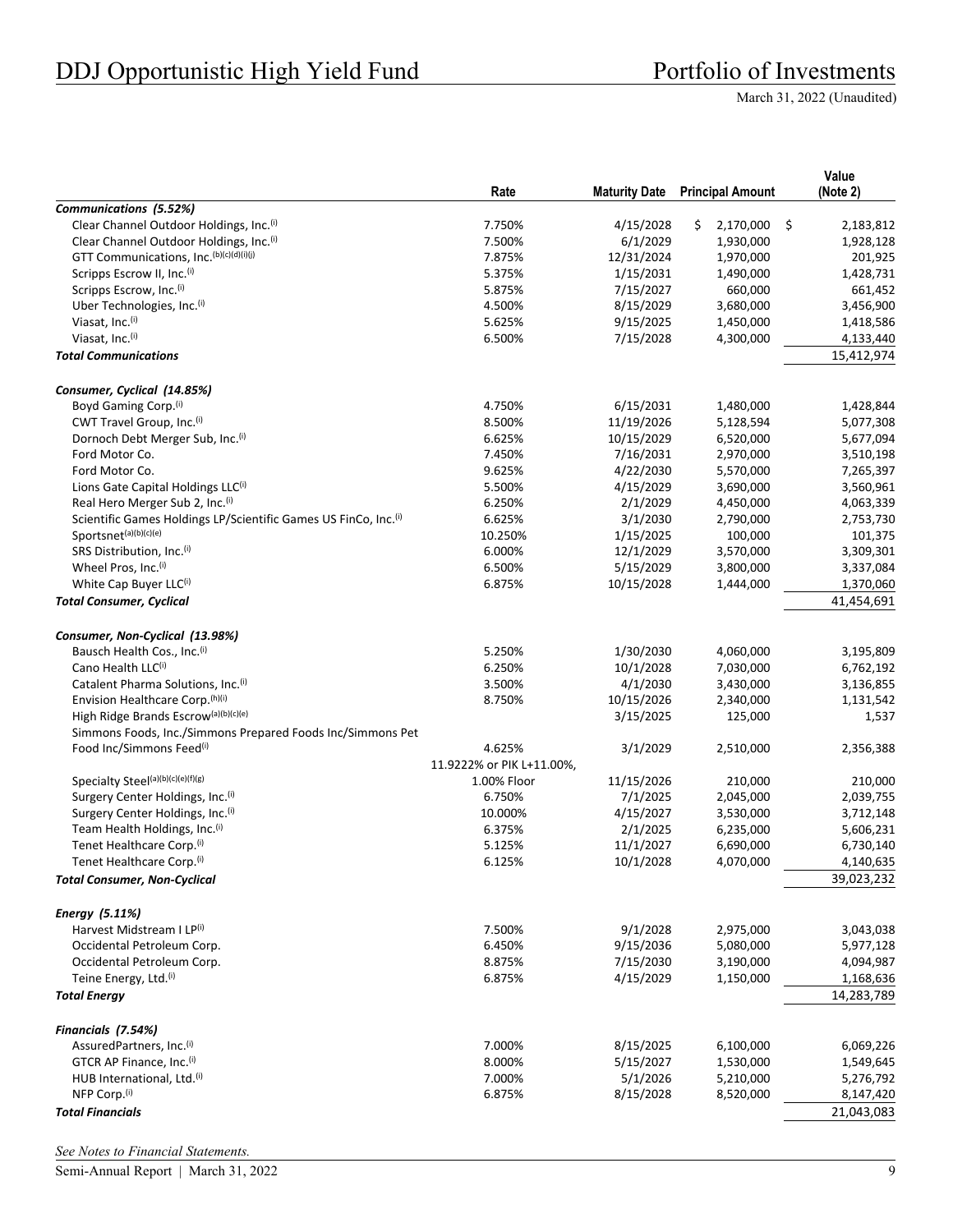|                                                                      | Rate                        | <b>Maturity Date</b> |    | <b>Principal Amount</b> |     | Value<br>(Note 2) |
|----------------------------------------------------------------------|-----------------------------|----------------------|----|-------------------------|-----|-------------------|
| Industrials (9.49%)                                                  |                             |                      |    |                         |     |                   |
| IEA Energy Services LLC(i)                                           | 6.625%                      | 8/15/2029            | Ś. | 2,060,000               | -\$ | 1,940,222         |
| Intelligent Packaging, Ltd. Finco, Inc. / Intelligent Packaging Ltd  |                             |                      |    |                         |     |                   |
| Co.-Issuer LLC(i)                                                    | 6.000%                      | 9/15/2028            |    | 2,050,000               |     | 2,024,375         |
| JPW Industries Holding Corp.(i)                                      | 9.000%                      | 10/1/2024            |    | 780,000                 |     | 795,171           |
| Material Sciences Corp. (a)(b)(c)(e)(f)(g)                           | L + 8.25% or PIK 2.00%      | 1/9/2024             |    | 90,225                  |     | 89,097            |
| Titan Acquisition, Ltd. / Titan Co.-Borrower LLC <sup>(i)</sup>      | 7.750%                      | 4/15/2026            |    | 7,441,000               |     | 7,404,911         |
| TransDigm, Inc.                                                      | 6.375%                      | 6/15/2026            |    | 2,230,000               |     | 2,252,969         |
| TransDigm, Inc., Series WI                                           | 4.875%                      | 5/1/2029             |    | 5,670,000               |     | 5,325,831         |
| Trident TPI Holdings, Inc.(i)                                        | 6.625%                      | 11/1/2025            |    | 3,510,000               |     | 3,466,897         |
| Trident TPI Holdings, Inc. <sup>(i)</sup>                            | 9.250%                      | 8/1/2024             |    | 3,180,000               |     | 3,199,843         |
| <b>Total Industrials</b>                                             |                             |                      |    |                         |     | 26,499,316        |
| Materials (0.04%)                                                    |                             |                      |    |                         |     |                   |
|                                                                      | L + 10.00% or PIK L+12.00%, |                      |    |                         |     |                   |
| Real Alloy Holding, Inc.(a)(b)(c)(e)(f)(g)                           | 1.00% Floor                 | 11/28/2023           |    | 114,596                 |     | 114,596           |
| Technology (3.61%)                                                   |                             |                      |    |                         |     |                   |
| Minerva Merger Sub, Inc. <sup>(i)</sup>                              | 6.500%                      | 2/15/2030            |    | 4,310,000               |     | 4,186,648         |
| Playtika Holding Corp.(i)                                            | 4.250%                      | 3/15/2029            |    | 450,000                 |     | 415,996           |
| Presidio Holdings, Inc. (h)(i)                                       | 8.250%                      | 2/1/2028             |    | 5,370,000               |     | 5,484,434         |
| <b>Total Technology</b>                                              |                             |                      |    |                         |     | 10,087,078        |
| <b>TOTAL HIGH YIELD BONDS AND NOTES</b>                              |                             |                      |    |                         |     |                   |
| (Cost \$192,868,418)                                                 |                             |                      |    |                         |     | 186,448,755       |
|                                                                      |                             | <b>Maturity Date</b> |    | <b>Shares</b>           |     | Value<br>(Note 2) |
| <b>WARRANTS (0.00%)</b>                                              |                             |                      |    |                         |     |                   |
| Consumer, Cyclical (0.00%)                                           |                             |                      |    |                         |     |                   |
| CWT Travel Holdings, Inc., Strike Price: \$57.00(a)(b)(d)(e)         |                             | 11/19/2026           | \$ | 3,371                   | \$  |                   |
| CWT Travel Holdings, Inc., Strike Price: \$67.69(a)(b)(d)(e)         |                             | 11/19/2028           | \$ | 3,548                   | \$  |                   |
| Utex Industries Holdings, LLC, Strike Price: \$114.76(a)(b)(c)(d)(e) |                             | 12/31/2049           | \$ | 1,150                   | \$  |                   |
| <b>TOTAL WARRANTS</b>                                                |                             |                      |    |                         |     |                   |
| $(Cost $-)$                                                          |                             |                      |    |                         |     |                   |
|                                                                      |                             | 7-Day Yield          |    | <b>Shares</b>           |     | Value<br>(Note 2) |
| <b>SHORT TERM INVESTMENTS (2.48%)</b>                                |                             |                      |    |                         |     |                   |
| <b>MSILF Treasury Securities Portfolio</b>                           |                             | 0.010%               |    | 6,915,408               | \$  | 6,915,408         |

# **TOTAL SHORT TERM INVESTMENTS**

| (Cost \$6,915,408)                            | 6,915,408   |
|-----------------------------------------------|-------------|
| TOTAL INVESTMENTS (99.60%)                    |             |
| (Cost \$283,320,619)                          | 278,064,010 |
| OTHER ASSETS IN EXCESS OF LIABILITIES (0.40%) | 1,119,089   |
| <b>NET ASSETS (100.00%)</b>                   | 279,183,099 |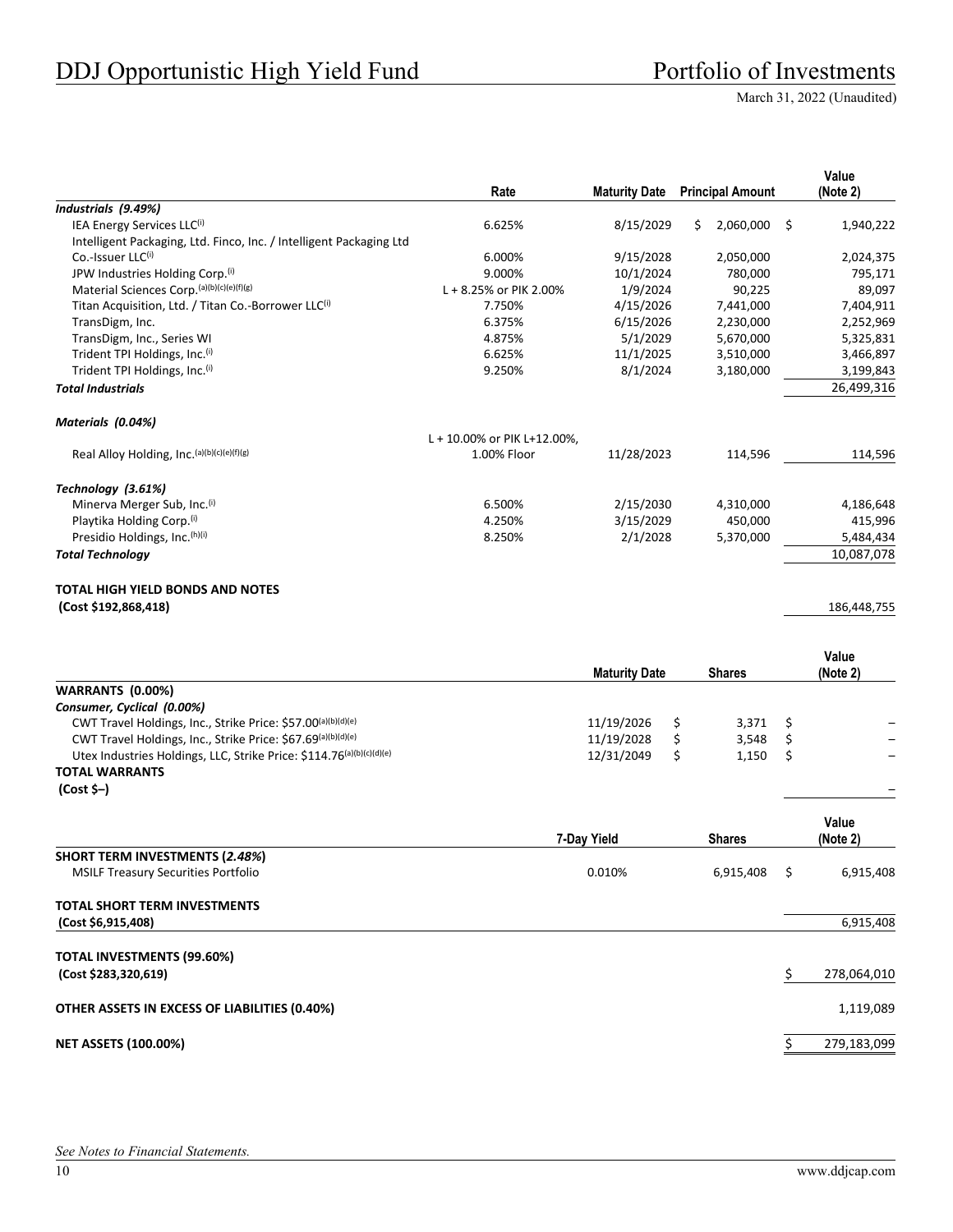- *(a) As a result of the use of significant unobservable inputs to determine fair value, these investments have been classified as Level 3 assets. Additional information on Level 3 assets can be found in Note 2. Significant Accounting Policies in the Notes to Financial Statements section.*
- *(b) Security deemed to be illiquid under the procedures approved by the Fund's Board of Trustees. As of March 31, 2022, the fair value of illiquid securities in the aggregate was \$12,115,516, representing 4.40% of the Fund's net assets.*
- *(c) Security deemed to be restricted as of March 31, 2022. As of March 31, 2022, the fair value of restricted securities in the aggregate was \$7,006,198, representing 2.51% of the Fund's net assets. Additional information on restricted securities can be found in both Note 2. Significant Accounting Policies and Note 8. Commitments and Contingencies in the Notes to Financial Statements sections.*
- *(d) Non-income producing security.*
- *(e) Fair valued security under the procedures approved by the Fund's Board of Trustees.*
- *(f) Floating or variable rate security. The reference rate is described below. The rate in effect as of March 31, 2022 is based on the reference rate plus the displayed spread as of the securities last reset date.*
- *(g) Payment in-kind.*
- *(h) All or a portion of this position has not settled as of March 31, 2022. The interest rate shown represents the stated spread over the London Interbank Offered Rate ("LIBOR" or "L") or the applicable LIBOR floor; the Fund will not accrue interest until the settlement date, at which point LIBOR will be established.*
- *(i) Securities exempt from registration under Rule 144A of the Securities Act of 1933. These securities may be resold in transactions exempt from registration, normally to qualified institutional buyers. As of March 31, 2022 the fair value of securities restricted under Rule 144A in the aggregate was \$138,550,035, representing 52.74% of net assets. These securities have been determined to be liquid pursuant to procedures adopted by the Board unless indicated as illiquid as denoted in footnote (b).*
- *(j) Security is currently in default.*

#### **Investment Abbreviations:**

LIBOR - London Interbank Offered Rate PIK - Payment in-kind

#### **Reference Rates:**

1M US L - 1 Month LIBOR as of March 31, 2022 was 0.45% 3M US L - 3 Month LIBOR as of March 31, 2022 was 0.96% 6M US L - 6 Month LIBOR as of March 31, 2022 was 1.47%

*For Fund compliance purposes, the Fund's industry classifications refer to any one or more of the industry sub-classifications used by one or more widely recognized market indices or ratings group indices, and/or as defined by Fund's management. This definition may not apply for purposes of this report, which may combine industry sub-classifications for reporting ease. Industries are shown as a percentage of the Fund's net assets. (Unaudited)*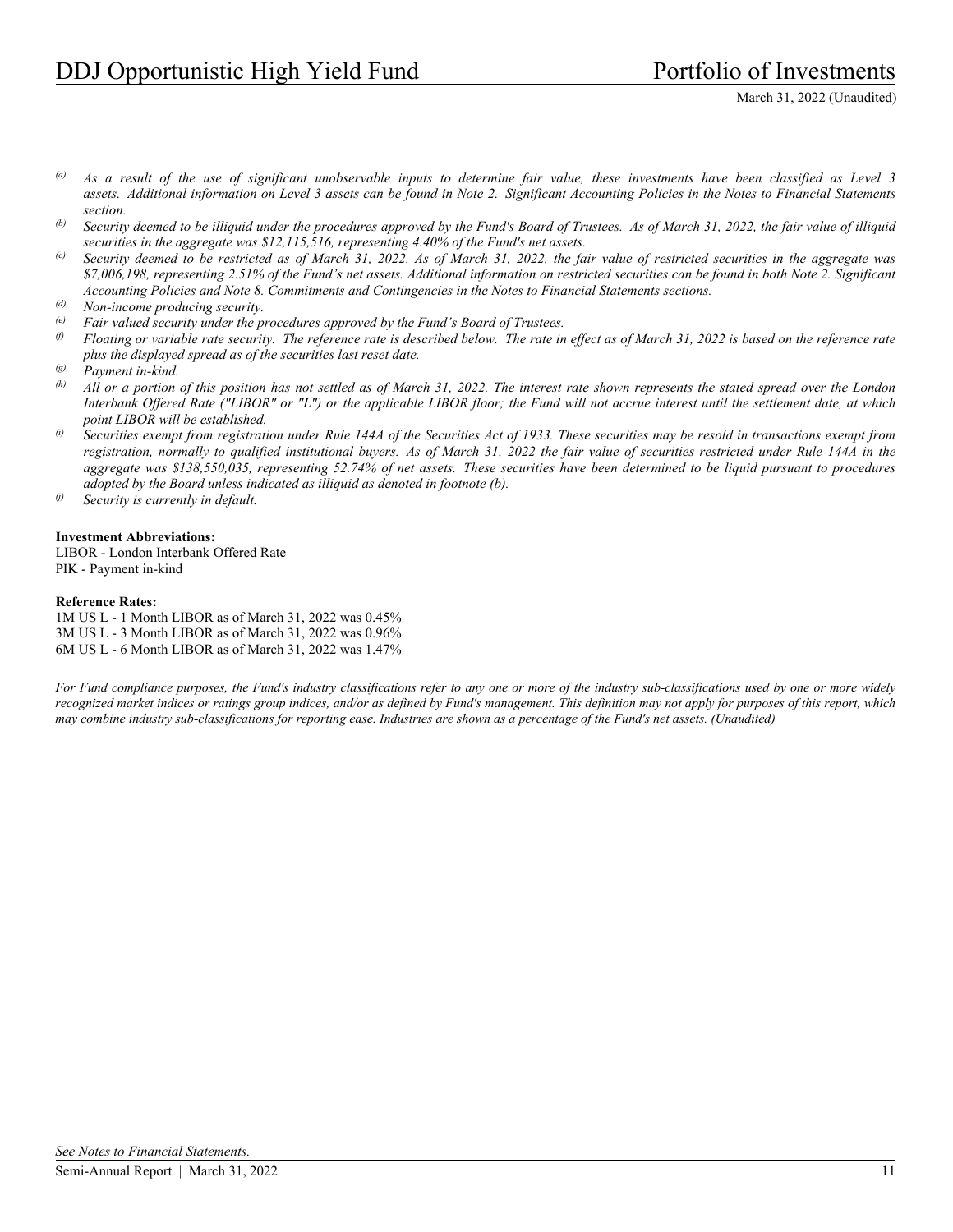#### **ASSETS:**

| Investments, at value (Cost \$283,320,619)<br>Due from custodian <sup>(a)</sup><br>Receivable for investments sold<br>Receivable for shares sold<br>Interest receivable<br>Prepaid expenses<br><b>Total Assets</b> | \$<br>278,064,010<br>123,659<br>1,355,033<br>90,540<br>4,204,134<br>17,868<br>283,855,244 |
|--------------------------------------------------------------------------------------------------------------------------------------------------------------------------------------------------------------------|-------------------------------------------------------------------------------------------|
| <b>LIABILITIES:</b>                                                                                                                                                                                                |                                                                                           |
| Payable for administration and transfer agent fees                                                                                                                                                                 | 58,790                                                                                    |
| Payable for investments purchased                                                                                                                                                                                  | 4,377,152                                                                                 |
| Payable to adviser                                                                                                                                                                                                 | 143,387                                                                                   |
| Payable for shareholder services                                                                                                                                                                                   |                                                                                           |
| Class I                                                                                                                                                                                                            | 506                                                                                       |
| Class II                                                                                                                                                                                                           | 414                                                                                       |
| Payable for distribution fees                                                                                                                                                                                      |                                                                                           |
| Class II                                                                                                                                                                                                           | 408                                                                                       |
| Payable for professional fees                                                                                                                                                                                      | 34,433                                                                                    |
| Payable for trustees' fees and expenses                                                                                                                                                                            | 17,770                                                                                    |
| Payable to Chief Compliance Officer fees                                                                                                                                                                           | 2,949                                                                                     |
| Accrued expenses and other liabilities                                                                                                                                                                             | 36,336<br>4,672,145                                                                       |
| <b>Total Liabilities</b>                                                                                                                                                                                           | \$<br>279,183,099                                                                         |
| <b>NET ASSETS</b>                                                                                                                                                                                                  |                                                                                           |
| <b>NET ASSETS CONSIST OF:</b>                                                                                                                                                                                      |                                                                                           |
| Paid-in capital (Note 5)                                                                                                                                                                                           | \$<br>287,779,650                                                                         |
| Total distributable earnings/(deficit)                                                                                                                                                                             | (8,596,551)                                                                               |
| <b>NET ASSETS</b>                                                                                                                                                                                                  | \$<br>279,183,099                                                                         |
| <b>PRICING OF SHARES</b>                                                                                                                                                                                           |                                                                                           |
| <b>Institutional Class:</b>                                                                                                                                                                                        |                                                                                           |
| Net Asset Value, offering and redemption price per share                                                                                                                                                           | \$<br>8.17                                                                                |
| <b>Net Assets</b>                                                                                                                                                                                                  | \$<br>277,274,551                                                                         |
| Shares of beneficial interest outstanding                                                                                                                                                                          | 33,941,589                                                                                |
| Class I:                                                                                                                                                                                                           |                                                                                           |
| Net Asset Value, offering and redemption price per share                                                                                                                                                           | \$<br>8.22                                                                                |
| <b>Net Assets</b>                                                                                                                                                                                                  | \$<br>13,555                                                                              |
| Shares of beneficial interest outstanding                                                                                                                                                                          | 1,650                                                                                     |
| Class II:                                                                                                                                                                                                          |                                                                                           |
| Net Asset Value, offering and redemption price per share                                                                                                                                                           | \$<br>8.19                                                                                |
| <b>Net Assets</b>                                                                                                                                                                                                  | \$<br>1,894,993                                                                           |
| Shares of beneficial interest outstanding                                                                                                                                                                          | 231,327                                                                                   |

*(a) During the interim investment advisory agreement period, investment advisory fees earned by the Advisor were held in escrow. Additional information on the nature of this transaction and provisions can be found in Note 6. Management and Related Party Transactions in the Notes to Financial Statements section.* 

#### **Commitments and Contingencies (Note 8)**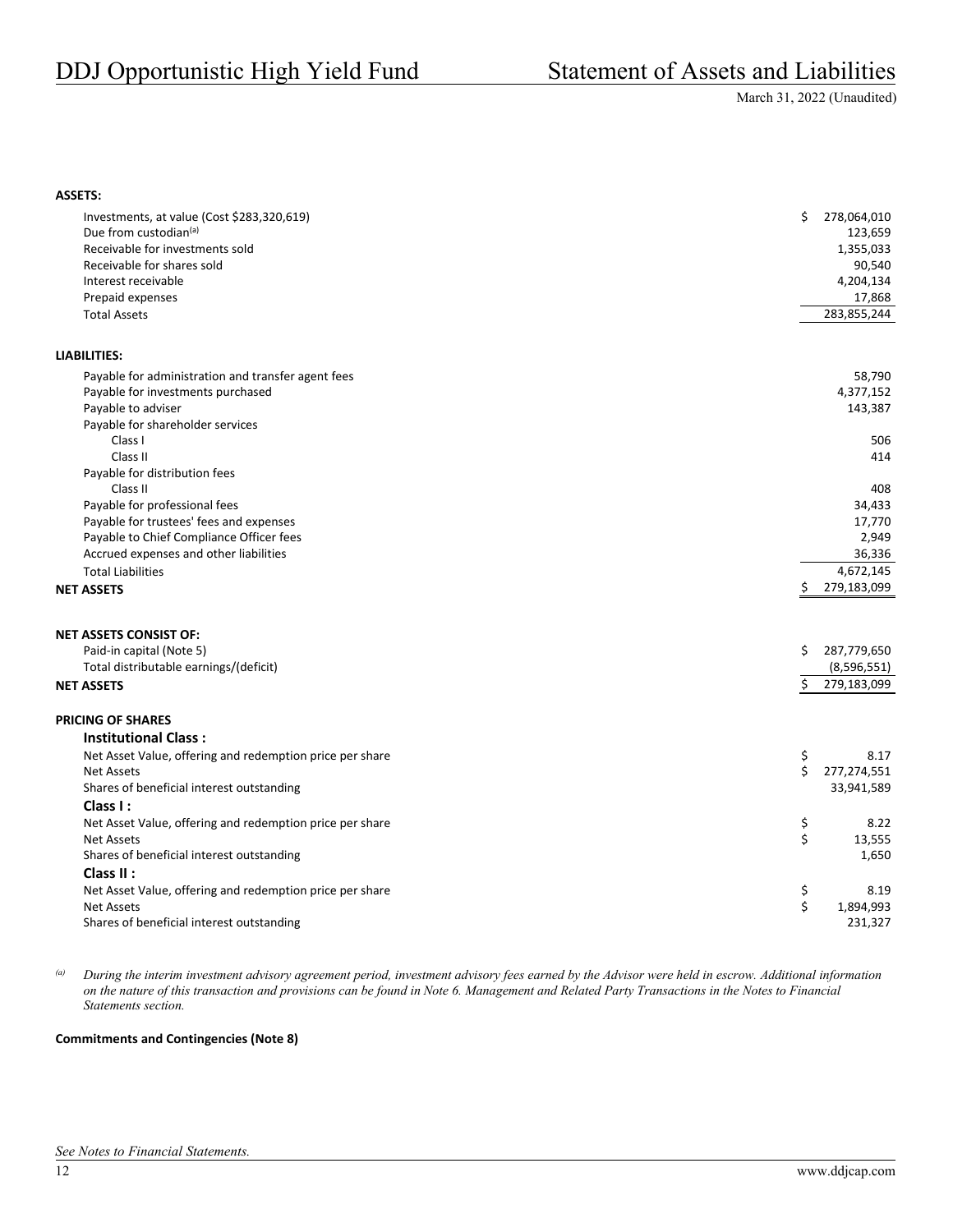For the Six Months Ended March 31, 2022 (Unaudited)

#### **INVESTMENT INCOME:**

| <b>Dividends</b>                                           | \$<br>35,200      |
|------------------------------------------------------------|-------------------|
| Interest                                                   | 8,295,262         |
| Total Investment Income                                    | 8,330,462         |
| <b>EXPENSES:</b>                                           |                   |
| Investment advisory fees (Note 6)                          | 913,889           |
| <b>Administration fees</b>                                 | 130,938           |
| Shareholder service fees                                   |                   |
| Class II                                                   | 1,076             |
| <b>Distribution fees</b>                                   |                   |
| Class II                                                   | 2,768             |
| Custody fees                                               | 22,277            |
| Legal fees                                                 | 15,676            |
| Audit and tax fees                                         | 11,926            |
| Transfer agent fees                                        | 26,802            |
| Trustees' fees and expenses                                | 13,059            |
| Registration and filing fees                               | 470               |
| Printing fees                                              | 1,929             |
| Chief Compliance Officer fees                              | 16,579            |
| Insurance fees                                             | 3,263             |
| Other expenses                                             | 6,255             |
| <b>Total Expenses</b>                                      | 1,166,907         |
| Less fees waived/reimbursed by investment adviser (Note 6) |                   |
| <b>Institutional Class</b>                                 | (129, 634)        |
| Class I                                                    | (159)             |
| Class II                                                   | (1, 139)          |
| Net Expenses                                               | 1,035,975         |
| <b>NET INVESTMENT INCOME</b>                               | 7,294,487         |
| REALIZED AND UNREALIZED GAIN/(LOSS) ON INVESTMENTS:        |                   |
| Net realized gain/(loss) on:                               |                   |
| Investments                                                | (2,462,379)       |
| Net realized loss                                          | (2,462,379)       |
| Change in unrealized appreciation/(depreciation) on:       |                   |
| Investments                                                | (10,036,046)      |
| Net change                                                 | (10,036,046)      |
| NET REALIZED AND UNREALIZED LOSS ON INVESTMENTS            | (12, 498, 425)    |
| NET DECREASE IN NET ASSETS RESULTING FROM OPERATIONS       | \$<br>(5,203,938) |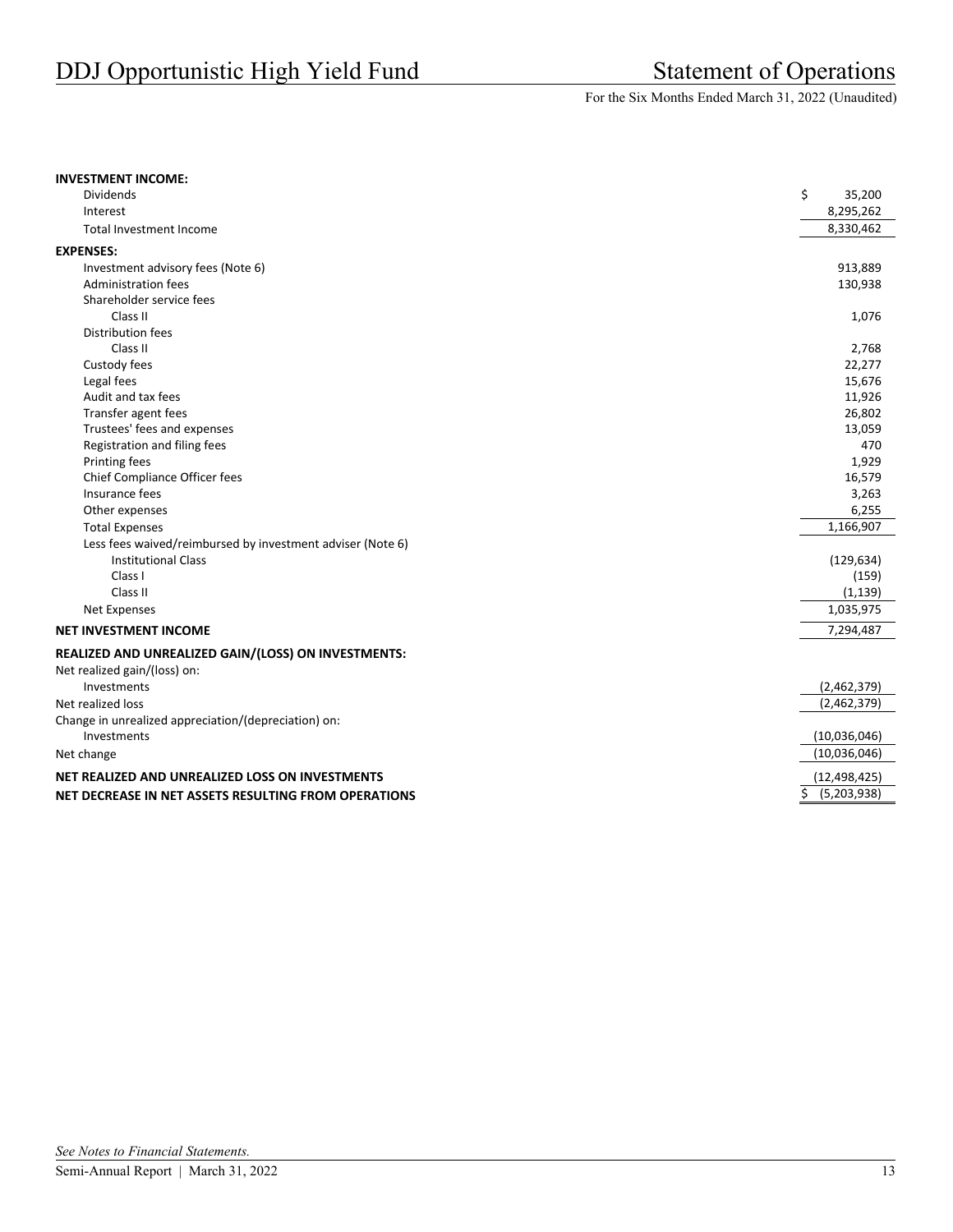|                                                                                                                                                               | For the Six<br><b>Months Ended</b><br>March 31, 2022<br>(Unaudited) | For the Year<br>Ended<br>September 30,<br>2021          |
|---------------------------------------------------------------------------------------------------------------------------------------------------------------|---------------------------------------------------------------------|---------------------------------------------------------|
| <b>OPERATIONS:</b><br>Net investment income<br>Net realized gain/(loss) on investments<br>Net change in unrealized appreciation/(depreciation) on investments | \$<br>7,294,487<br>(2,462,379)<br>(10,036,046)                      | \$12,126,055<br>3,183,924<br>6,551,940                  |
| Net increase/(decrease) in net assets resulting from operations                                                                                               | (5,203,938)                                                         | 21,861,919                                              |
| <b>DISTRIBUTIONS TO SHAREHOLDERS</b><br><b>Institutional Class</b><br>Class I<br>Class II<br><b>Total distributions</b>                                       | (7,883,680)<br>(8, 259)<br>(63, 438)<br>(7,955,377)                 | (11,780,574)<br>(42, 105)<br>(148, 341)<br>(11,971,020) |
| <b>BENEFICIAL SHARE TRANSACTIONS (Note 5):</b><br><b>Institutional Class</b><br>Shares sold<br>Dividends reinvested<br>Shares redeemed                        | 42,735,880<br>7,750,508<br>(3,906,895)                              | 89,692,093<br>11,476,862<br>(2,939,778)                 |
| Net increase from beneficial share transactions                                                                                                               | 46,579,493                                                          | 98,229,177                                              |
| Class I<br>Shares sold<br>Dividends reinvested<br>Shares redeemed                                                                                             | 267<br>(683, 837)                                                   |                                                         |
| Net decrease from beneficial share transactions                                                                                                               | (683, 570)                                                          |                                                         |
| <b>Class II</b><br>Shares sold<br>Dividends reinvested<br>Shares redeemed<br>Redemption fees                                                                  | 47,797<br>47,429<br>(569, 282)                                      | 609,249<br>113,152<br>(969, 795)<br>3                   |
| Net decrease from beneficial share transactions                                                                                                               | (474, 056)                                                          | (247, 391)                                              |
| Net increase in net assets                                                                                                                                    | 32,262,552                                                          | 107,872,685                                             |
| <b>NET ASSETS:</b><br>Beginning of period<br>End of period                                                                                                    | 246,920,547<br>Ś.<br>279,183,099                                    | 139,047,862<br>\$246,920,547                            |
|                                                                                                                                                               |                                                                     |                                                         |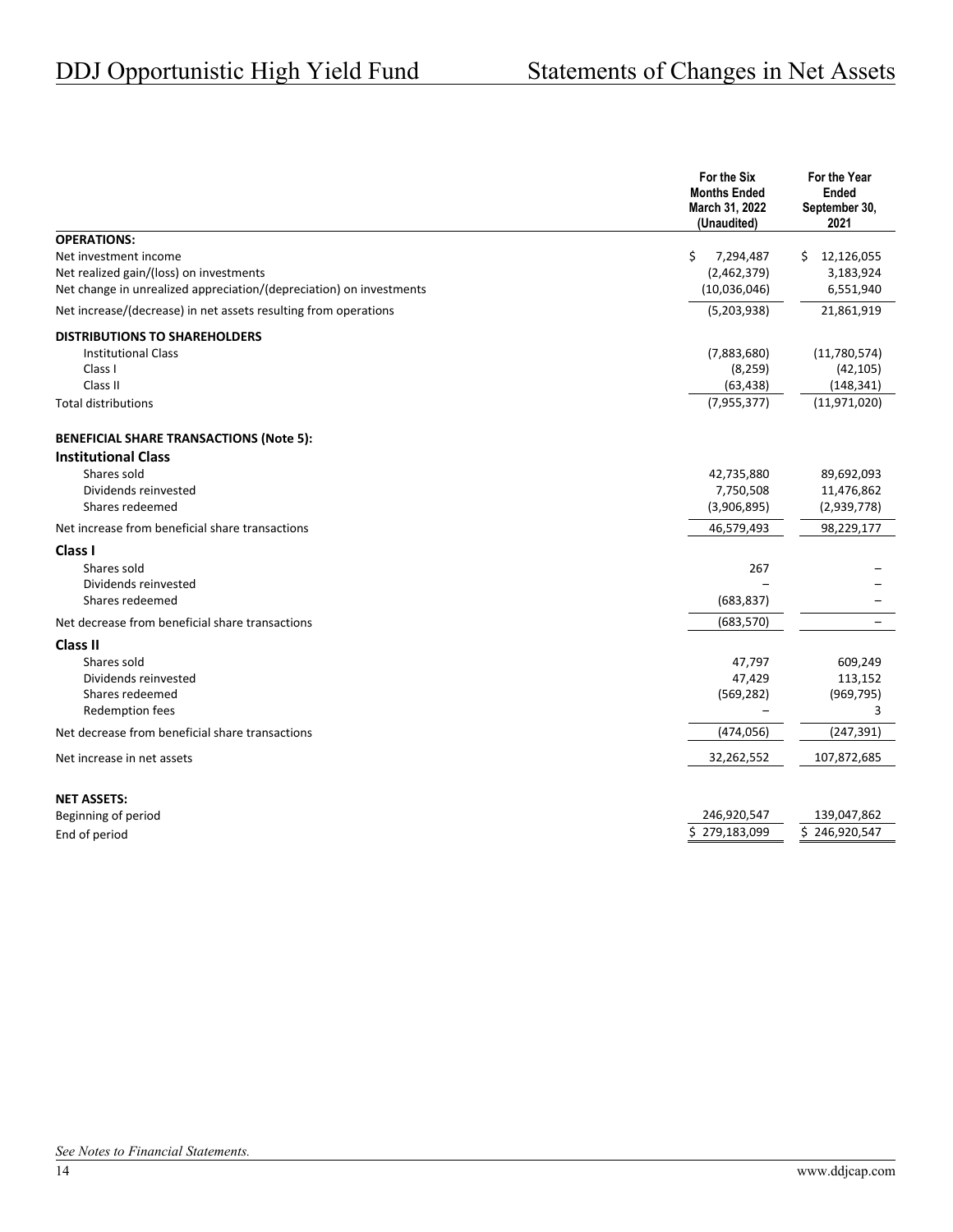Institutional Class For a Share Outstanding Throughout the Periods Presented

|                                                                                                                      | For the Six<br><b>Months Ended</b><br>March 31, 2022<br>(Unaudited) | For the Year<br>Ended<br>September 30,<br>2021 | For the Year<br><b>Ended</b><br>September 30,<br>2020 | For the Year<br>Ended<br>September 30,<br>2019 | For the Year<br>Ended<br>September 30,<br>2018 | For the Year<br>Ended<br>September 30,<br>2017 |
|----------------------------------------------------------------------------------------------------------------------|---------------------------------------------------------------------|------------------------------------------------|-------------------------------------------------------|------------------------------------------------|------------------------------------------------|------------------------------------------------|
| NET ASSET VALUE, BEGINNING OF PERIOD                                                                                 | \$8.59                                                              | \$<br>8.10                                     | \$<br>8.72                                            | Ś.<br>9.53                                     | \$10.04                                        | \$<br>9.84                                     |
| INCOME/(LOSS) FROM OPERATIONS:<br>Net investment income <sup>(a)</sup><br>Net realized and unrealized gain/(loss) on | 0.23                                                                | 0.52                                           | $0.60^{(b)}$                                          | 0.83                                           | 0.84                                           | 0.87                                           |
| investments                                                                                                          | (0.40)                                                              | 0.48                                           | (0.63)                                                | (0.82)                                         | (0.43)                                         | 0.33                                           |
| Total from investment operations                                                                                     | (0.17)                                                              | 1.00                                           | (0.03)                                                | 0.01                                           | 0.41                                           | 1.20                                           |
| <b>LESS DISTRIBUTIONS:</b>                                                                                           |                                                                     |                                                |                                                       |                                                |                                                |                                                |
| From net investment income                                                                                           | (0.25)                                                              | (0.51)                                         | (0.59)                                                | (0.82)                                         | (0.82)                                         | (0.89)                                         |
| From net realized gains on investments                                                                               | $0.00^{(c)}$                                                        |                                                |                                                       |                                                | (0.10)                                         | (0.11)                                         |
| <b>Total Distributions</b>                                                                                           | (0.25)                                                              | (0.51)                                         | (0.59)                                                | (0.82)                                         | (0.92)                                         | (1.00)                                         |
| NET INCREASE/(DECREASE) IN NET ASSET                                                                                 |                                                                     |                                                |                                                       |                                                |                                                |                                                |
| <b>VALUE</b>                                                                                                         | (0.42)                                                              | 0.49                                           | (0.62)                                                | (0.81)                                         | (0.51)                                         | 0.20                                           |
| NET ASSET VALUE, END OF PERIOD                                                                                       | Ś.<br>8.17                                                          | Ś.<br>8.59                                     | Ś.<br>8.10                                            | Ś.<br>8.72                                     | Ś.<br>9.53                                     | \$10.04                                        |
| <b>TOTAL RETURN(d)</b>                                                                                               | (1.95%)                                                             | 12.61%                                         | (0.03%)                                               | 0.12%                                          | 4.26%                                          | 12.73%                                         |
| <b>SUPPLEMENTAL DATA:</b>                                                                                            |                                                                     |                                                |                                                       |                                                |                                                |                                                |
| Net assets, end of period (in 000s)                                                                                  | \$277,275                                                           | \$243,732                                      | \$135,801                                             | \$20,367                                       | \$8,801                                        | \$7,101                                        |
| <b>RATIOS TO AVERAGE NET ASSETS</b>                                                                                  |                                                                     |                                                |                                                       |                                                |                                                |                                                |
| Operating expenses excluding<br>reimbursement/waiver                                                                 | $0.89%$ <sup>(e)</sup>                                              | 0.99%                                          | 1.24%                                                 | 3.01%                                          | 3.81%                                          | 4.61%                                          |
| Operating expenses including<br>reimbursement/waiver<br>Net investment income including                              | $0.79%$ <sup>(e)</sup>                                              | 0.79%                                          | 0.79%                                                 | 0.79%                                          | 0.79%                                          | 0.79%                                          |
| reimbursement/waiver                                                                                                 | $5.59%$ <sup>(e)</sup>                                              | 6.07%                                          | 7.36%                                                 | 9.14%                                          | 8.56%                                          | 8.67%                                          |
| PORTFOLIO TURNOVER RATE <sup>(f)</sup>                                                                               | 28%                                                                 | 74%                                            | 66%                                                   | 43%                                            | 147%                                           | 86%                                            |

*(a) Calculated using the average shares method.* 

*(b) The amount shown for a share outstanding throughout the period may not correlate with the Statement of Operations for the period due to the timing of sales and redemptions of Fund shares in relation to income earned and/or fluctuating market value of the investments of the Fund.* 

*(c) Less than \$0.005 per share.* 

*(d) Assumes an initial investment on the business day before the first day of the fiscal period, with all dividends and distributions reinvested in additional shares on the reinvestment date, and redemption at the net asset value calculated on the last business day of the fiscal period. Total returns are for the period indicated and have not been annualized. Total returns would have been lower had certain expenses not been waived during the period. Returns shown do not reflect the deduction of taxes that a shareholder would pay on Fund distributions or the redemption of Fund shares.* 

*(e) Annualized.* 

*(f) Portfolio turnover rate for periods less than one full year have not been annualized.*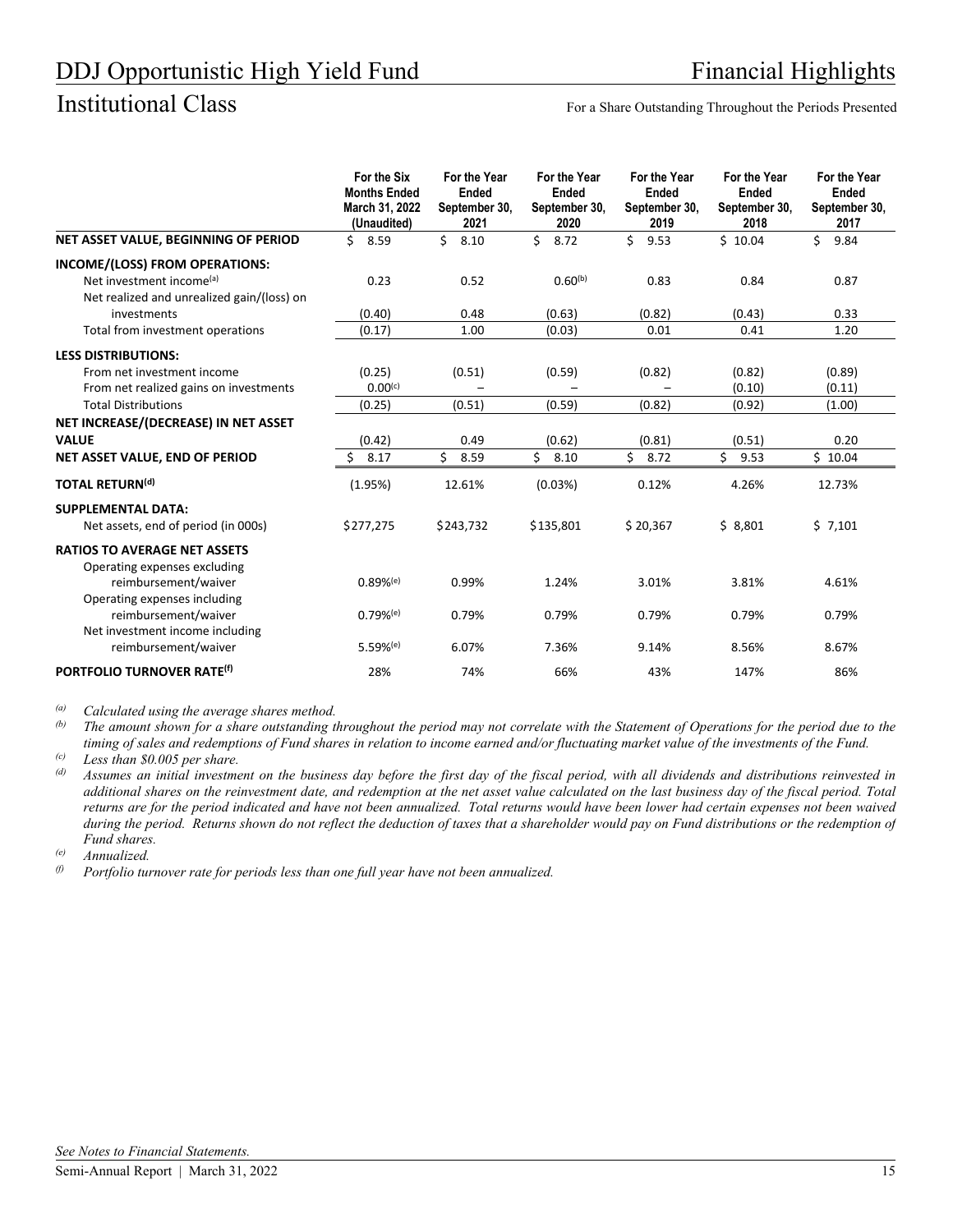Class I For a Share Outstanding Throughout the Periods Presented

|                                                                                                                                     | For the Six<br><b>Months Ended</b><br>March 31, 2022<br>(Unaudited) | For the Year<br>Ended<br>September 30,<br>2021 | For the Year<br>Ended<br>September 30,<br>2020 | For the Year<br>Ended<br>September 30,<br>2019 | For the Year<br>Ended<br>September 30,<br>2018 | For the Year<br>Ended<br>September 30,<br>2017 |
|-------------------------------------------------------------------------------------------------------------------------------------|---------------------------------------------------------------------|------------------------------------------------|------------------------------------------------|------------------------------------------------|------------------------------------------------|------------------------------------------------|
| NET ASSET VALUE, BEGINNING OF PERIOD                                                                                                | \$<br>8.58                                                          | \$<br>8.09                                     | \$<br>8.72                                     | \$<br>9.54                                     | \$10.04                                        | \$<br>9.84                                     |
| INCOME/(LOSS) FROM OPERATIONS:<br>Net investment income <sup>(a)</sup><br>Net realized and unrealized gain/(loss) on<br>investments | 0.22<br>(0.38)                                                      | 0.52<br>0.48                                   | $0.61^{(b)}$<br>(0.64)                         | 0.84<br>(0.83)                                 | 0.81<br>(0.39)                                 | 0.86<br>0.33                                   |
| Total from investment operations                                                                                                    | (0.16)                                                              | 1.00                                           | (0.03)                                         | 0.01                                           | 0.42                                           | 1.19                                           |
| <b>LESS DISTRIBUTIONS:</b><br>From net investment income<br>From net realized gains on investments                                  | (0.20)<br>$0.00^{(c)}$                                              | (0.51)                                         | (0.60)                                         | (0.83)                                         | (0.82)<br>(0.10)                               | (0.88)<br>(0.11)                               |
| <b>Total Distributions</b>                                                                                                          | (0.20)                                                              | (0.51)                                         | (0.60)                                         | (0.83)                                         | (0.92)                                         | (0.99)                                         |
| <b>REDEMPTION FEES ADDED TO PAID-IN-CAPITAL</b><br>(Note 5)                                                                         |                                                                     |                                                |                                                |                                                | $0.00^{(c)}$                                   |                                                |
| NET INCREASE/(DECREASE) IN NET ASSET                                                                                                |                                                                     |                                                |                                                |                                                |                                                |                                                |
| <b>VALUE</b><br>NET ASSET VALUE, END OF PERIOD                                                                                      | (0.36)<br>8.22<br>Ś                                                 | 0.49<br>Ś.<br>8.58                             | (0.63)<br>\$<br>8.09                           | (0.82)<br>\$<br>8.72                           | (0.50)<br>Ś<br>9.54                            | 0.20<br>\$10.04                                |
| <b>TOTAL RETURN(d)</b>                                                                                                              | (1.90%)                                                             | 12.63%                                         | (0.11%)                                        | 0.16%                                          | 4.42%                                          | 12.63%                                         |
| <b>SUPPLEMENTAL DATA:</b><br>Net assets, end of period (in 000s)                                                                    | \$<br>14                                                            | \$<br>708                                      | \$<br>668                                      | \$<br>719                                      | \$<br>723                                      | \$<br>732                                      |
| <b>RATIOS TO AVERAGE NET ASSETS</b><br>Operating expenses excluding<br>reimbursement/waiver<br>Operating expenses including         | $0.90%$ <sup>(e)</sup>                                              | 0.98%                                          | 1.32%                                          | 2.98%                                          | 3.04%                                          | 4.63%                                          |
| reimbursement/waiver<br>Net investment income including<br>reimbursement/waiver                                                     | $0.79%$ <sup>(e)</sup><br>$5.18%$ <sup>(e)</sup>                    | $0.79%$ <sup>(f)</sup><br>6.11%                | $0.79%$ <sup>(f)</sup><br>7.44%                | $0.79%$ <sup>(f)</sup><br>9.20%                | $0.79%$ <sup>(f)</sup><br>8.29%                | $0.80\%$ <sup>(f)</sup><br>8.66%               |
| PORTFOLIO TURNOVER RATE <sup>(g)</sup>                                                                                              | 28%                                                                 | 74%                                            | 66%                                            | 43%                                            | 147%                                           | 86%                                            |

*(a) Calculated using the average shares method.* 

The amount shown for a share outstanding throughout the period may not correlate with the Statement of Operations for the period due to the *timing of sales and redemptions of Fund shares in relation to income earned and/or fluctuating market value of the investments of the Fund.* 

*(c) Less than \$0.005 per share.* 

- *(d) Assumes an initial investment on the business day before the first day of the fiscal period, with all dividends and distributions reinvested in additional shares on the reinvestment date, and redemption at the net asset value calculated on the last business day of the fiscal period. Total returns are for the period indicated and have not been annualized. Total returns would have been lower had certain expenses not been waived during the period. Returns shown do not reflect the deduction of taxes that a shareholder would pay on Fund distributions or the redemption of Fund shares.*
- *(e) Annualized.*
- *(f) According to the Fund's shareholder services plan with respect to the Fund's Class I shares, any amount of such payment not paid during the Fund's fiscal year for such services activities shall be reimbursed to the Fund as soon as practical after the end of the fiscal year. Fees were reimbursed to the Fund during the years ended, September 30, 2019, September 30, 2018 and September 30, 2017, in the amounts of 0.10%, 0.10% and 0.09% of average net assets of Class I shares. For the years ended September 30, 2021 and September 30, 2020, no fees were accrued and thus no fees were reimbursed.*

*(g) Portfolio turnover rate for periods less than one full year have not been annualized.*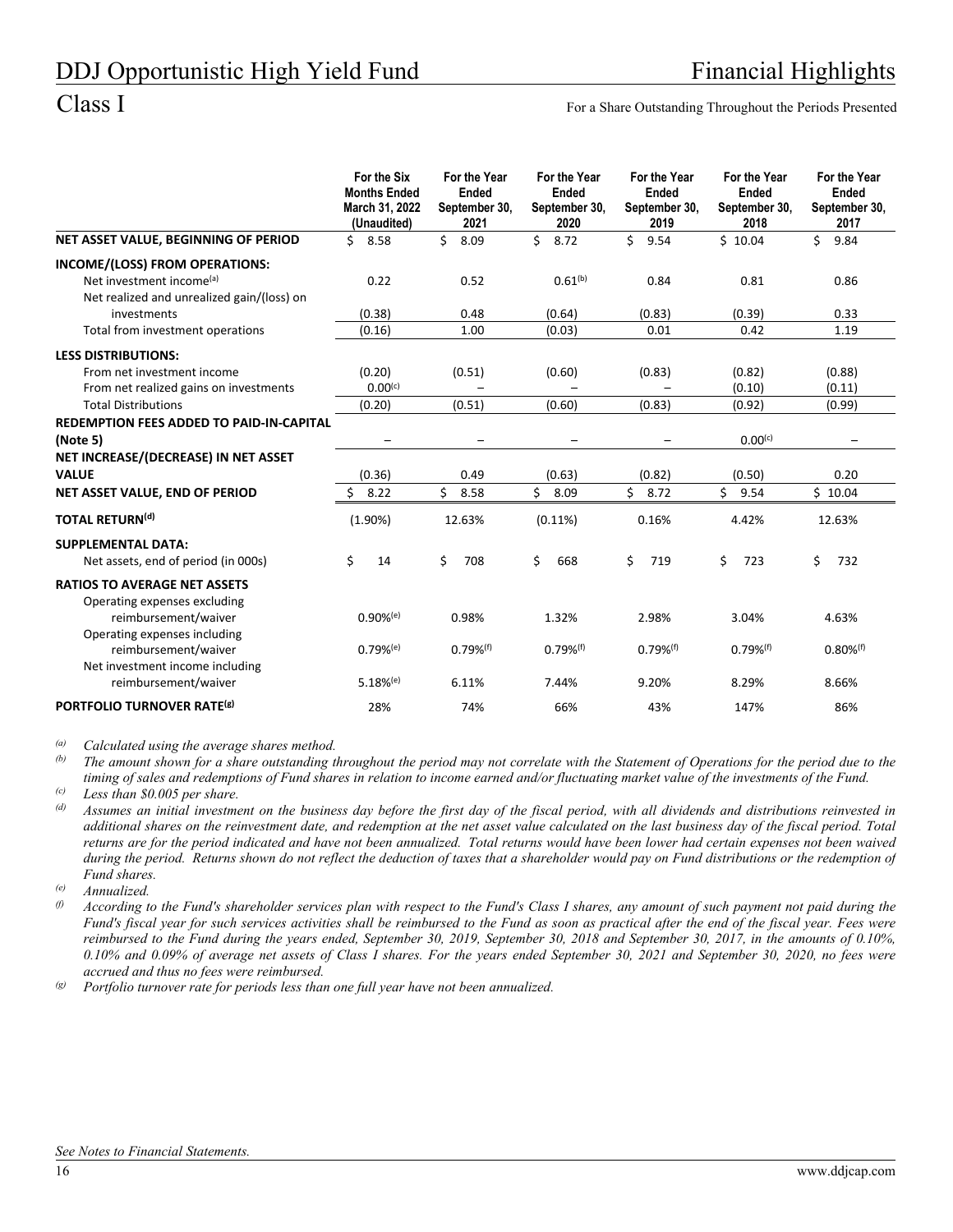Class II For a Share Outstanding Throughout the Periods Presented

|                                                                                                                      | For the Six<br><b>Months Ended</b><br>March 31, 2022<br>(Unaudited) | For the Year<br><b>Ended</b><br>September 30,<br>2021 | For the Year<br>Ended<br>September 30,<br>2020 | For the Year<br><b>Ended</b><br>September 30,<br>2019 | For the Year<br>Ended<br>September 30,<br>2018 | For the Year<br>Ended<br>September 30,<br>2017 |
|----------------------------------------------------------------------------------------------------------------------|---------------------------------------------------------------------|-------------------------------------------------------|------------------------------------------------|-------------------------------------------------------|------------------------------------------------|------------------------------------------------|
| NET ASSET VALUE, BEGINNING OF PERIOD                                                                                 | \$8.61                                                              | \$<br>8.12                                            | Ś.<br>8.75                                     | \$<br>9.55                                            | \$10.04                                        | \$<br>9.83                                     |
| INCOME/(LOSS) FROM OPERATIONS:<br>Net investment income <sup>(a)</sup><br>Net realized and unrealized gain/(loss) on | 0.22                                                                | 0.49                                                  | $0.59^{(b)}$                                   | 0.80                                                  | 0.79                                           | 0.84                                           |
| investments                                                                                                          | (0.40)                                                              | 0.48                                                  | (0.65)                                         | (0.82)                                                | (0.41)                                         | 0.32                                           |
| Total from investment operations                                                                                     | (0.18)                                                              | 0.97                                                  | (0.06)                                         | (0.02)                                                | 0.38                                           | 1.16                                           |
| <b>LESS DISTRIBUTIONS:</b>                                                                                           |                                                                     |                                                       |                                                |                                                       |                                                |                                                |
| From net investment income                                                                                           | (0.24)                                                              | (0.48)                                                | (0.57)                                         | (0.79)                                                | (0.77)                                         | (0.84)                                         |
| From net realized gains on investments                                                                               | $0.00^{(c)}$                                                        |                                                       |                                                |                                                       | (0.10)                                         | (0.11)                                         |
| <b>Total Distributions</b>                                                                                           | (0.24)                                                              | (0.48)                                                | (0.57)                                         | (0.79)                                                | (0.87)                                         | (0.95)                                         |
| <b>REDEMPTION FEES ADDED TO PAID-IN-CAPITAL</b>                                                                      |                                                                     |                                                       |                                                |                                                       |                                                |                                                |
| (Note 5)                                                                                                             |                                                                     | 0.00 <sup>(c)</sup>                                   | $0.00^{(c)}$                                   | 0.01                                                  | $0.00^{(c)}$                                   |                                                |
| NET INCREASE/(DECREASE) IN NET ASSET                                                                                 |                                                                     |                                                       |                                                |                                                       |                                                |                                                |
| <b>VALUE</b>                                                                                                         | (0.42)                                                              | 0.49                                                  | (0.63)                                         | (0.80)                                                | (0.49)                                         | 0.21                                           |
| NET ASSET VALUE, END OF PERIOD                                                                                       | 8.19<br>Ś.                                                          | Ś.<br>8.61                                            | \$<br>8.12                                     | Ś.<br>8.75                                            | Ś<br>9.55                                      | \$10.04                                        |
| <b>TOTAL RETURN(d)</b>                                                                                               | (2.12%)                                                             | 12.20%                                                | (0.46%)                                        | (0.12%)                                               | 3.97%                                          | 12.38%                                         |
| <b>SUPPLEMENTAL DATA:</b><br>Net assets, end of period (in 000s)                                                     | \$1,895                                                             | \$2,480                                               | \$2,579                                        | \$6,467                                               | \$1,292                                        | \$<br>201                                      |
| <b>RATIOS TO AVERAGE NET ASSETS</b><br>Operating expenses excluding                                                  | $1.24%$ <sup>(e)</sup>                                              | 1.33%                                                 |                                                | 3.20%                                                 | 3.83%                                          | 4.86%                                          |
| reimbursement/waiver<br>Operating expenses including                                                                 |                                                                     |                                                       | 1.71%                                          |                                                       |                                                |                                                |
| reimbursement/waiver<br>Net investment income including                                                              | $1.14%$ <sup>(e)</sup>                                              | $1.14\%$ <sup>(f)</sup>                               | $1.14\%$ <sup>(f)</sup>                        | $1.14\%$ <sup>(f)</sup>                               | $1.08\%$ <sup>(f)</sup>                        | $1.05\%$ <sup>(f)</sup>                        |
| reimbursement/waiver                                                                                                 | $5.20%$ <sup>(e)</sup>                                              | 5.75%                                                 | 6.98%                                          | 8.74%                                                 | 8.16%                                          | 8.41%                                          |
| PORTFOLIO TURNOVER RATE <sup>(g)</sup>                                                                               | 28%                                                                 | 74%                                                   | 66%                                            | 43%                                                   | 147%                                           | 86%                                            |

*(a) Calculated using the average shares method.* 

The amount shown for a share outstanding throughout the period may not correlate with the Statement of Operations for the period due to the *timing of sales and redemptions of Fund shares in relation to income earned and/or fluctuating market value of the investments of the Fund.* 

*(c) Less than \$0.005 per share.* 

*(d) Assumes an initial investment on the business day before the first day of the fiscal period, with all dividends and distributions reinvested in additional shares on the reinvestment date, and redemption at the net asset value calculated on the last business day of the fiscal period. Total returns are for the period indicated and have not been annualized. Total returns would have been lower had certain expenses not been waived during the period. Returns shown do not reflect the deduction of taxes that a shareholder would pay on Fund distributions or the redemption of Fund shares.* 

*(e) Annualized.* 

*(f) According to the Fund's shareholder services plan with respect to the Fund's Class II shares, any amount of such payment not paid during the Fund's fiscal year for such services activities shall be reimbursed to the Fund as soon as practical after the end of the fiscal year. Fees were reimbursed to the Fund during the years ended September 30, 2021, September 30, 2020, September 30, 2019, September 30, 2018 and September 30, 2017, in the amounts of 0.00% 0.00%, 0.00%, 0.06% and 0.09% of average net assets of Class II shares.* 

*(g) Portfolio turnover rate for periods less than one full year have not been annualized.*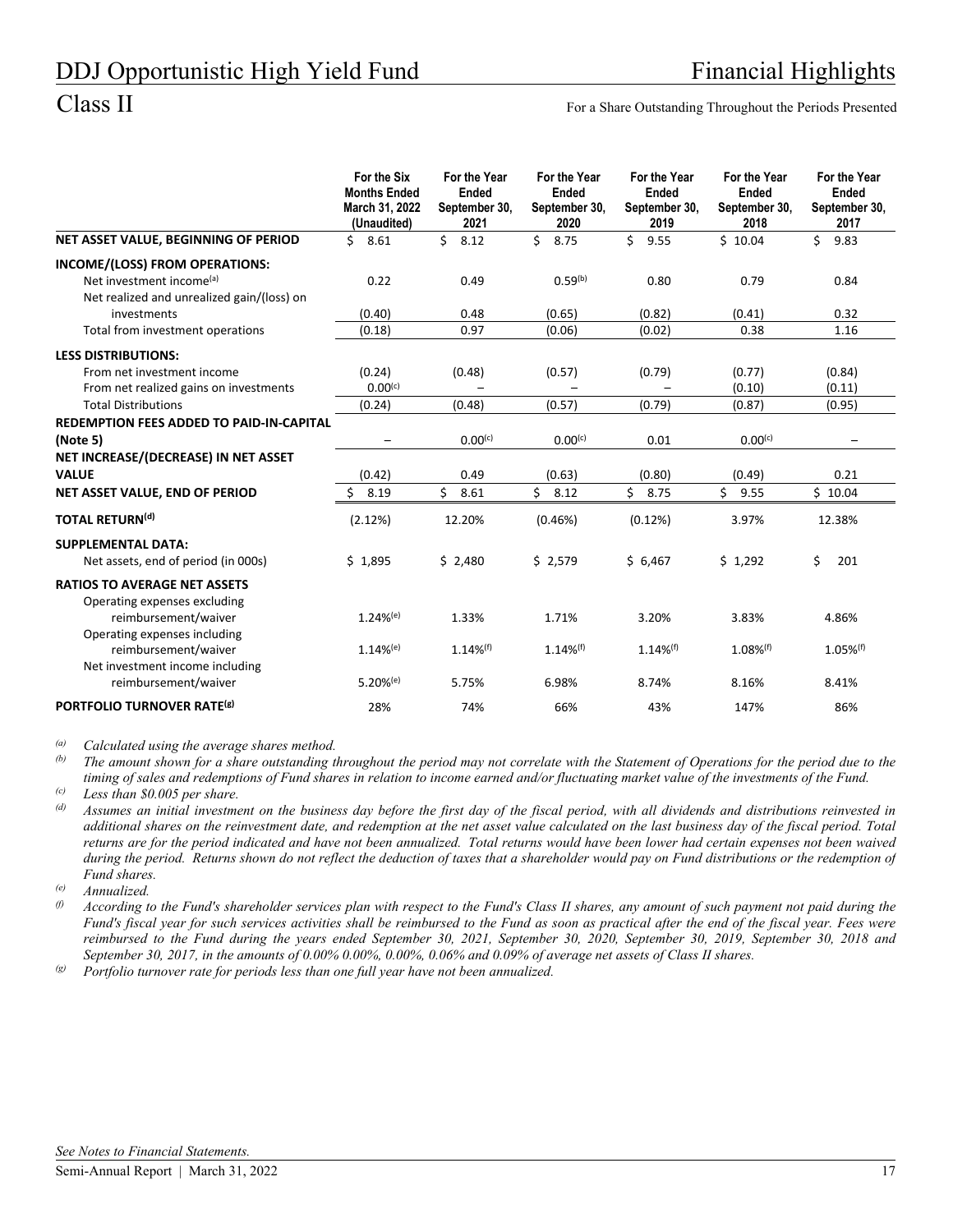### **1. ORGANIZATION**

ALPS Series Trust (the "Trust"), a Delaware statutory trust, is an open‐end management investment company registered under the Investment Company Act of 1940, as amended (the "1940 Act"). The Trust consists of multiple separate portfolios or series. This semi‐annual report describes the DDJ Opportunistic High Yield Fund (the "Fund"). The Fund is diversified, and its primary investment objective is overall total return consisting of a high level of current income together with long-term capital appreciation. The Fund currently offers Class I shares, Class II shares and Institutional Class shares. Each share class has identical rights to earnings, assets and voting privileges, except for class specific expenses and exclusive rights to vote on matters affecting only individual classes. The Board of Trustees (the "Board") may establish additional funds and classes of shares at any time in the future without shareholder approval.

#### **2. SIGNIFICANT ACCOUNTING POLICIES**

The accompanying financial statements were prepared in accordance with accounting principles generally accepted in the United States of America for investment companies ("U.S. GAAP"). The Fund is considered an investment company under U.S. GAAP and follows the accounting and reporting guidance applicable to investment companies in the Financial Accounting Standards Board ("FASB") *Accounting Standards Codification* Topic 946. The preparation of financial statements in conformity with U.S. GAAP requires management to make certain estimates and assumptions that affect the reported amounts of assets and liabilities and disclosures of contingent assets and liabilities at the date of the financial statements and the reported amounts of increases and decreases in net assets from operations during the period. Actual results could differ from those estimates. The following is a summary of significant accounting policies consistently followed by the Fund in preparation of its financial statements.

Investment Valuation: The market price for debt obligations is generally the price supplied by an independent third-party pricing service approved by the Board, which may use a matrix, formula or other objective method that takes into consideration quotations from dealers, market transactions in comparable investments, market indices and yield curves. If vendors are unable to supply a price, or if the price supplied is deemed to be unreliable or otherwise not representative of market conditions at the time of the valuation determination, the market price may be determined using quotations received from one or more brokers–dealers that make a market in the security. High yield bonds and notes are valued using market models that consider trade data, quotations from dealers and active market makers, relevant yield curve and spread data, creditworthiness, trade data or market information on comparable securities, and other relevant security specific information.

Loans are primarily valued by using a composite loan price from a nationally recognized loan pricing service. The methodology used by the Fund's nationally recognized loan pricing provider for composite loan prices is to value loans at the mean of the bid and ask prices from one or more third party pricing services or dealers.

For equity securities and mutual funds that are traded on an exchange, the market price is the closing sale or official closing price on that exchange. In the case of equity securities not traded on an exchange, or if such closing prices are not otherwise available, the securities are valued at the mean of the most recent bid and ask prices on such day.

Money market funds, representing short‐term investments, are valued at their NAV.

When such prices or quotations are not available, or when the Fair Value Committee appointed by the Board believes that they are unreliable, securities may be priced using fair value procedures approved by the Board.

**Fair Value Measurements:** The Fund discloses the classification of its fair value measurements following a three‐tier hierarchy based on the inputs used to measure fair value. Inputs refer broadly to the assumptions that market participants would use in pricing the asset or liability, including assumptions about risk. Inputs may be observable or unobservable. Observable inputs reflect the assumptions market participants would use in pricing the asset or liability that are developed based on market data obtained from sourcesindependent of the reporting entity. Unobservable inputs reflect the reporting entity's own assumptions about the assumptions market participants would use in pricing the asset or liability that are developed based on the best information available.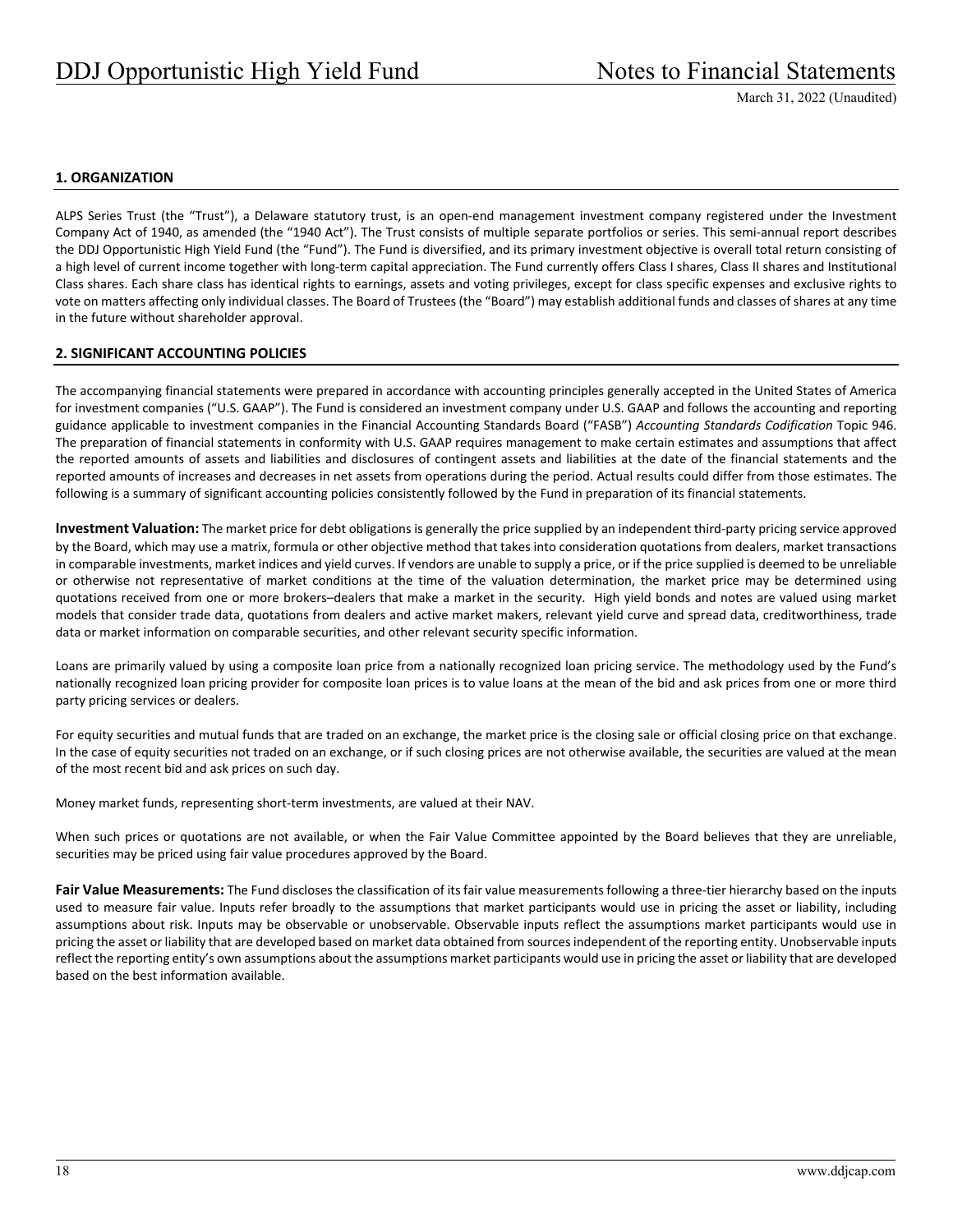Various inputs are used in determining the value of the Fund's investments as of the end of the reporting period. When inputs used fall into different levels of the fair value hierarchy, the level in the hierarchy within which the fair value measurement falls is determined based on the lowest level input that is significant to the fair value measurement in its entirety. The designated input levels are not necessarily an indication of the risk or liquidity associated with these investments. These inputs are categorized in the following hierarchy under applicable financial accounting standards:

- Level 1 Unadjusted quoted prices in active markets for identical investments, unrestricted assets or liabilities that the Fund has the ability to access at the measurement date;
- Level 2 Quoted prices which are not active, quoted prices for similar assets or liabilities in active markets or inputs other than quoted prices that are observable (either directly or indirectly); and
- Level 3 Significant unobservable prices or inputs (including the Fund's own assumptions in determining the fair value of investments) where there is little or no market activity for the asset or liability at the measurement date.

The following is a summary of the inputs used to value the Fund's investments as of March 31, 2022:

|                                     | Level 1 - Quoted and     | Level 2 - Other<br>Significant | Level 3 - Significant |     |             |
|-------------------------------------|--------------------------|--------------------------------|-----------------------|-----|-------------|
| Investments in Securities at Value* | <b>Unadjusted Prices</b> | <b>Observable Inputs</b>       | Unobservable Inputs   |     | Total       |
| <b>Common Stocks</b>                |                          |                                |                       |     |             |
| Consumer, Cyclical                  | \$                       | \$<br>2,777,917                | \$                    | \$  | 2,777,917   |
| Consumer, Non-Cyclical              |                          |                                | 297,557               |     | 297,557     |
| <b>Materials</b>                    |                          |                                | 339,918               |     | 339,918     |
| Mineral and Precious Stone Mining   |                          |                                | 104,413               |     | 104,413     |
| Oil & Gas                           |                          |                                | 720,426               |     | 720,426     |
| Technology                          | 197,886                  |                                |                       |     | 197,886     |
| <b>Bank Loans</b>                   |                          |                                |                       |     |             |
| <b>Basic Materials</b>              |                          | 2,527,300                      |                       |     | 2,527,300   |
| Communications                      |                          | 4,929,767                      | 804,938               |     | 5,734,705   |
| <b>Consumer Discretionary</b>       |                          | 5,565,769                      |                       |     | 5,565,769   |
| Consumer, Cyclical                  |                          | 3,657,745                      |                       |     | 3,657,745   |
| Consumer, Non-Cyclical              |                          | 37,032,078                     | 10,916,200            |     | 47,948,278  |
| Financials                          |                          |                                | 620,811               |     | 620,811     |
| Industrials                         |                          | 12,146,872                     | 2,060,250             |     | 14,207,122  |
| High Yield Bonds and Notes          |                          |                                |                       |     |             |
| <b>Basic Materials</b>              |                          | 18,529,996                     |                       |     | 18,529,996  |
| Communications                      |                          | 15,412,974                     |                       |     | 15,412,974  |
| Consumer, Cyclical                  |                          | 41,353,316                     | 101,375               |     | 41,454,691  |
| Consumer, Non-Cyclical              |                          | 38,811,695                     | 211,537               |     | 39,023,232  |
| Energy                              |                          | 14,283,789                     |                       |     | 14,283,789  |
| Financials                          |                          | 21,043,083                     |                       |     | 21,043,083  |
| Industrials                         |                          | 26,410,219                     | 89,097                |     | 26,499,316  |
| Materials                           |                          |                                | 114,596               |     | 114,596     |
| Technology                          |                          | 10,087,078                     |                       |     | 10,087,078  |
| <b>Short Term Investments</b>       | 6,915,408                |                                |                       |     | 6,915,408   |
| Warrants                            |                          |                                |                       |     |             |
| Total                               | \$<br>7,113,294          | \$<br>254,569,598              | \$<br>16,381,118      | \$. | 278,064,010 |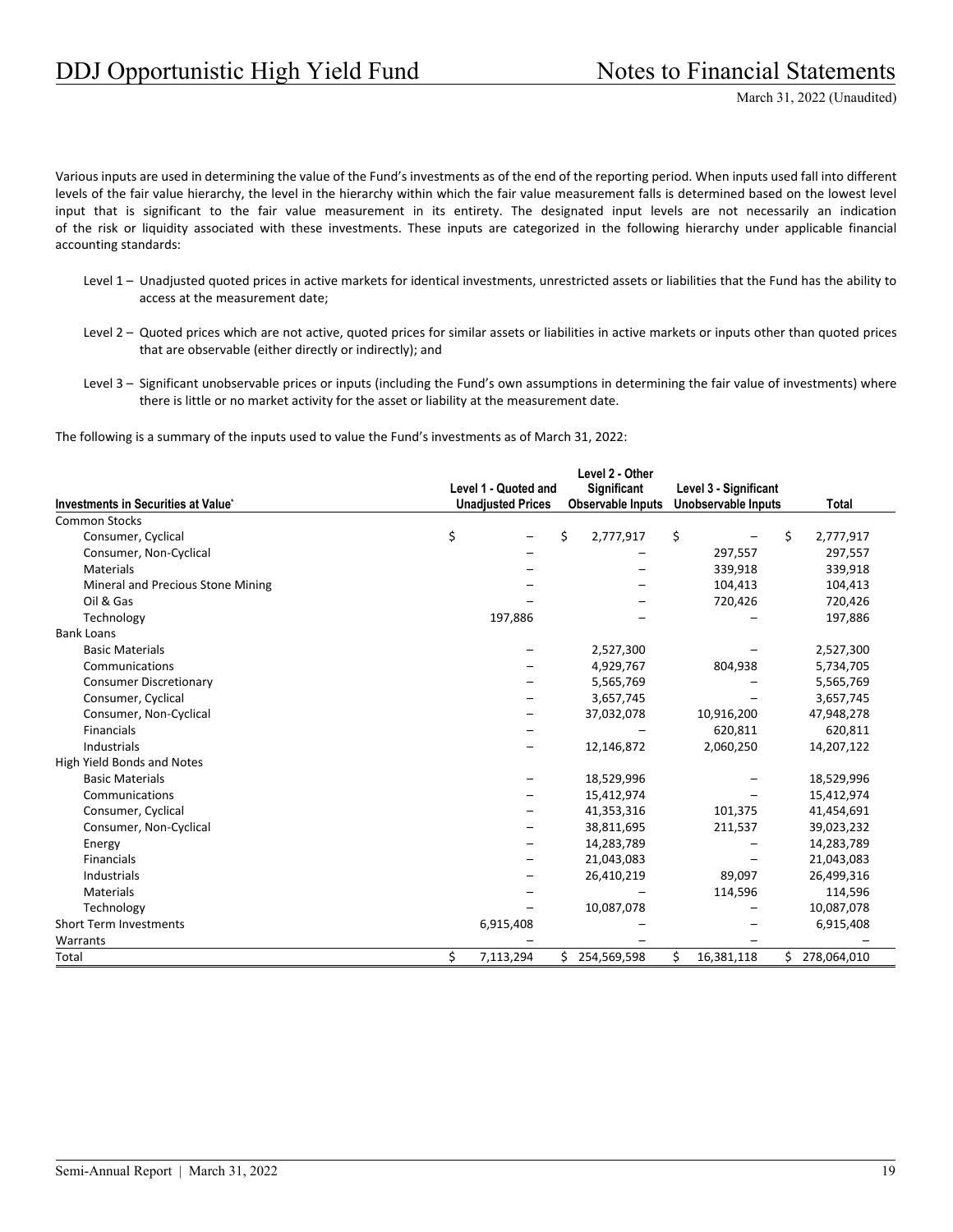|                                                                                                                                                               |   |                      |                   |    | <b>High Yield Bonds</b> |          |   |             |
|---------------------------------------------------------------------------------------------------------------------------------------------------------------|---|----------------------|-------------------|----|-------------------------|----------|---|-------------|
| <b>Asset Type</b>                                                                                                                                             |   | <b>Common Stocks</b> | <b>Bank Loans</b> |    | <b>And Notes</b>        | Warrants |   | Total       |
| Balance as of September 30, 2021                                                                                                                              | S | 1,271,468            | \$15,168,752      | Ś  | 517,996                 | \$       | S | 16,958,216  |
| Accrued Discount/Premium                                                                                                                                      |   |                      | 20,887            |    | 55                      |          |   | 20,942      |
| Realized Gain/(Loss)                                                                                                                                          |   |                      | 1,619             |    |                         |          |   | 1,619       |
| Change in Unrealized Appreciation/(Depreciation)                                                                                                              |   | 190,846              | (249, 403)        |    | (1, 446)                |          |   | (60,003)    |
| Purchases                                                                                                                                                     |   |                      | 7,646,243         |    |                         |          |   | 7,646,243   |
| Sales Proceeds                                                                                                                                                |   |                      | (301, 377)        |    |                         |          |   | (301, 377)  |
| Transfer into Level 3(a)                                                                                                                                      |   |                      | 1,930,000         |    |                         |          |   | 1,930,000   |
| Transfer out of Level 3(b)                                                                                                                                    |   |                      | (9,814,522)       |    |                         |          |   | (9,814,522) |
| Balance as of March 31, 2022                                                                                                                                  |   | 1,462,314            | 14,402,199        | Ś. | 516,605                 |          | S | 16,381,118  |
| Net change in unrealized appreciation/(depreciation)<br>included in the Statement of Operations attributable<br>to Level 3 investments held at March 31, 2022 |   | 190,845              | (123,804)         | \$ | (1, 499)                | \$       |   | 65,542      |

The following is a reconciliation of assets in which Level 3 inputs were used in determining value:

*(a) Transferred from Level 2 to Level 3 because of a lack of observable market data, resulting from a decrease in market activity for the securities. (b) Transferred from Level 3 to Level 2 because observable market data became available for the securities.* 

Information about Level 3 measurements as of March 31, 2022:

| <b>Asset Class</b>            |    | <b>Market Value</b> | <b>Valuation Technique(s)</b>        | Unobservable Input(s)(a)           | <b>Value/Range</b>                                                              |
|-------------------------------|----|---------------------|--------------------------------------|------------------------------------|---------------------------------------------------------------------------------|
| <b>Common Stocks</b>          |    | \$1,357,901         | Discounted Cash Flow Analysis        | Discount Rate                      | 10.8% - 15.8%                                                                   |
|                               |    |                     | <b>Market Analysis</b>               | <b>EBITDA Multiple</b>             | $4.4x - 8.5x$                                                                   |
| <b>Common Stocks</b>          | Ś. | 104,413             | Discounted Cash Flow Analysis        | Discount rate                      | 18.90%                                                                          |
|                               |    |                     |                                      | Price per share                    | \$193.00                                                                        |
| <b>Bank Loans</b>             |    | \$13,870,938        | Third-Party Vendor Pricing Service   | <b>Vendor Quotes</b>               | N/A                                                                             |
| <b>Bank Loans</b>             |    | 531,261             | Discounted Cash Flow Analysis        | Discount Rate                      | 18.90%                                                                          |
|                               |    |                     |                                      | Percentage of par value            | 100.00%                                                                         |
| High Yield Bonds and Notes    |    | 515,068             | <b>Yield Analysis</b>                | Yield to Worst                     | $8.6\% - 11.0\%$                                                                |
| High Yield Bonds and Notes \$ |    | 1,537               | Litigation Trust Settlement Proceeds | Discount rate                      | 10.10%                                                                          |
|                               |    |                     |                                      | Expected recovery probability rate | \$1.23 per \$100 principal<br>amount of now cancelled<br><b>Unsecured Notes</b> |
| Warrants                      | \$ |                     | Intrinsic value                      | Strike price per share             | \$57.00 - \$114.76                                                              |
|                               |    |                     |                                      | Per share value (fully diluted)    | \$0.00                                                                          |
|                               |    | \$16,381,118        |                                      |                                    |                                                                                 |

*(a) A change to the unobservable input may result in a significant change to the value of the investment as follows:* 

| Unobservable Input            | Impact to Value if Input Increases | <b>Impact to Value if Input Decreases</b> |
|-------------------------------|------------------------------------|-------------------------------------------|
| Yield to Worst                | Increase                           | Decrease                                  |
| <b>Vendor Quotes</b>          | Increase                           | Decrease                                  |
| Discount Rate                 | Decrease                           | Increase                                  |
| <b>EBITDA Multiple</b>        | Increase                           | Decrease                                  |
| <b>Expected Recovery Rate</b> | Increase                           | Decrease                                  |

**Cash & Cash Equivalents:** The Fund considers its investment in a Federal Deposit Insurance Corporation ("FDIC") insured interest bearing account to be cash and cash equivalents. Cash and cash equivalents are valued at cost plus any accrued interest. The Fund maintains cash balances, which, at times may exceed federally insured limits. The Fund maintains these balances with a high quality financial institution.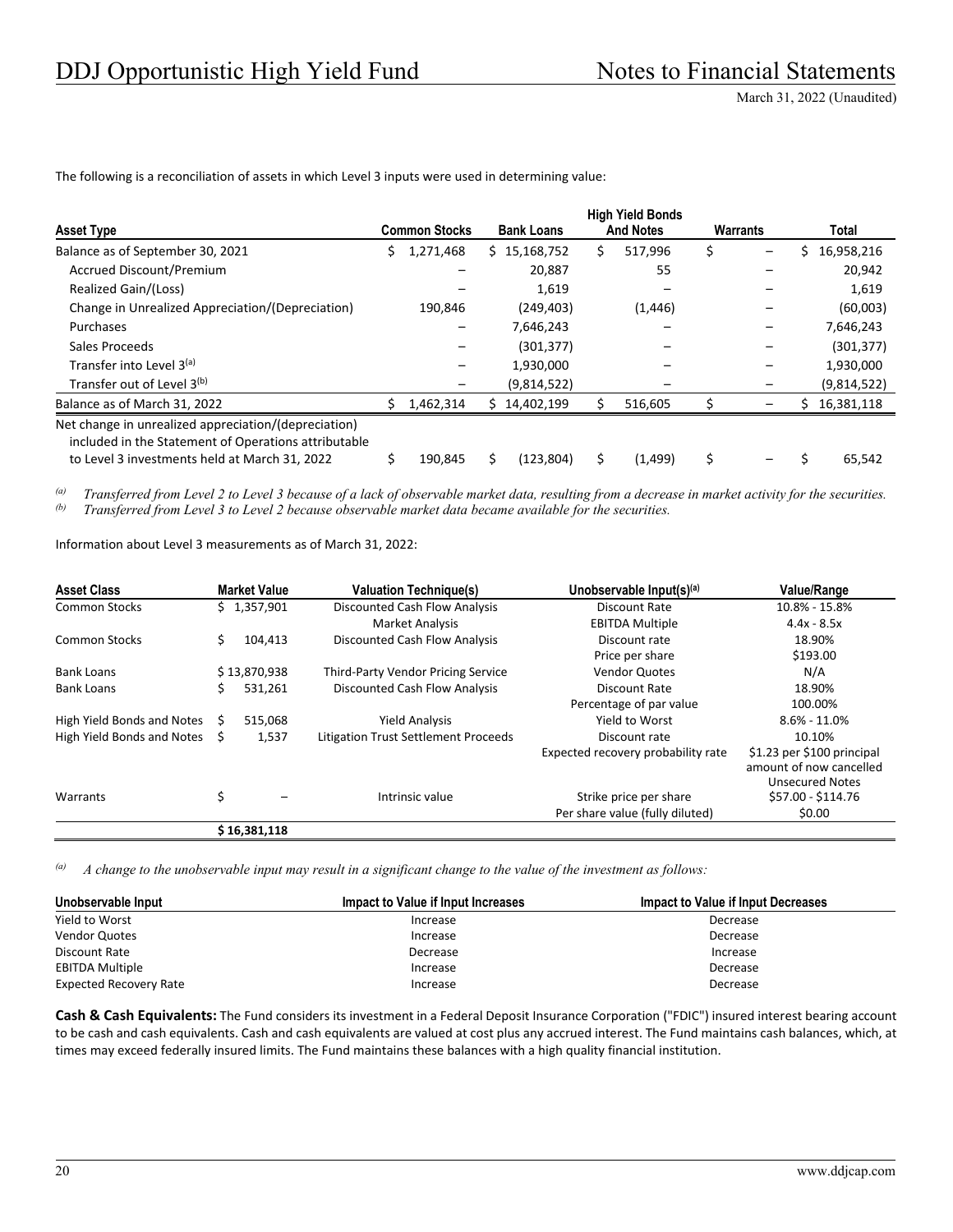**Concentration of Credit Risk:** The Fund places its cash with a banking institution, which is insured by FDIC. The FDIC limit is \$250,000. At various times throughout the year, the amount on deposit may exceed the FDIC limit and subject the Fund to a credit risk. The Fund does not believe that such deposits are subject to any unusual risk associated with investment activities.

**Trust Expenses:** Some expenses of the Trust can be directly attributed to a fund in the Trust. Expenses that cannot be directly attributed to a fund are apportioned among all funds in the Trust based on average net assets of each fund, including Trustees' fees and expenses.

Fund Expenses: Some expenses can be directly attributed to the Fund and are apportioned among the classes based on average net assets of each class.

**Class Expenses:** Expenses that are specific to a class of shares are charged directly to that share class. Fees provided under the distribution (Rule 12b‐1) and/or shareholder service plans for a particular class of the Fund are charged to the operations of such class.

**Federal Income Taxes:** The Fund complies with the requirements under Subchapter M of the Internal Revenue Code of 1986, as amended, applicable to regulated investment companies and intends to distribute substantially all of its net taxable income and net capital gains, if any, each year so that it will not be subject to excise tax on undistributed income and gains. The Fund is not subject to income taxes to the extent such distributions are made.

As of and during the six month period ended March 31, 2022, the Fund did not have a liability for any unrecognized tax benefits in the accompanying financial statements. The Fund recognizes interest and penalties, if any, related to tax liabilities as income tax expense in the Statement of Operations. The Fund files U.S. federal, state and local income tax returns as required. The Fund's tax returns are subject to examination by the relevant tax authorities until expiration of the applicable statute of limitations, which is generally three years after the filing of the tax return for federal purposes and four years for most state returns. The Fund's administrator has analyzed the Fund's tax positions taken on federal and state income tax returns for all open tax years and has concluded that as of March 31, 2022, no provision for income tax is required in the Fund's financial statements related to these tax positions.

**Investment Transactions and Investment Income:** Investment transactions are accounted for on the date the investments are purchased or sold (trade date basis for financial reporting purposes). Realized gains and losses from investment transactions are reported on an identified cost basis. Interest income, which includes accretion of discounts and amortization of premiums, is accrued and recorded as earned using the effective yield method. Dividend income is recognized on the ex‐dividend date. All of the realized and unrealized gains and losses and net investment income are allocated daily to each class in proportion to its average daily net assets. Paydown gains and losses on mortgage‐related and other asset‐backed securities, if any, are recorded as components of interest income in the Statement of Operations.

**Distributions to Shareholders:** The Fund normally pays dividends, if any, monthly, and distributes capital gains, if any, on an annual basis. Income dividend distributions are derived from interest and other income the Fund receives from its investments, including short term capital gains. Long term capital gain distributions are derived from gains realized when the Fund sells a security it has owned for more than one year. The Fund may make additional distributions and dividends at other times if its investment advisor has determined that doing so may be necessary for the Fund to avoid or reduce taxes. Net investment income/(loss) and net realized gain/(loss) may differ for financial statement and tax purposes.

**Loan Assignments:** The Fund acquires loans via loan assignments. The Fund considers loans acquired via assignment to be investments in debt instruments. When the Fund purchasesloans from lenders via assignment, the Fund will acquire direct rights against the borrower on the loan except that under certain circumstances such rights may be more limited than those held by the assigning lender.

Loans and debt instruments are subject to credit risk. Credit risk relates to the ability of the borrower under such fixed income instruments to make interest and principal payments as they become due.

As of March 31, 2022, the Fund held \$80,261,730 or 28.75% of the Fund's net assets, in loans acquired via assignment.

**Liquidity Risk:** Liquidity risk exists when particular investments are difficult to sell. The Fund may not be able to sell these investments at the best prices or at the value the Fund places on them. In such a market, the value of such investments, and as a result the Fund's share price, may fall dramatically, even during periods of declining interest rates. Investments that are illiquid or that trade in lower volumes may be more difficult to value. The market for high yield securities in particular may be less liquid than higher quality fixed income securities, and therefore these securities may be harder to value or sell at an acceptable price, especially during times of market volatility or decline.

**LIBOR Transition:** Certain of the Fund's investments, payment obligations and financing terms may be based on floating rates, such as LIBOR, Euro Interbank Offered Rate and other similar types of reference rates (each, a "Reference Rate"). In July of 2017, the head of the UK Financial Conduct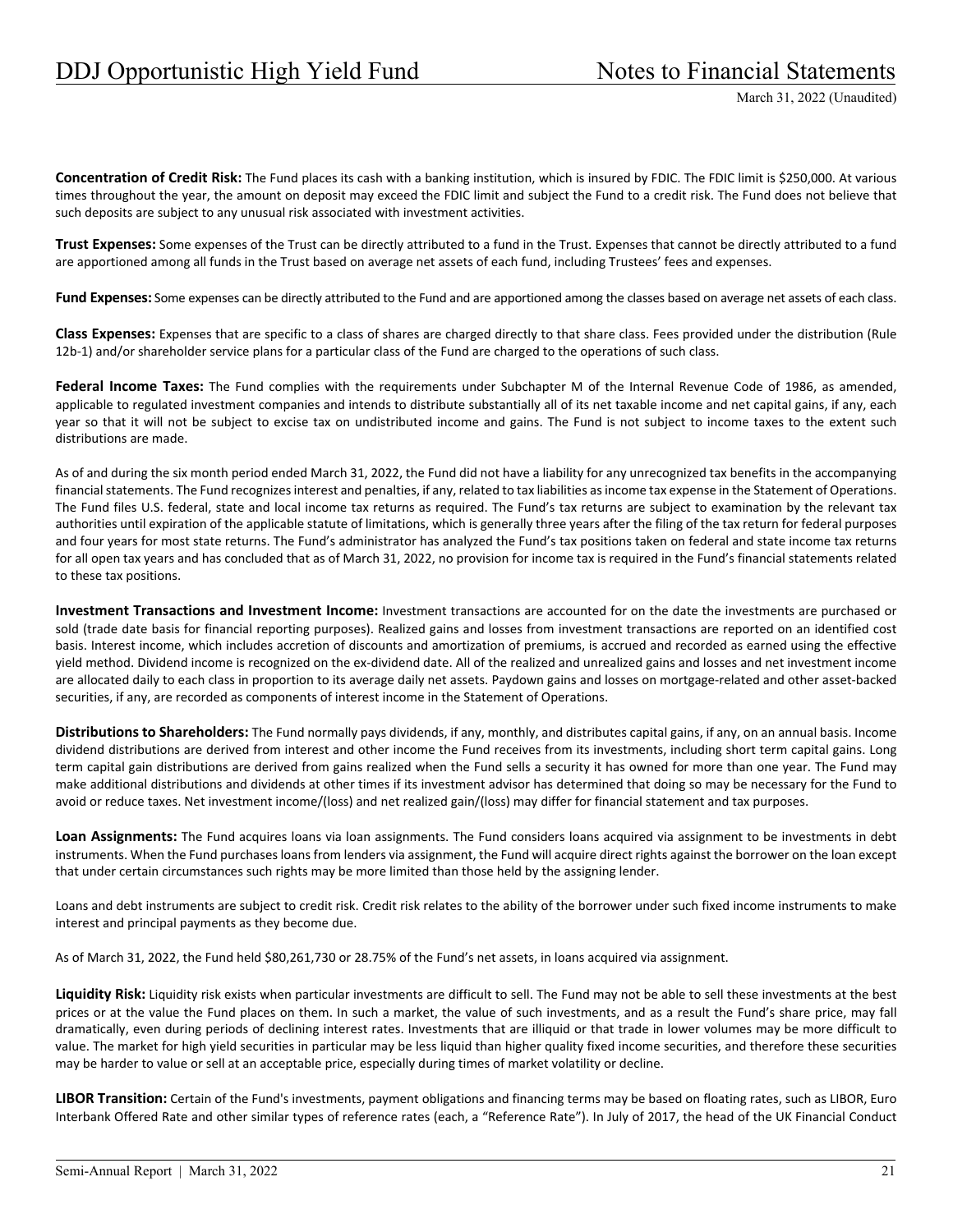Authority ("FCA") announced a desire to phase out the use of LIBOR by the end of 2021. The FCA and ICE Benchmark Administrator have since announced that most LIBOR settings will no longer be published after December 31, 2021 and a majority of U.S. dollar LIBOR settings will cease publication after June 30, 2023. It is possible that a subset of LIBOR settings will be published after these dates on a "synthetic" basis, but any such publications would be considered non-representative of the underlying market. The U.S. Federal Reserve, based on the recommendations of the New York Federal Reserve's Alternative Reference Rate Committee (comprised of major derivative market participants and their regulators), has begun publishing Secured Overnight Financial Rate Data ("SOFR") that is intended to replace U.S. dollar LIBOR. Proposals for alternative reference rates for other currencies have also been announced or have already begun publication. Markets are slowly developing in response to these new reference rates. Uncertainty related to the liquidity impact of the change in rates, and how to appropriately adjust these rates at the time of transition, poses risks for the Underlying Funds and Funds. The effect of any changes to, or discontinuation of, LIBOR on the Underlying Funds and Funds will depend on, among other things, (1) existing fallback or termination provisions in individual contracts, and (2) whether, how, and when industry participants develop and adopt new reference rates and fallbacks for both legacy and new instruments and contracts. The expected discontinuation of LIBOR could have a significant impact on the financial markets in general and may also present heightened risk to market participants, including public companies, investment advisers, investment companies, and broker‐dealers. The risks associated with this discontinuation and transition will be exacerbated if the work necessary to effect an orderly transition to an alternative reference rate is not completed in a timely manner. For example, current information technology systems may be unable to accommodate new instruments and rates with features that differ from LIBOR. Accordingly, it is difficult to predict the full impact of the transition away from LIBOR on the Underlying Funds and Funds until new reference rates and fallbacks for both legacy and new instruments and contracts are commercially accepted and market practices become settled.

**COVID‐19 Risk:** The impact of COVID‐19, (and the variants of such virus) and other epidemics and pandemics that may arise in the future, could affect the economies of many nations, individual companies, their securities (including equity and debt), and the market in general in ways that cannot necessarily be foreseen at the present time. Health crises caused by the recent coronavirus outbreak may exacerbate other pre-existing political, social, financial, and economic risks in certain countries. The impact of the outbreak may last for an extended period of time.

**Restricted Securities:** Restricted securities are securities that may only be resold upon registration under federal securities laws or in transactions exempt from such registration. In some cases, the issuer of restricted securities has agreed to register such securities for resale, at the issuer's expense, either upon demand by a fund or in connection with another registered offering of the securities. Many restricted securities may be resold in the secondary market in transactions exempt from registration. Such restricted securities may be determined to be liquid. The Fund will not incur any registration costs upon such resale. The Fund's restricted securities are valued at the price provided by pricing services or dealers in the secondary market or, if no market prices are available, at the fair value price as determined by the Fund's adviser or pursuant to the Fund's fair value policy, subject to oversight by the Board. The Fund has acquired certain securities, the sale of which is restricted under applicable provisions of the Securities Act of 1933. It is possible that the fair value price may differ significantly from the amount that may ultimately be realized in the near term, and the difference could be material.

The below securities are restricted from resale as of March 31, 2022:

|                                | <b>Security Type</b>       | <b>Acquisition Date</b> | <b>Acquisition Cost</b> |    | <b>Fair Value</b> |
|--------------------------------|----------------------------|-------------------------|-------------------------|----|-------------------|
| American Tire Distributors     | <b>Common Stocks</b>       | 12/21/18                | 62.534<br>\$            | Ś. | 297,557           |
| Auction.com, LLC               | <b>Bank Loans</b>          | 12/12/2019-12/16/2021   | 4,883,438               |    | 4,929,767         |
| <b>GTT Communications Inc.</b> | High Yield Bonds and Notes | 4/6/2018-3/4/2020       | 1,600,455               |    | 201,925           |
| Material Science Corp.         | High Yield Bonds and Notes | 7/9/2018-6/30/2020      | 90.225                  |    | 89,097            |
| High Ridge Brands Co.          | High Yield Bonds and Notes | 12/21/20                |                         |    | 1,537             |
| <b>Real Alloy Holdings LLC</b> | Common Stocks              | 5/31/18                 | 103.329                 |    | 189,055           |
| Real Alloy Holdings LLC        | High Yield Bonds and Notes | 5/31/2018-7/7/2020      | 114,596                 |    | 114,596           |
| Specialty Steel Holdco, Inc.   | Common Stocks              | 11/15/17                | 133.875                 |    | 150,863           |
| Specialty Steel Holdco, Inc.   | High Yield Bonds and Notes | 11/15/17                | 210.000                 |    | 210,000           |
| Sportsnet                      | High Yield Bonds and Notes | 12/27/17                | 98.500                  |    | 101.375           |
| Utex Industries, Inc.          | <b>Common Stocks</b>       | 12/3/20                 | 368,394                 |    | 720,426           |
| Utex Industries, Inc. Warrant  | Warrant                    | 12/3/20                 |                         |    |                   |
|                                |                            |                         |                         |    | 7,006,198         |

Restricted securities under Rule 144A, including the aggregate value and percentage of net assets of the Fund, have been identified in the Portfolio of Investments.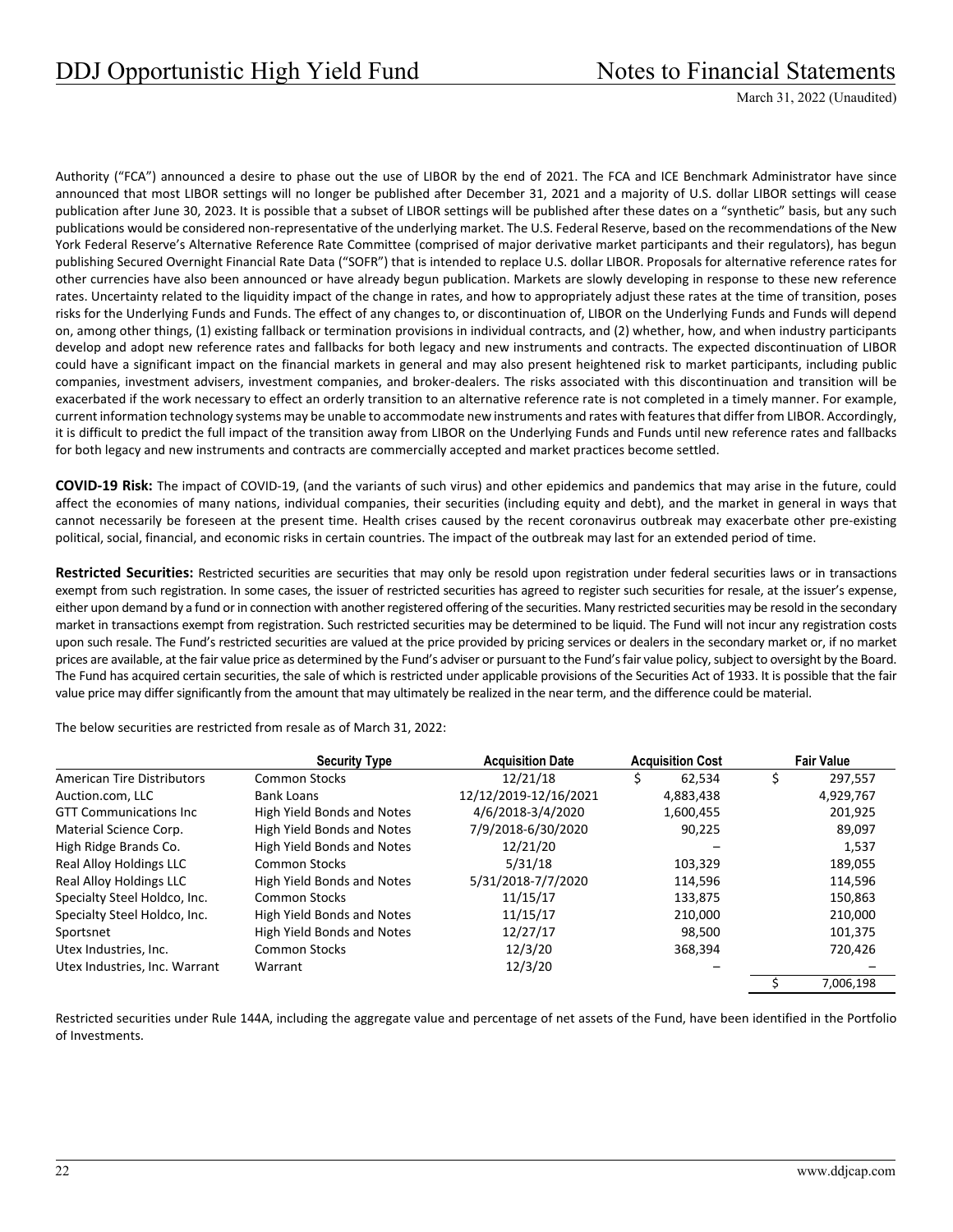#### **3. TAX BASIS INFORMATION**

**Tax Basis of Distributions to Shareholders:** The character of distributions made during the period from net investment income or net realized gains may differ from its ultimate characterization for federal income tax purposes. Also, due to the timing of dividend distributions, the fiscal year in which amounts are distributed may differ from the fiscal year in which the income or realized gain were recorded by the Fund. The amounts and characteristics of tax basis distributions are estimated at the time of distribution and composition of distributable earnings/(accumulated losses) are finalized at fiscal year-end. Accordingly, tax basis balances have not been determined as of the date of the semi-annual report.

The tax character of distributions paid by the Fund for the fiscal years ended September 30 were as follows:

| <b>Distributions Paid From:</b> | 2021                       | 2020      |
|---------------------------------|----------------------------|-----------|
| Ordinary<br>Income              | 11,971,020                 | 5,560,390 |
| Total                           | 71.020<br>.071<br>11<br>ᅩᅩ | 5,560,390 |

**Unrealized Appreciation and Depreciation on Investments:** As of March 31, 2022, the aggregate cost of investments, gross unrealized appreciation/(depreciation) and net unrealized depreciation for Federal tax purposes were as follows:

| Gross unrealized appreciation (excess of value over tax cost) | 4.790.996    |
|---------------------------------------------------------------|--------------|
| Gross unrealized depreciation (excess of tax cost over value) | (10,048,432) |
| Net unrealized depreciation                                   | (5,257,436)  |
| Cost of investments for income tax purposes                   | 283,445,105  |

Temporary differences are attributed to wash sales, difference in premium amortization, and defaulted interest on debt securities.

#### **4. SECURITIES TRANSACTIONS**

Purchases and sales of securities, excluding short-term securities, during the six months ended March 31, 2022, were as follows:

| <b>Purchases of Securities</b> | <b>Proceeds from Sales of</b><br><b>Securities</b> |
|--------------------------------|----------------------------------------------------|
| 114,725,859                    | 74,907,922                                         |

### **5. BENEFICIAL SHARE TRANSACTIONS**

The capitalization of the Trust consists of an unlimited number of shares of beneficial interest with no par value per share. Holders of the shares of the Fund have one vote for each share held and a proportionate fraction of a vote for each fractional share. All shares issued and outstanding are fully paid and are transferable and redeemable at the option of the shareholder. Shares have no pre-emptive rights. Neither the Fund nor any of its creditors has the right to require shareholders to pay any additional amounts solely because the shareholder owns the shares.

Shares redeemed within 60 days of purchase may incur a 1.00% short-term redemption fee deducted from the redemption amount. For the six months ended March 31, 2022, the redemption fees charged by the Fund, if any, are presented in the Statements of Changes in Net Assets.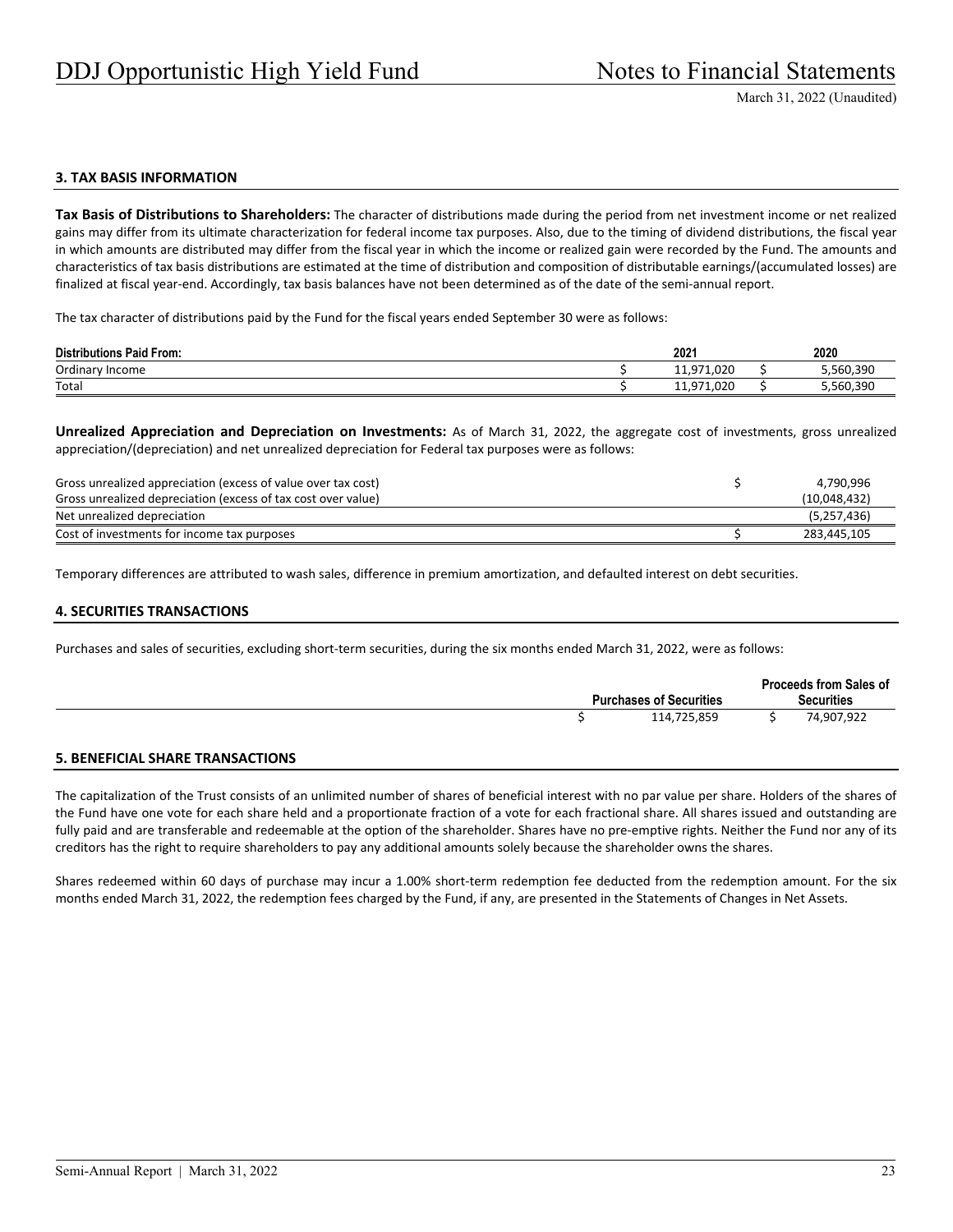Transactions in common shares were as follows:

|                                    | For the                 |                    |
|------------------------------------|-------------------------|--------------------|
|                                    | <b>Six Months Ended</b> | For the            |
|                                    | March 31, 2022          | <b>Year Ended</b>  |
|                                    | (Unaudited)             | September 30, 2021 |
| <b>Institutional Class</b>         |                         |                    |
| Shares sold                        | 5,114,332               | 10,602,415         |
| Dividends reinvested               | 926,460                 | 1,351,464          |
| Shares redeemed                    | (466,500)               | (347, 640)         |
| Net increase in shares outstanding | 5,574,292               | 11,606,239         |
| Class I                            |                         |                    |
| Shares sold                        |                         |                    |
| Dividends reinvested               |                         |                    |
| Shares redeemed                    | (80, 832)               |                    |
| Net decrease in shares outstanding | (80, 831)               |                    |
| Class II                           |                         |                    |
| Shares sold                        | 5,599                   | 71,528             |
| Dividends reinvested               | 5,641                   | 13,309             |
| Shares redeemed                    | (67, 825)               | (114, 402)         |
| Net decrease in shares outstanding | (56, 585)               | (29, 565)          |

Control is defined by the 1940 Act as the beneficial ownership, either directly or through one or more controlled companies, of more than 25% of the voting securities of a company. As of March 31, 2022, the Fund did not have any shareholder or account that exceeded the 25% ownership threshold for disclosure.

### **6. MANAGEMENT AND RELATED PARTY TRANSACTIONS**

**Investment Advisory:** Polen Capital Credit, LLC (formerly known as DDJ Capital Management, LLC) (the "Adviser"), subject to the authority of the Board, is responsible for the overall management and administration of the Fund's business affairs. The Adviser manages the investments of the Fund in accordance with the Fund's investment objective, policies and limitations and investment guidelines established jointly by the Adviser and the Board.

On December 2, 2021, DDJ Capital Management, LLC and Polen Capital Management, LLC, (the "Purchaser") entered into an agreement whereby the Purchaser acquired 100% of the equity interests of the Adviser, in which such transaction (the "Transaction") closed on January 31, 2022 (the "Closing Date"). Subsequently on February 8, 2022, the Adviser was renamed Polen Capital Credit, LLC. The consummation of the Transaction was deemed to result in a change in control of the Adviser for the purpose of the 1940 Act, and under the terms of the 1940 Act, resulted in the automatic termination of the then-current investment advisory agreement between the Trust, on behalf of the Fund, and the Adviser (the "Terminated Agreement") on the Closing Date.

On January 24, 2022, in anticipation of the Transaction and related events, the Board of Trustees of the Trust held a meeting to consider and approve an interim investment advisory agreement between the Trust, on behalf of the Fund, and the Adviser (the "Interim Agreement"). The Interim Agreement allowed the Adviser to continue to serve as the investment adviser of the Fund for up to 150 days following the Transaction. During such interim period, investment advisory fees earned by the Adviser were paid to an escrow account. On the same date, the Board also approved a new advisory agreement between the Trust, on behalf of the Fund, and the Adviser (the "New Advisory Agreement") that would take effect if approved by the shareholders of the Fund. On March 22, 2022, the shareholders of the Fund approved the New Advisory Agreement and the Interim Agreement terminated automatically. The New Advisory Agreement allows the Adviser to continue to serve as the investment adviser to the Fund under terms that are the same, in all material respects, to those in the Terminated Agreement, except that while the Terminated Agreement had a two‐year initial term, the New Advisory Agreement will have an initial term of one year.

Pursuant to the New Advisory Agreement, the Fund pays the Adviser an annual management fee of 0.70% based on the Fund's average daily net assets. The management fee is paid on a monthly basis. The Board may extend the New Advisory Agreement for additional one‐year terms. The Board and the shareholders of the Fund may terminate the New Advisory Agreement upon 30 days' written notice. The Adviser may terminate the New Advisory Agreement upon 60 days' written notice.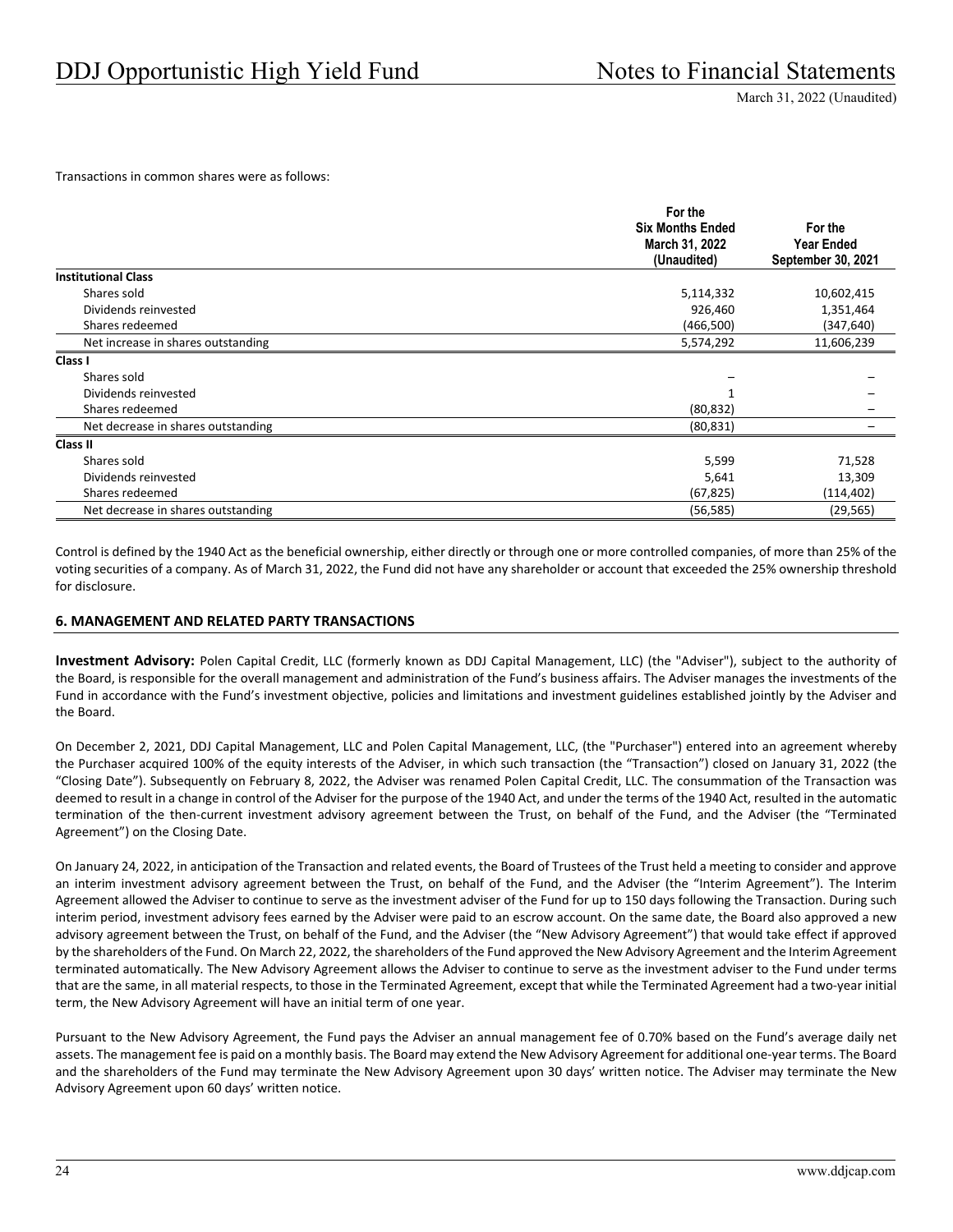Pursuant to a fee waiver letter agreement (the "Fee Waiver Agreement"), the Adviser has contractually agreed to limit the amount of the Fund's Total Annual Fund Operating Expenses (excluding Distribution and Service (12b‐1) Fees, Shareholder Servicing fees, acquired fund fees and expenses, brokerage expenses, interest expenses, taxes and extraordinary expenses) to an annual rate of 0.79% of the Fund's average daily net assets of each of the Institutional Class, Class I and Class II shares. The Fee Waiver Agreement is in effect through at least January 31, 2023, and will automatically continue upon approval by the Board for successive twelve-month periods unless (i) it is terminated earlier by the Board, or (ii) the Adviser provides at least 30 days written notice of its non‐continuance prior to the end of the then effective term. The Adviser will be permitted to recover, on a class‐by‐class basis, expenses it has borne through the Fee Waiver Agreement (whether through reduction of its management fee or otherwise) only to the extent that the Fund's expenses in later periods do not exceed the lesser of: (1) the contractual expense limit in effect at the time the Adviser waives or limits the expenses; or (2) the contractual expense limit in effect at the time the Adviser seeks to recover the expenses; provided, however, that the Fund will not be obligated to pay any such deferred fees or expenses more than three years after the date on which the fee and expense was reduced, as calculated on a monthly basis. The Adviser may not discontinue this waiver without the approval by the Trust's Board. Fees waived or reimbursed for the period ended March 31, 2022, are disclosed in the Statement of Operations.

As of March 31, 2022, the balance of recoupable expenses was as follows:

|                            | Expiring in 2022 |         | Expiring in 2023 |         | Expiring in 2024 |         | Expiring in 2025 |         |
|----------------------------|------------------|---------|------------------|---------|------------------|---------|------------------|---------|
| <b>Institutional Class</b> |                  | 105.814 |                  | 312.139 |                  | 383.598 |                  | 129,634 |
| Class I                    |                  | 8.516   |                  | 3.572   |                  | 1,339   |                  | 159     |
| Class II                   |                  | 66.301  |                  | 25.503  |                  | 5.021   |                  | 1,139   |

**Administrator:** ALPS Fund Services, Inc. ("ALPS") (an affiliate of ALPS Distributors, Inc.) serves as administrator to the Fund. The Fund has agreed to pay expenses incurred in connection with its administrative activities. Pursuant to the Administration, Bookkeeping and Pricing Services Agreement with the Trust, ALPS will provide operational services to the Fund including, but not limited to, fund accounting and fund administration, and will generally assist in the Fund's operations. The Fund's administration fee is accrued on a daily basis and paid monthly. The officers of the Trust are employees of ALPS. Administration fees paid by the Fund for the six months ended March 31, 2022, are disclosed in the Statement of Operations. ALPS is reimbursed by the Fund for certain out of pocket expenses.

**Transfer Agent:** ALPS serves as transfer agent for the Fund under a Transfer Agency and Services Agreement with the Trust. Under this agreement, ALPS is paid an annual fee for services performed on behalf of the Fund plus fees for open accounts and is reimbursed for certain out‐of‐pocket expenses.

**Compliance Services:** ALPS provides services as the Fund's Chief Compliance Officer to monitor and test the policies and procedures of the Fund in conjunction with requirements under Rule 38a‐1 of the 1940 Act pursuant to a Chief Compliance Officer Services Agreement with the Trust. Under this agreement, ALPS is paid an annual fee for services performed on behalf of the Fund and is reimbursed for certain out-of-pocket expenses.

**Distribution:** ALPS Distributors, Inc. (the "Distributor") (an affiliate of ALPS) acts as the principal underwriter of the Fund's shares pursuant to a Distribution Agreement with the Trust. Shares of the Fund are offered on a continuous basis through the Distributor, as agent of the Fund. The Distributor is not obligated to sell any particular amount of shares and is not entitled to any compensation for its services as the Fund's principal underwriter pursuant to the Distribution Agreement.

The Fund has adopted a Distribution and Services Plan (the "Plan") pursuant to Rule 12b‐1 of the 1940 Act for its Class II shares. The Plan allows the Fund to use Class II assets to pay fees in connection with the distribution and marketing of Class II shares and/or the provision of shareholder services to Class II shareholders. The Plan permits payment for services in connection with the administration of plans or programs that use Class II shares of the Fund, if any, as their funding medium and for related expenses. The Plan permits the Fund to make total payments at an annual rate of up to 0.25% of the Fund's average daily net assets attributable to its Class II shares. Because these fees are paid out of the Fund's Class II assets, if any, on an ongoing basis, over time they will increase the cost of an investment in the Class II shares, if any, and Class II Plan fees may cost an investor more than other types of sales charges. Plan fees are shown as distribution fees on the Statement of Operations.

The Fund has adopted a shareholder services plan ("Shareholder Services Plan") with respect to the Fund's Class I and Class II shares. Under the Shareholder Services Plan, the Fund is authorized to pay banks and their affiliates and other institutions, including broker‐dealers and Fund affiliates ("Participating Organizations"), an aggregate fee in an amount not to exceed on an annual basis 0.15% of the average daily net assets of the Class I shares and Class II shares, respectively, attributable to or held in the name of a Participating Organization for its clients as compensation for providing shareholder service activities, which do not include distribution services, pursuant to an agreement with a Participating Organization. Shareholder Services Plan fees are included with shareholder service fees on the Statement of Operations. The Fund's Class I and Class II Shareholder Services Plan fees are currently accruing at 0.00% and 0.10% of the average daily net asset value of each share class, respectively, on an annual basis.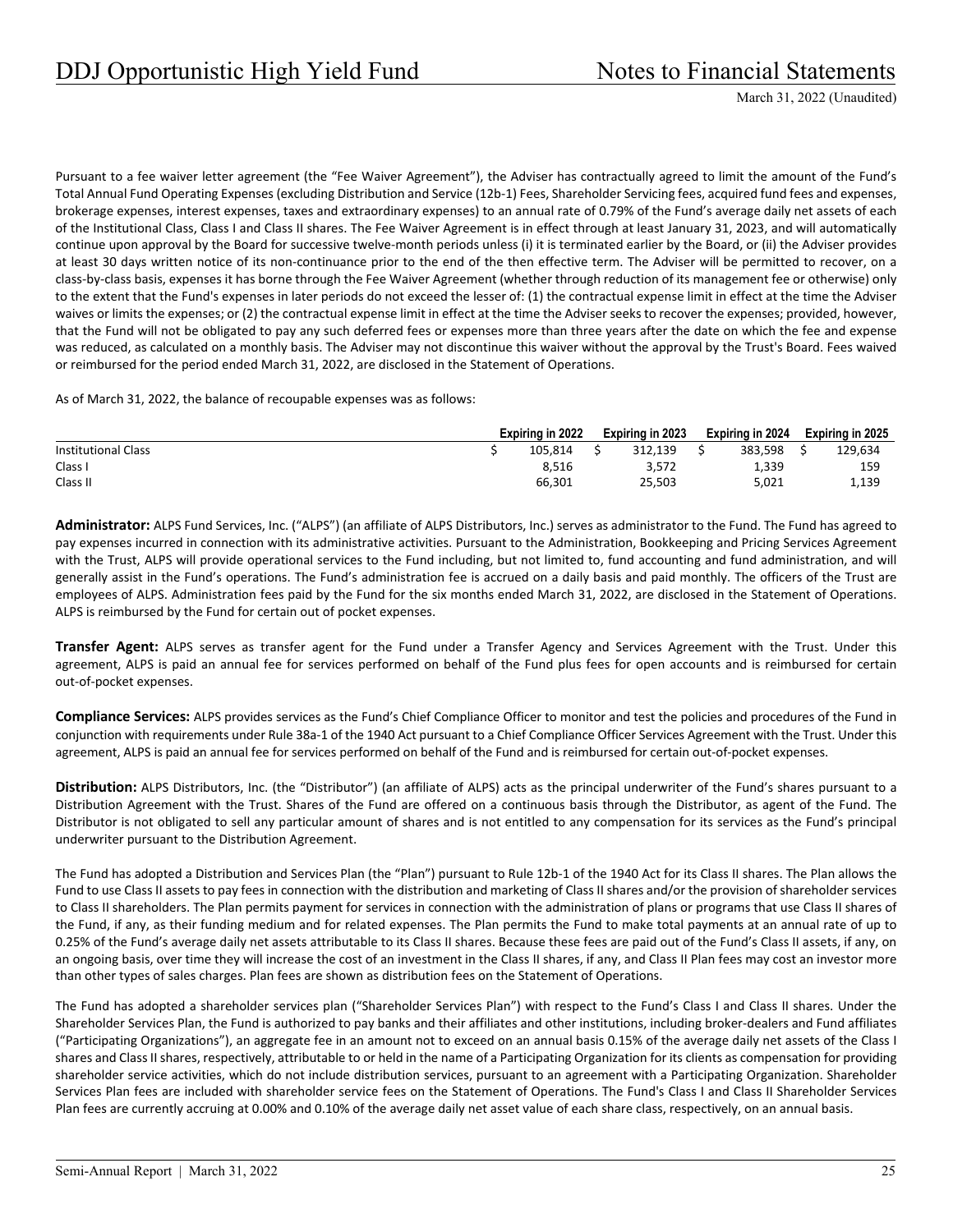### **7. TRUSTEES**

As of March 31, 2022, there were four Trustees, each of whom are not "interested persons" (as defined in the 1940 Act) of the Trust (the "Independent Trustees"). The Independent Trustees of the Trust and, if any, Interested Trustees who are not currently employed by the Adviser, ALPS or other service providers will receive a quarterly retainer of \$13,500, plus \$4,000 for each regular Board or Committee meeting attended and \$2,000 for each special telephonic or in-person Board or Committee meeting attended. Additionally, the Audit Committee Chair receives a quarterly retainer of \$1,250 and the Independent Chair receives a quarterly retainer of \$3,250. The Independent Trustees and, if any, Interested Trustees who are not currently employed by the Adviser, ALPS or other service providers are also reimbursed for all reasonable out‐of‐pocket expenses relating to attendance at meetings. Officers of the Trust receive no salary or fees from the Trust. As discussed in Note 6 the Fund pays ALPS an annual fee for compliance services.

#### **8. COMMITMENTS AND CONTINGENCIES**

The Fund may make commitments pursuant to bridge loan facilities. Such commitments typically remain off balance sheet as it is more likely than not, based on the good faith judgement of the Adviser, that such bridge facilities will not ever fund. As of March 31, 2022, there were no outstanding bridge facility commitments.

#### **9. INDEMNIFICATIONS**

Under the Trust's organizational documents, its officers and Trustees are indemnified against certain liabilities arising out of the performance of their duties to the Trust. Additionally, in the normal course of business, the Trust enters into contracts with service providers that may contain general indemnification clauses which may permit indemnification to the extent permissible under applicable law. The Trust's maximum exposure under these arrangements is unknown, as such exposure would involve future claims that may be made against the Trust that have not yet occurred.

#### **10. RECENT ACCOUNTING PRONOUNCEMENT**

In March 2020, the Financial Accounting Standards Board ("FASB") issued Accounting Standards Update ("ASU") No. 2020‐04, Reference Rate Reform (Topic 848): Facilitation of the Effects of Reference Rate Reform on Financial Reporting. The amendments provide optional expedients and exceptions for applying U.S. GAAP to contracts, hedging relationships, and other transactions affected by reference rate reform if certain criteria are met. The standard is effective upon issuance and can be applied through December 31, 2022. Management is currently evaluating the impact of the optional guidance on the Fund's financial statements and disclosures.

In December 2020, the SEC adopted Rule 2a‐5 under the 1940 Act, establishing requirements for determining fair value in good faith for purposes of the 1940 Act. In connection with the adoption of Rule 2a-5, the SEC also adopted Rule 31a-4 under the 1940 Act, which provides the recordkeeping requirements associated with fair value determinations. Compliance with both Rules 2a‐5 and 31a‐4 will be effective on September 8, 2022. Management is currently evaluating the impact of the adoption of Rules 2a‐5 and 31a‐4 on the Fund's financial statements and disclosures.

#### **11. SUBSEQUENT EVENTS**

Subsequent events after the date of the Statement of Assets and Liabilities have been evaluated through the date the financial statements were issued.

Effective April 11, 2022, The Fund changed its name to The Polen DDJ Opportunistic High Yield Fund. No other Fund details were changed.

Management has determined that there were no other subsequent events to report through the issuance of these financial statements.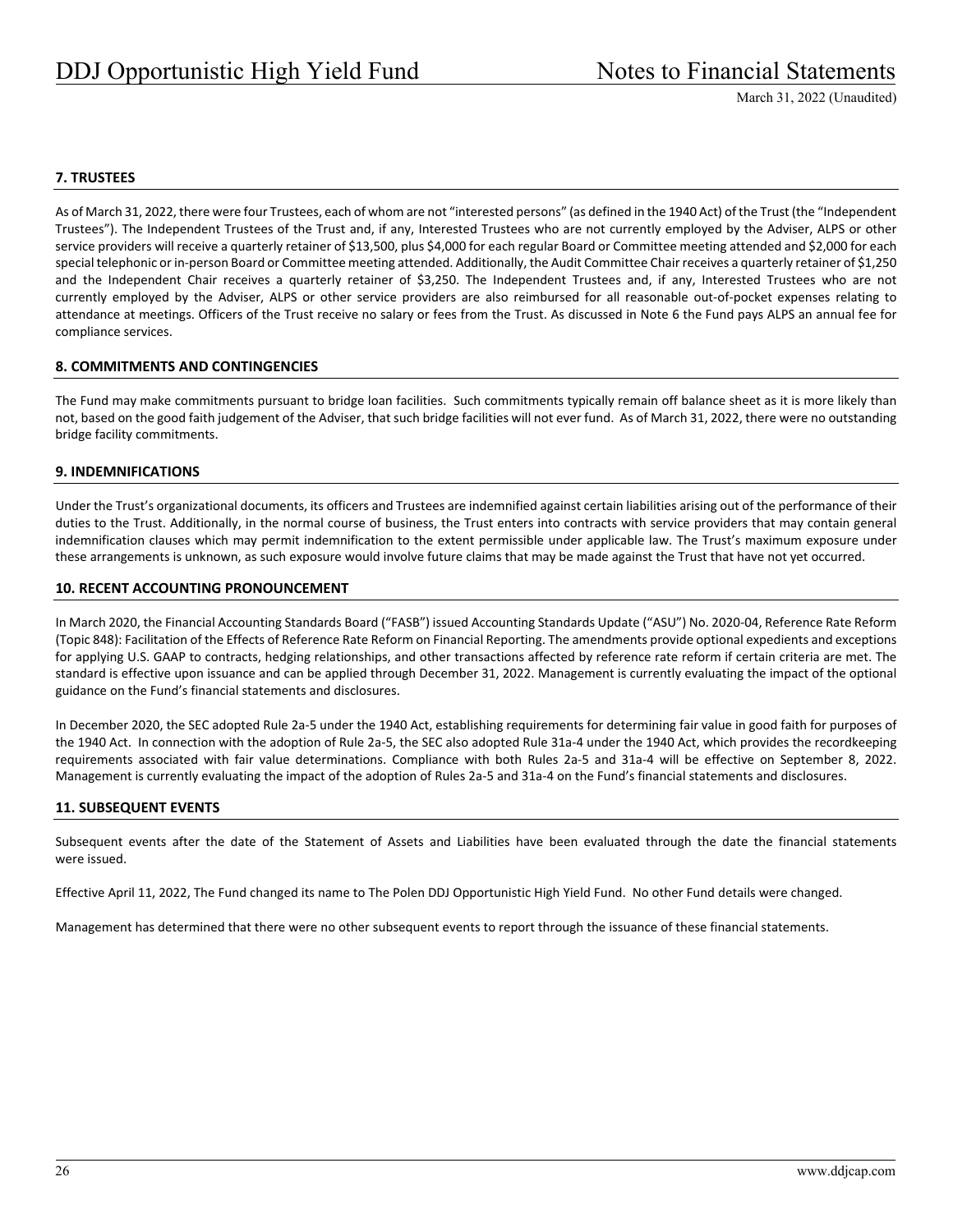## Disclosure Regarding Renewal and DDJ Opportunistic High Yield Fund Approval of Fund Advisory Agreement

March 31, 2022 (Unaudited)

On January 24, 2022, the Board of Trustees (the "Board") of ALPS Series Trust (the "Trust") met in person to discuss the purchase (the "Transaction") of DDJ Capital Management, LLC ("DDJ") by Polen Capital Management, LLC ("Polen"), which would result in the automatic termination of the investment advisory agreement with the Polen DDJ Opportunistic High Yield Fund (the "Fund", f/k/a DDJ Opportunistic High Yield Fund) due to the change of control of DDJ.

The Board discussed the rules governing interim advisory agreements under Rule 15a-4 of the 1940 Act ("Rule 15a-4"), the Meeting Materials with respect to such agreements, and the proposed Interim Advisory Agreement (the "Interim Agreement"). The Board also discussed the need for a new advisory agreement in light of the change of control of DDJ, whose approval by the Board would also be subject to Fund shareholder approval (the "New Polen Agreement"). After these discussions, and presentations by DDJ and Polen, the Board approved the Interim Agreement and the New Polen Agreement.

#### **Interim Agreement**

In approving the Interim Agreement, the Trustees, including all the Independent Trustees, considered the following factors with respect to the Fund:

- The compensation to be received by DDJ under the Interim Agreement would be no greater than the compensation the adviser would have received under the previous contract;
- The Interim Agreement would be voted on in accordance with SEC rules and exemptive orders to approve the Interim Agreement before the previous contract was terminated;
- The scope and quality of services to be provided to the Fund under the Interim Agreement would be at least equivalent to the scope and quality of services provided under the previous contract; and
- The Interim Agreement would contain the same terms and conditions as the previous contract, with the exception of its effective and termination dates, certain other requirements of Rule 15a-4, and only those other differences in terms and conditions that the Board, including a majority of the directors who are not interested persons of the Fund, found to be immaterial.

#### **New Polen Agreement**

In approving the New Polen Agreement, the Trustees, including all the Independent Trustees, considered the following factors with respect to the Fund:

*Nature, Extent and Quality of the Services:* The Trustees received and considered information regarding the nature, extent and quality of services provided to the Fund under the New Polen Agreement. The Trustees reviewed and considered Polen's history as an asset manager, its experience managing high yield assets, and how its investment strategy fit within Polen's current equity strategies. The Trustees recalled the research and decision-making processes utilized by Polen, including the methods adopted to seek to achieve the Fund's investment objective in a manner consistent with the Fund's policies and restrictions, and how those approaches were aligned with Polen's investment philosophy. The Trustees considered the background and experience of Polen's personnel, including the qualifications, background and responsibilities of the portfolio managers primarily responsible for the day-to-day portfolio management of the Fund. With respect to the Transaction, the Trustees considered that Polen was seeking to retain all DDJ employees, intended to execute employment agreements with the portfolio management team, and had assured DDJ that the Polen investment team would maintain its independence and autonomy, similar to other investment teams at Polen. The Trustees noted that the CIO of DDJ would be freed from the daily firm management after the acquisition, and would be able to focus more on his role as chief investment officer of Polen. The Trustees also reviewed the audited consolidated financial statements of Polen, and considered that Polen offered a greater set of resources to DDJ in technology, back office, marketing, and distribution, and greater institutional stability as a larger organization. The Trustees discussed the resources devoted to research and analysis of actual and potential investments. They considered the Trust's experience with DDJ, including DDJ's responsiveness to the officers of the Polen Fund. The Trustees also considered Polen's focus on compliance both at the firm level and with respect to the Fund. The Trustees concluded that Polen had provided high quality advisory services to the Fund.

*Performance:* The Trustees reviewed performance information for the Fund's Class I, Class II and Institutional Class shares for the one-year, threeyear and five-year periods ended December 31, 2021, as well as the since-inception performance (July 16, 2015) through December 31, 2021. The Trustees considered the performance of the Fund as analyzed in the Fund's Section 15(c) review in May 2021, and the positive results of the Fund in the period since that review. With respect to the May 2021 review, the review included a comparison of the Polen Fund's performance to the performance of a peer group of comparable funds, as identified by a third-party data provider. The Trustees noted Polen's observation that despite the Fund's longer-term underperformance of its benchmark, recent performance had outperformed the benchmark. They considered the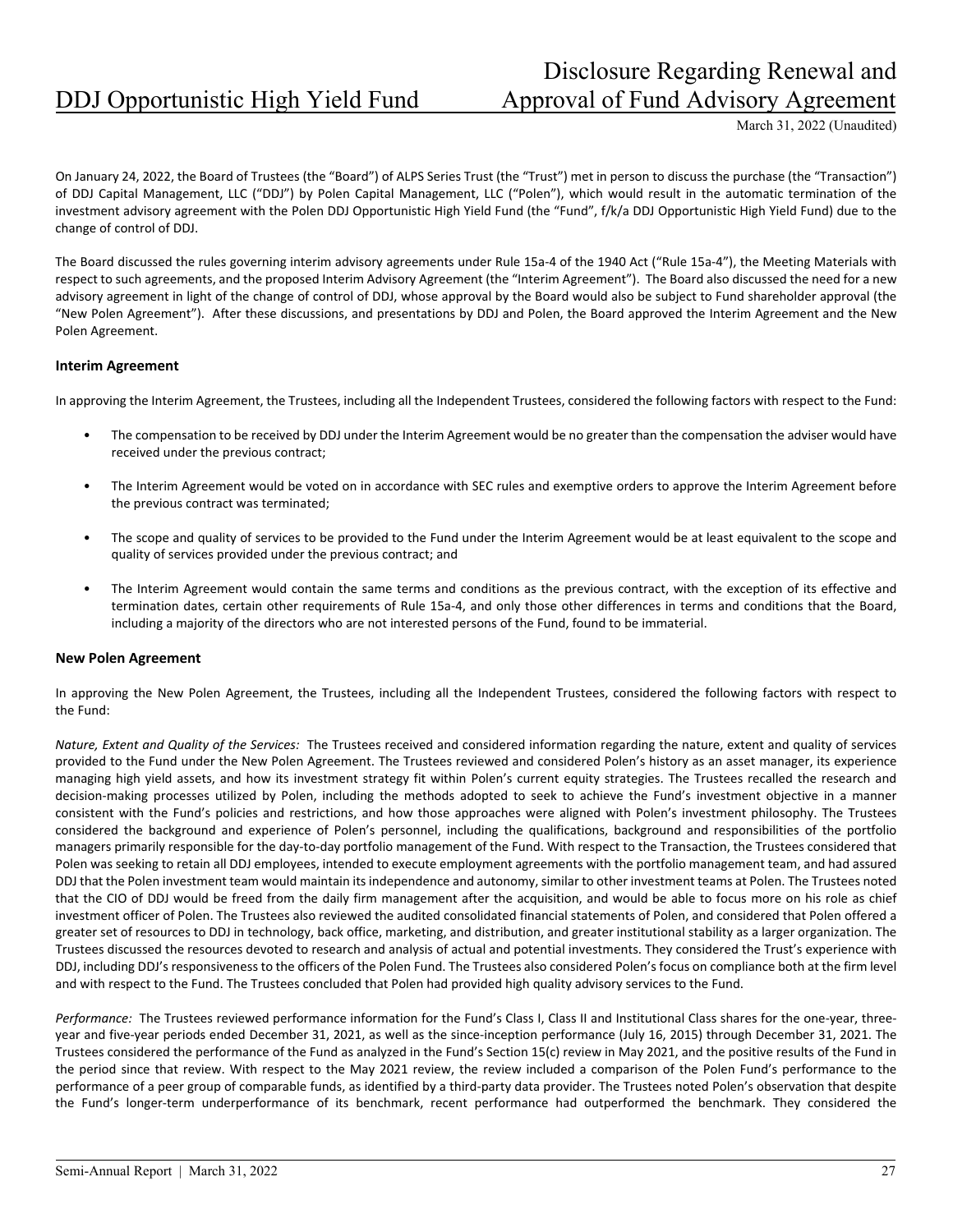## Disclosure Regarding Renewal and DDJ Opportunistic High Yield Fund Approval of Fund Advisory Agreement

March 31, 2022 (Unaudited)

concentrated nature of the portfolio and the impact on performance relative to the peers. The Trustees concluded that the Polen Fund's performance was acceptable.

*Profits:* The Trustees recalled that in May 2021, the Trustees received and considered a profitability analysis prepared by Polen based on the fees paid (and to be paid) under the New Polen Agreement. The Trustees noted that, based on the information provided in May 2021, Polen had earned a profit (before distribution related expenses) from managing the Polen Fund in 2020. The Trustees concluded that the profits realized were not excessive. The Trustees agreed that since Polen was not reducing personnel or making other material changes to its operations as a result of the Polen transaction, profits were expected to remain reasonable.

*Economies of Scale:* The Trustees considered whether economies of scale in the provision of services to the Fund would be passed along to the shareholders under the Agreements. The Board agreed in May 2021 that material economies ofscale were not anticipated to be achieved at projected Fund asset levels in the near term, and the Trustees would consider the issue at the next renewal period. The Board considered that the acquisition by Polen could result in more favorable economies of scale over time, and the Trustees would review this matter at the next annual renewal.

*Other Benefits to the Adviser*: The Trustees reviewed and considered any incidental benefits derived or to be derived by Polen from its ongoing relationship with the Fund. The Trustees noted that, because the Polen Fund was pursuing an investment strategy that was primarily fixed income, rather than equity, soft dollars were not a material consideration. The Trustees noted that DDJ's acquisition by Polen would not result in fee increases or expected cost increases, and that Polen would pay all of the costs associated with the Fund's shareholder meeting.

Having requested, reviewed, and deliberated such information from Polen as the Board believed to be reasonably necessary to evaluate the terms of the Agreements, the Trustees, including a majority of the Independent Trustees, concluded that approval of the New Polen Agreement was in the best interests of the Fund and its shareholders, and would not place an unfair burden on the Fund's shareholders.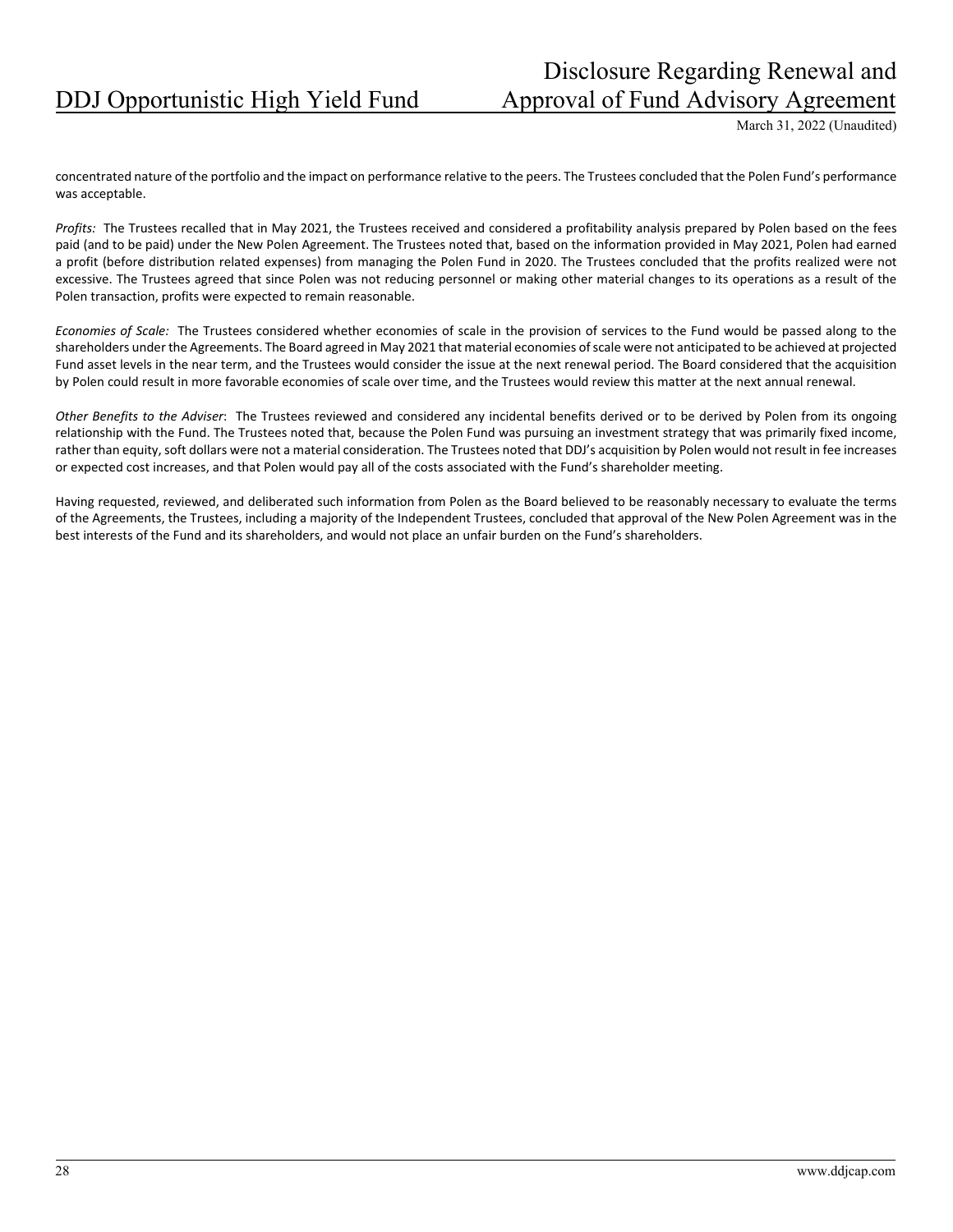#### **1. PROXY VOTING POLICIES AND VOTING RECORD**

A description of the policies and procedures that the Fund uses to determine how to vote proxies relating to portfolio securities is available without charge, upon request, (i) by calling the Fund (toll‐free) at 1‐844‐363‐4898 or (ii) on the website of the Securities and Exchange Commission (the "SEC") at http://www.sec.gov.

Information regarding how the Fund voted proxies relating to portfolio securities during the most recent 12‐month period ended June 30 is available (i) without charge, upon request, by calling the Fund (toll‐free) at 1‐844‐363‐4898 or (ii) on the SEC's website at http://www.sec.gov.

#### **2. PORTFOLIO HOLDINGS**

The Fund's portfolio holdings are made available semi-annually in shareholder reports within 60 days after the close of the period for which the report is being made, as required by federal securities laws. The Fund files its complete schedule of portfolio holdings with the SEC for the first and third fiscal quarters of each fiscal year as an exhibit to its reports on Form N-PORT. The Fund's Form N-PORT reports are available on the SEC's website at www.sec.gov. The Fund's portfolio holdings are also available upon request, without charge, by calling (toll‐free) 1‐781‐283‐8500 or by writing to Polen Capital Credit, LLC at 1075 Main Street, Suite 320, Waltham, MA 02451.

#### **3. SHAREHOLDER PROXY RESULTS**

At a special meeting (the "Meeting") of shareholders ("Shareholders") of the DDJ Opportunistic High Yield Fund (the "Fund"), a series of ALPS Series Trust (the "Trust"), was held via audio teleconference, on March 22, 2022. At the Meeting, the Fund's Shareholders voted upon the following matter:

1. To approve a new Investment Advisory Agreement between the Trust, on behalf of the Fund and Polen Capital Credit, LLC (f/k/a DDJ Capital Management, LLC) (the "Adviser") (the "Proposal").

With regard to the Proposal, the following were the vote totals as provided and certified:

|          | ۲or                       | aaıns              | Abstain                  |
|----------|---------------------------|--------------------|--------------------------|
| Proposal | r 20<br>.<br>つん<br>,,,,,, | .000<br>. <i>.</i> | .992.000<br>------<br>__ |